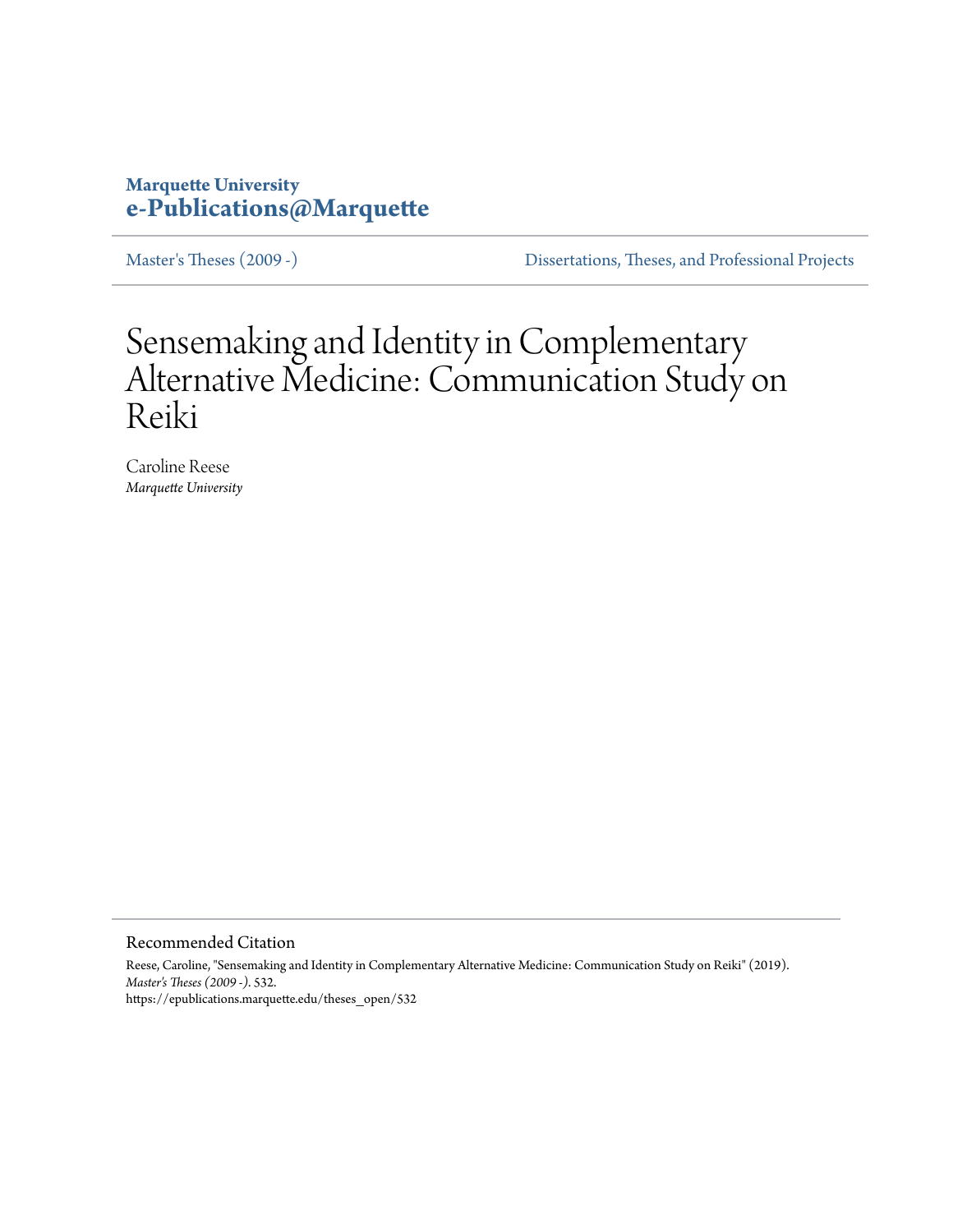# SENSEMAKING AND IDENTITY IN COMPLEMENTARY ALTERNATIVE MEDICINE: COMMUNICATION STUDY ON REIKI

By,

Caroline Reese

A Thesis submitted to the Faculty of the Graduate School, Marquette University, in Partial Fulfillment of the Requirements for the Degree of Master of Arts

Milwaukee, Wisconsin

August 2019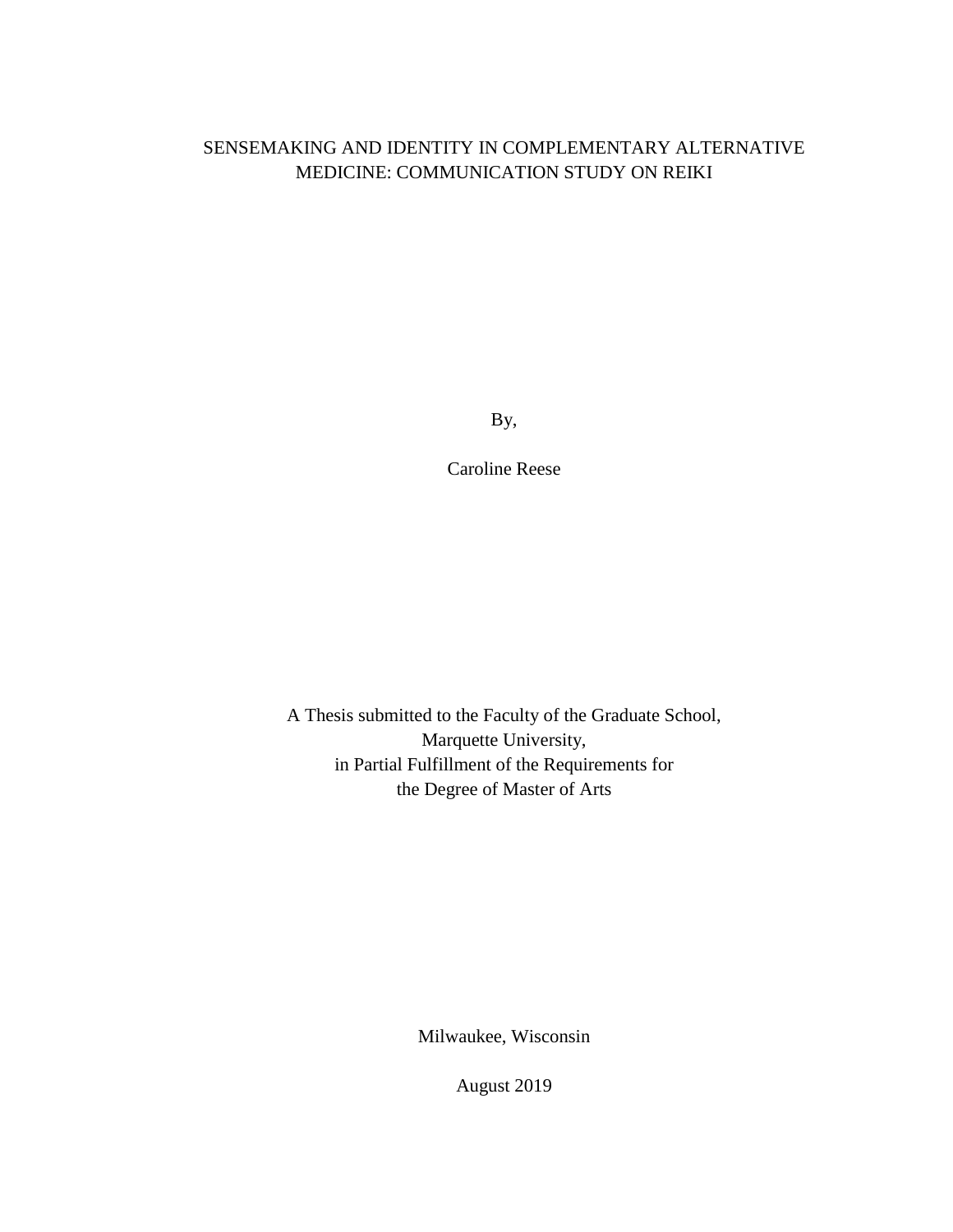# ABSTRACT SENSEMAKING AND IDENTITY IN COMPLEMENTARY ALTERNATIVE MEDICINE: COMMUNICATION STUDY ON REIKI

Caroline Reese

Marquette University, 2019

Complementary alternative medicine (CAM) is rising in popularity, in particular, the practice of Reiki. While there is substantial research that focuses on the medical benefits of Reiki, little work has been done that addresses what reiki means to participants and how it impacts an individual's sense of self. This study seeks to fill that void. To explore this, I argue that Reiki practice should be viewed through a communication lens that draws from theories of identity and sensemaking. Results show that identity is not seen as an individualistic concept but rather as a social process that shifts to a more intrapersonal understanding of the self.

Keywords: Reiki, identity, sensemaking, complementary alternative therapies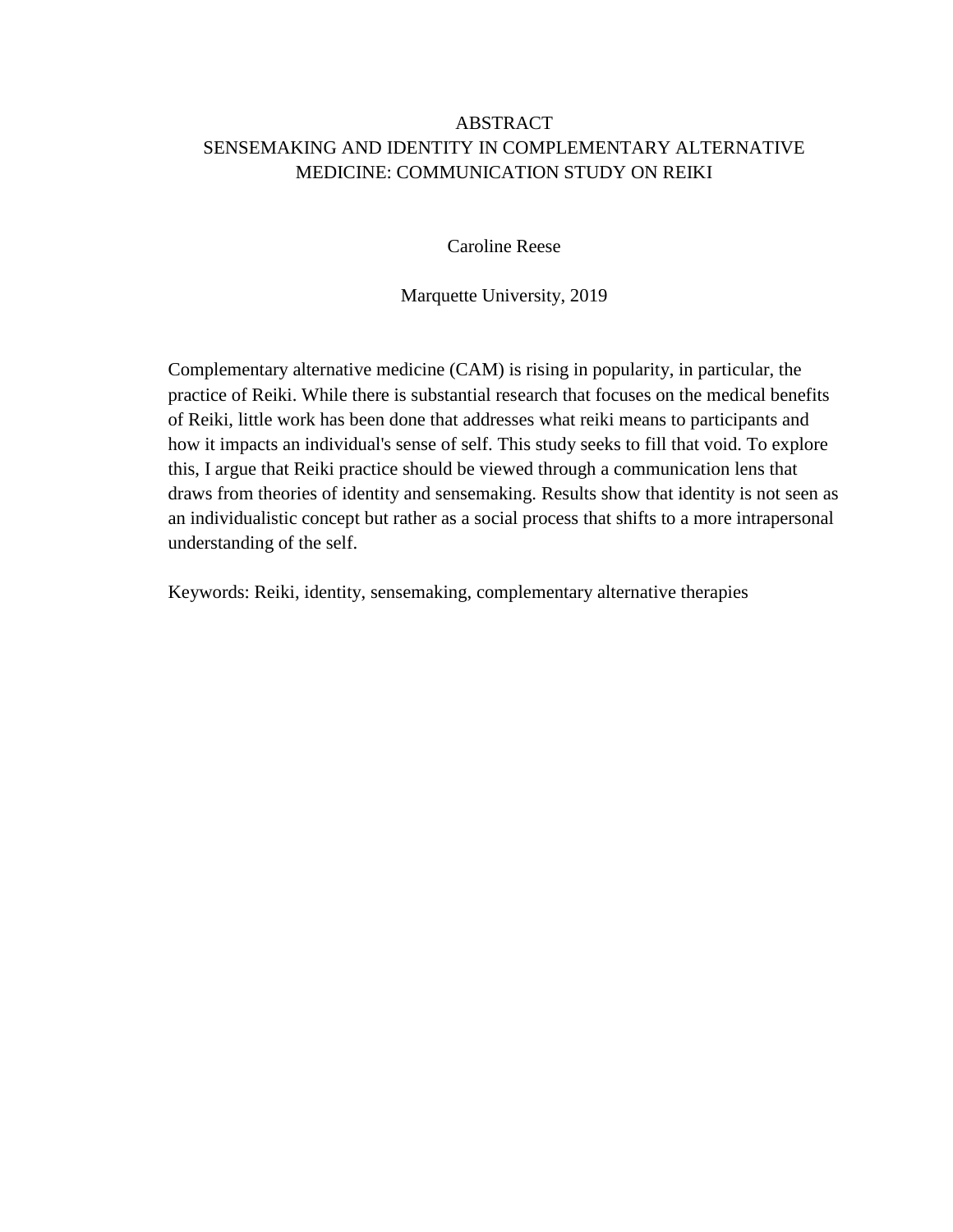# ACKNOWLEDGMENTS

# Caroline Reese

I have abundant gratitude for the generous spirit of my subjects in this study. Although they remain anonymous, they have each made unforgettable impressions on my heart and soul. I am profoundly grateful for their willingness to be vulnerable and share their innermost thoughts and feelings.

I am grateful to the members of my thesis committee for their insight, patience, comments, and questions that have inspired me to dig deeper into my research.

To Dr. Sarah Feldner, my advisor, you have been instrumental in my experience as both a student and a friend. I appreciate your wisdom, encouragement, and sound judgment on this project.

To my husband, Curtis, I am grateful for the encouragement you provided me to complete this project. And finally, to my daughters, Lucie, and Graziella for being so patient and loving during this process. Thank you for all the unconditional love.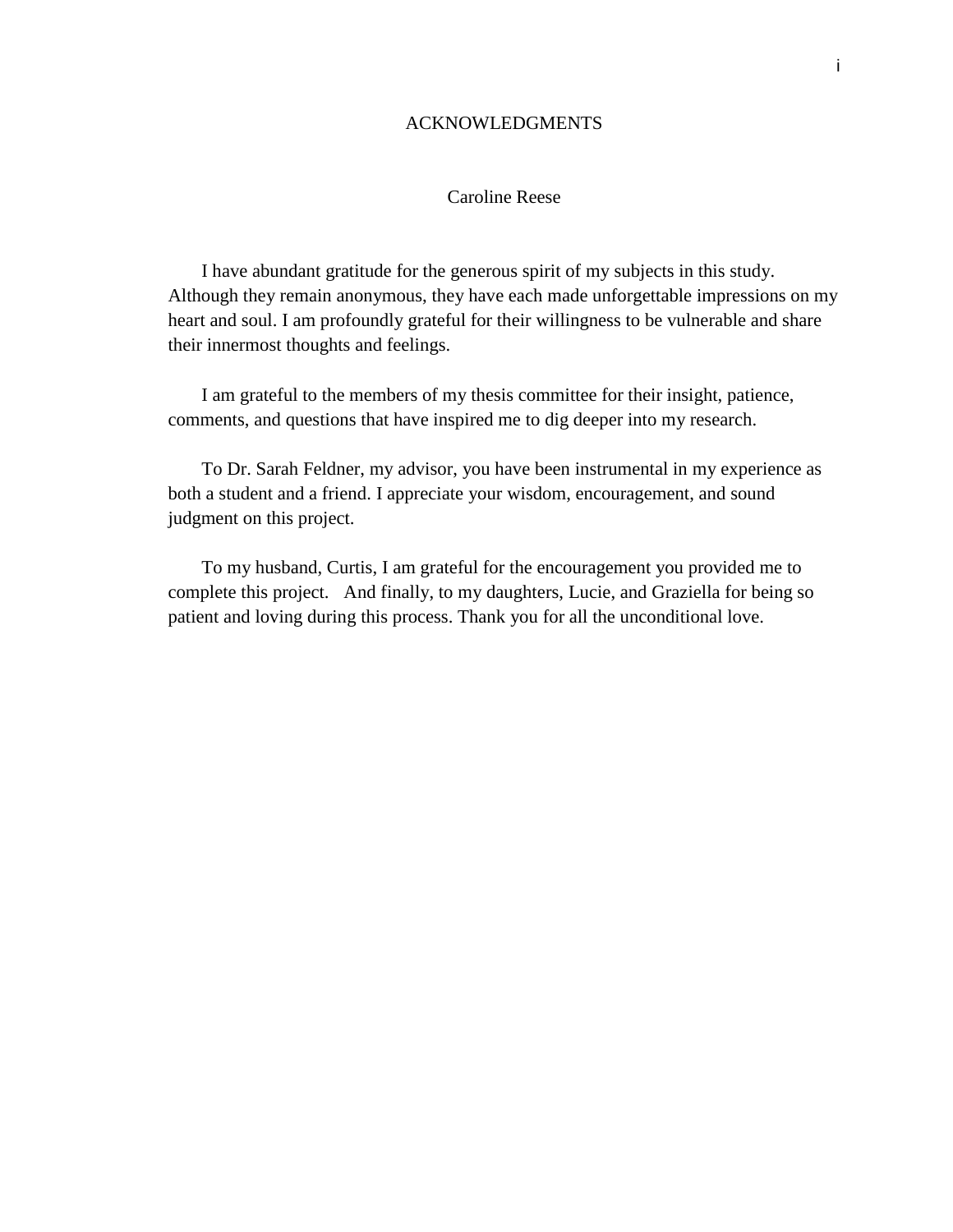# TABLE OF CONTENTS

| <b>CHAPTER</b> |                                                             |
|----------------|-------------------------------------------------------------|
|                |                                                             |
|                | II. REVIEW OF LITERATURE AND THEORETICAL FRAMEWORK          |
|                | A. Overview of Complementary Medicine as a Trend4           |
|                |                                                             |
|                |                                                             |
|                |                                                             |
|                |                                                             |
|                |                                                             |
|                |                                                             |
|                |                                                             |
|                |                                                             |
|                |                                                             |
|                |                                                             |
|                |                                                             |
|                |                                                             |
|                |                                                             |
|                |                                                             |
|                |                                                             |
|                |                                                             |
|                | C. Theme Three: Shift from Interpersonal to Intrapersonal32 |
|                | D. Eisenberg's Subprocesses and Reiki Communication35       |
|                |                                                             |
|                |                                                             |
|                |                                                             |
|                |                                                             |
|                |                                                             |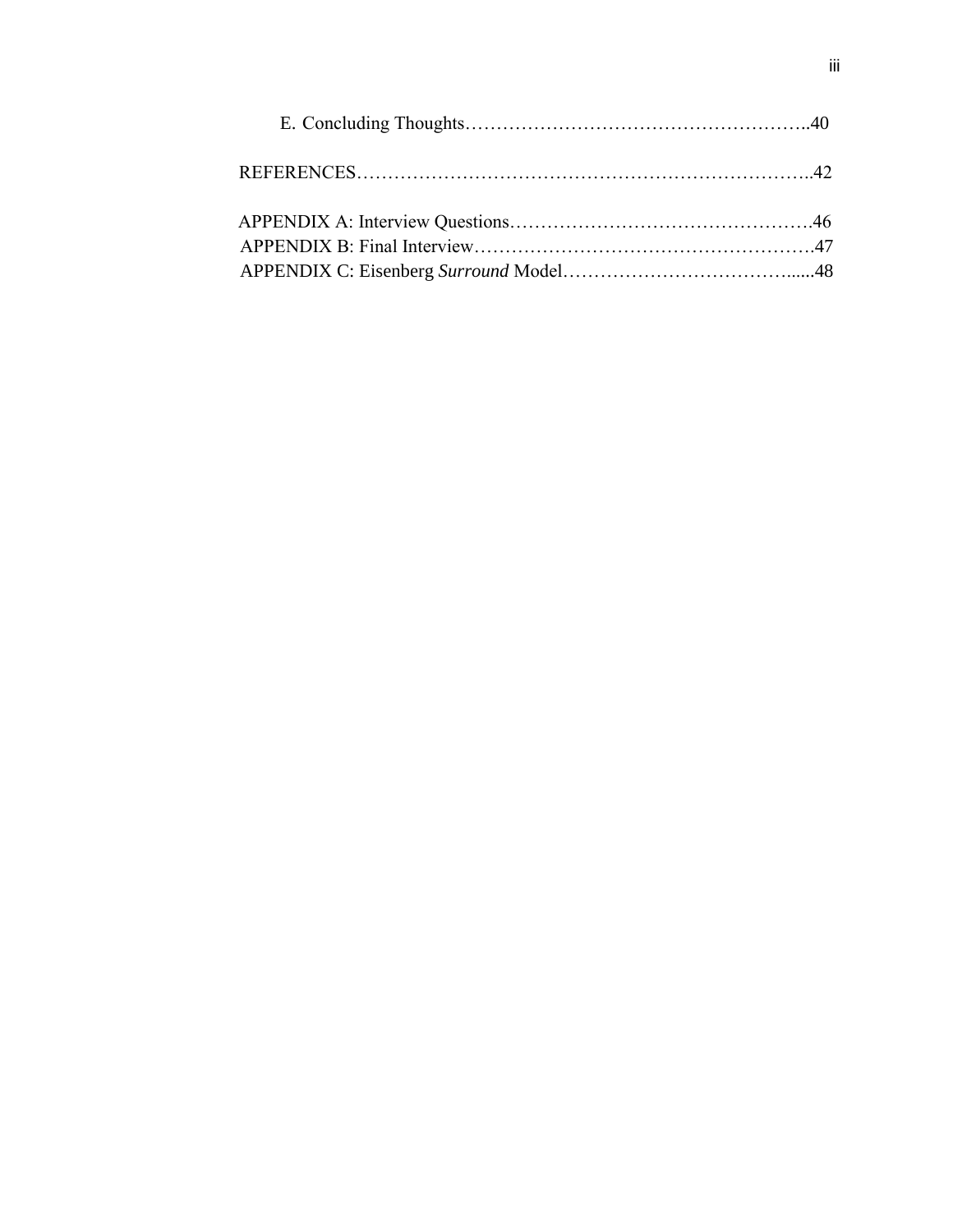# **Chapter One:**

#### **Introduction**

Diagnosed with stage four colon cancer and told the approximate period left of her life was six to nine months my sister sought alternative therapies, alternative being practices that are not part of standard medical care that she can incorporate with her traditional health plan to prolong her life. Reiki was one of the therapies she desired, but her medical insurance did not cover it. Having lost my sister in 2014 has led me to become a Reiki practitioner so I could offer Reiki to those who want it with or without payment.

Practicing Reiki on people for the past five years has been not only rewarding but life-changing for me, witnessing people shift their perspectives about themselves to a healthier state of being. I have become motivated to dig deeper to understand how energy healing can contribute to changes in one's identity and how they communicate their experience.

Our identity is always shifting, and the willingness to embrace uncertainty contributes to how we shape who we are. "How we respond to the fundamental uncertainty of life shapes everything we do and is driven in part by how we think about our place in the world, our sense of identity (Eisenberg, 200, p.534).

Despite little scientific evidence backing complementary alternative medicine (CAM), people across the country are seeking CAM, with increasing frequency. While CAM use continues to increase in the United States, CAM history dates much further back than American medical practices with ancient origins in the traditional Chinese and Indian Ayurvedic systems of medicine (Tabish, 2008). People are seeking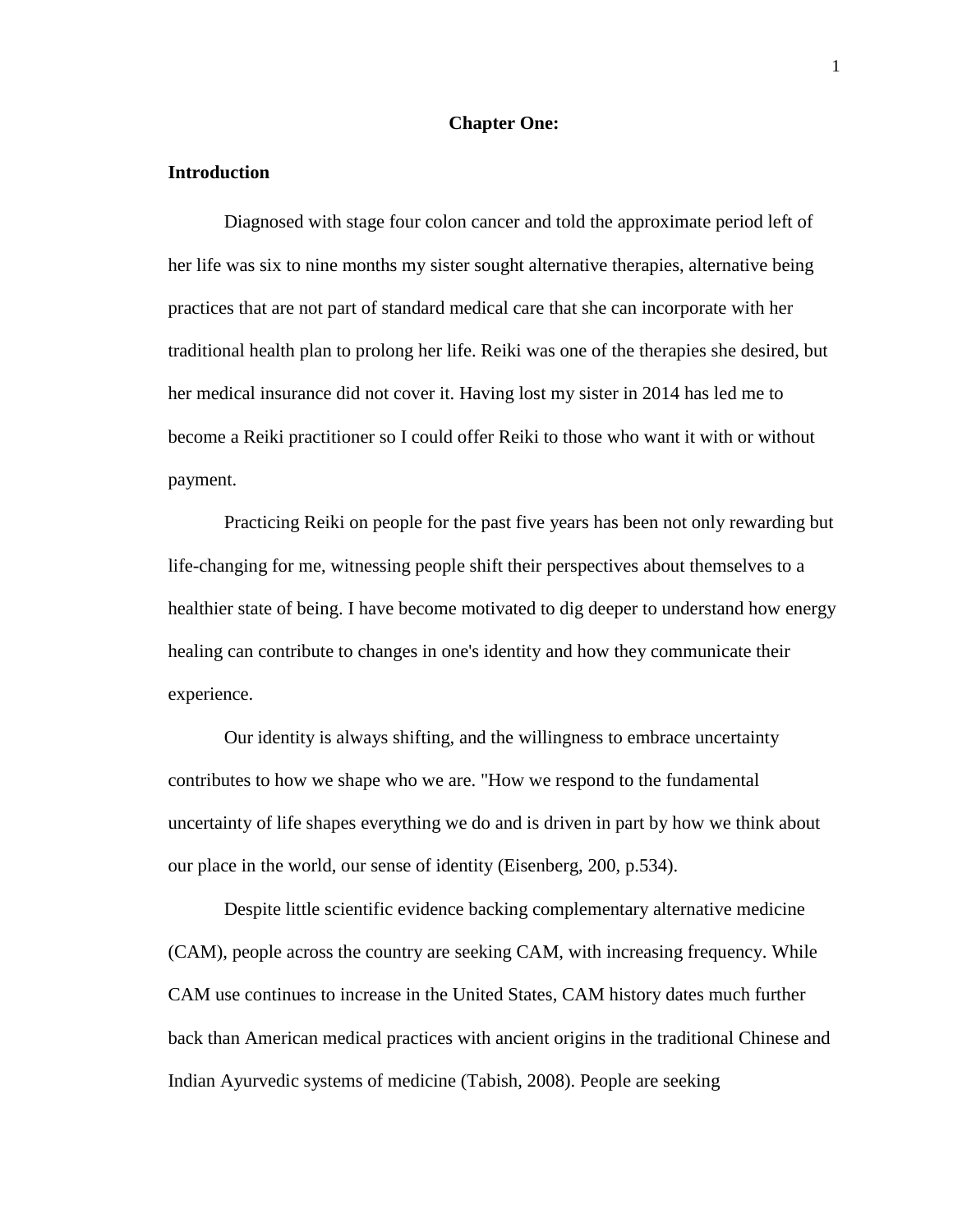complementary therapy to incorporate with their existing health plan or to try something new.

To date, there is not enough scientific evidence to accept or reject CAM. Most of the current research is based on efficacy, mechanisms of action, and safety of complementary and traditional therapies (Coulter & Willis, 2004). Many early clinical trials investigating complementary and alternative medicine have had serious flaws. The use of CAM within industrialized Western nations is not well understood. Growth is occurring in countries where Western science and scientific method are largely understood as the primary foundations for healthcare, and 'evidence-based' practice is the dominant model (Coulter &Willis, 2004).

"Societal trends have influenced healthcare trends, with individuals being less prepared to accept traditional authority, such as doctors, and seeking greater levels of control and empowerment over their lives" (Coulter &Willis, 2004, p. 588). The aging population and a growing emphasis on chronic illness and lifestyle-related morbidity are some of the explanations of CAM growth (Coulter & Willis, 2004). It is essential to consider the reasons why people are choosing alternative therapies. There is very little research on how an individual ascribes using, CAM, and how they make sense of their experience.

We know that millions of Americans use CAM for health concerns and general wellness, spending, tens of billions of dollars each year on such care (National Institute of Health [NIH], 2012). We know CAM is incorporated into many managed health care plans, and conventional practitioners are incorporating CAM into their practices. Pharmacies are promoting information about vitamins, herbs, and are adding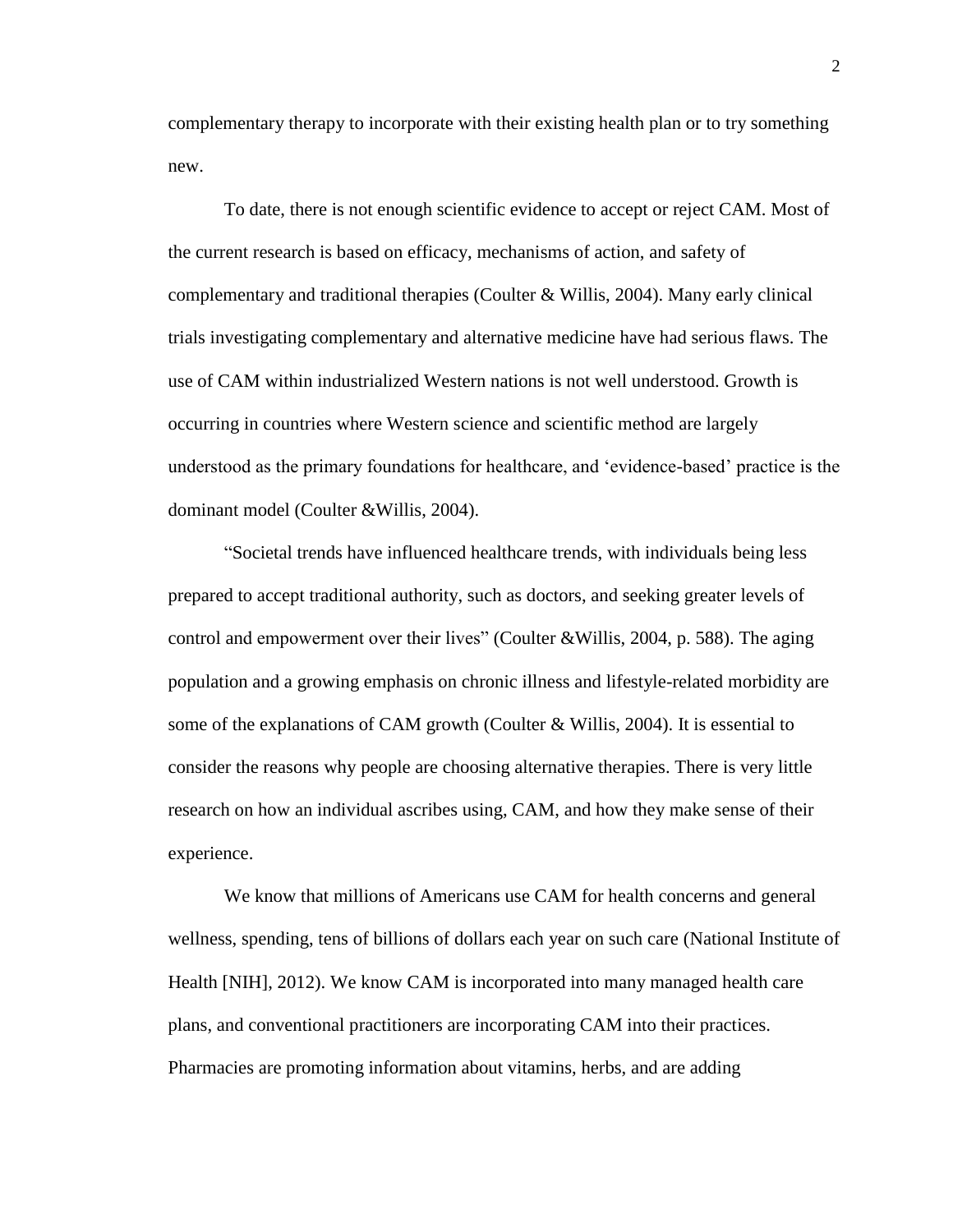homeopathic remedies to their inventory (Torma,1999). While we know that individuals are opting to seek out CAM, the way identity construction contributes to understanding the increase of CAM and how communicating the benefits of receiving CAM impacts the sense of self remains unknown. To date, there is little research that has explored or evaluated how identity plays a role in a patient's experience using a CAM.

This study seeks to examine how identity construction contributes to the patient experience with an exclusive focus on using Reiki, vibrational, or subtle energy therapy and the post-therapeutic meaning they ascribe to receiving Reiki. The use of modalities such as Reiki, continues to increase, and, there is little information available about how it impacts the sense of self. This thesis seeks to fill that void by exploring how identity and communication play a role in people's experience with Reiki therapy.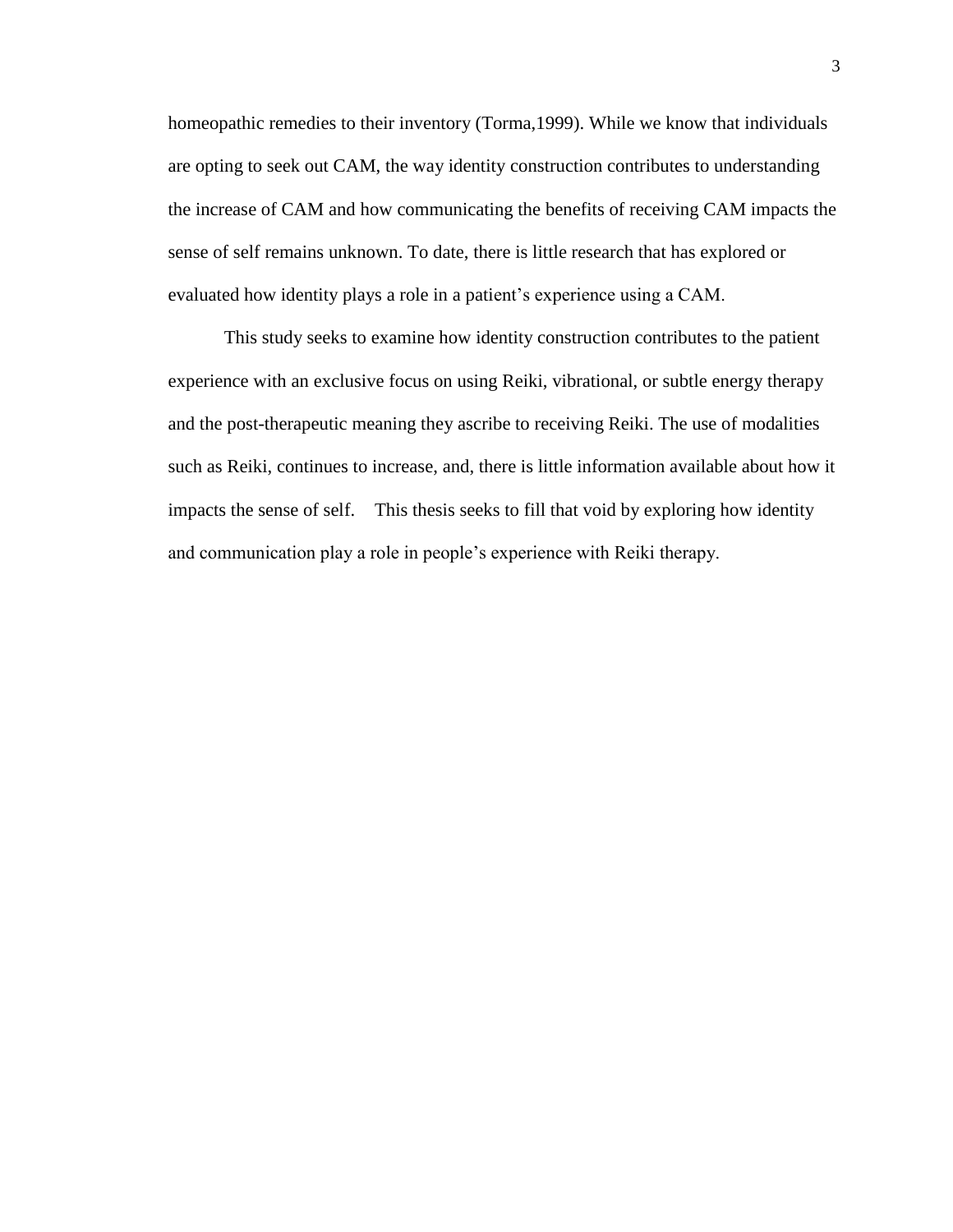# **Literature Review**

The following literature review focuses on (1) an overview of complementary medicine as a trend, (2) defining complementary alternative medicine and examples of some therapies, (3) how complementary alternative medicine is understood in society, (4) history of Reiki (5) benefits of Reiki and (6) Reiki research. Following this literature review, I introduce the theoretical framework of identity construction, which draws from both theories of sensemaking and identity. The theory of identity construction will enable me to explore how the participants adopt their perspective as their own.

The findings of this study may contribute to the ongoing dialogue regarding shifting trends within the field of health communication. The challenge lies in discovering how an individual makes sense of their experience and, how they communicate their experience.

#### **Overview of Complementary Alternative Medicine as a Trend**

Despite little evidence, we know the trend of CAM use is continuing to rise, especially when conventional treatments are not offering relief for pain or suffering (Kempler, Cassileth, & Ferris, 1999). Studies have indicated that patients try CAM because of dissatisfaction with their physician and feel that CAM practitioners are empathetic and take the time to listen (Torma, 1999). Despite limited scientific evidence, hospitals affiliated with top universities, including Yale, Duke, and John Hopkins are offering a variety of alternative therapies (Ross, Blau & Sheridan, 2017).

Between 1990 and 1997, CAM therapies increased from 34% of Americans to more than 40%, with a specific increase in energy healing (Engebretson & Wardell, 2002). There are over 3,000 nurses who practice touch therapies, including Reiki (2002).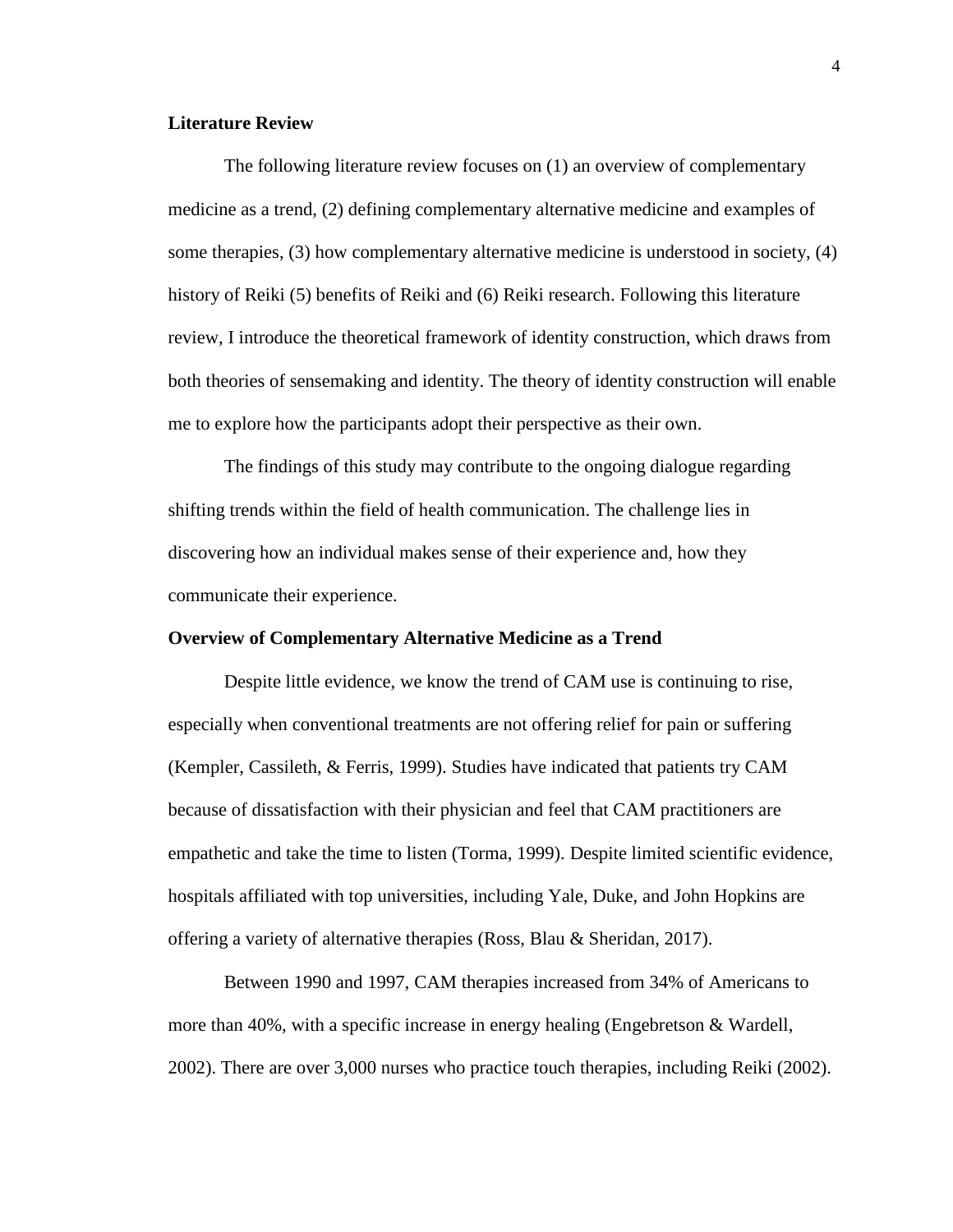National Center of Complementary Alternative Medicine reported that 0.5% of people in the United States have reported using Reiki (vanderVaart, Gijsen, de Wildt, & Koren, 2009). Data from 1997 revealed that Americans spent more than \$27 billion on alternative therapies (NIH, 2000). In 2002, the budget for CAM in the United States was \$104.6 million (NIH).

The 2012 National Health Interview Survey (NHIS) reports that more than 30% of Americans are using health care that is not typically part of routine health care. NHIS 2017 survey data suggest that more people are turning to mind-body approaches more than ever before. One theory about why people elect to use CAM is their dissatisfaction with traditional medicine and the severity of their symptoms, encouraging them to take a more holistic route (Rao et al., 2012). Some other reasons are a belief in personal control over health outcomes and holistic beliefs such as mind-body-spirit connectivity.

The National Center for Complementary and Integrative Health and the National Center for Health Statistics of the U.S. Centers for Disease Control and Prevention (2017) reports that yoga, meditation, and chiropractic care has increased since 2012. Yoga has increased from 9.5% to 14.3%, meditation from 4.1% to 14.2% and chiropractic care went from 9.1% to 10.3% [\(https://www.cdc.gov/nchs/nhis/\).](https://www.cdc.gov/nchs/nhis/))

#### **Defining Complementary Alternative Medicine and some examples of CAM**

Before delving into examples of CAM, it is essential to understand the terms 'complementary' and 'alternative' which are used interchangeably, with CAM as the term used for medical practices that are not part of standard Western medical care [\(http://www.cancer.gov\).](http://www.cancer.gov)/) In the United States, people use traditional Chinese medicine (TCM) primarily as a complementary health approach. Both TCM and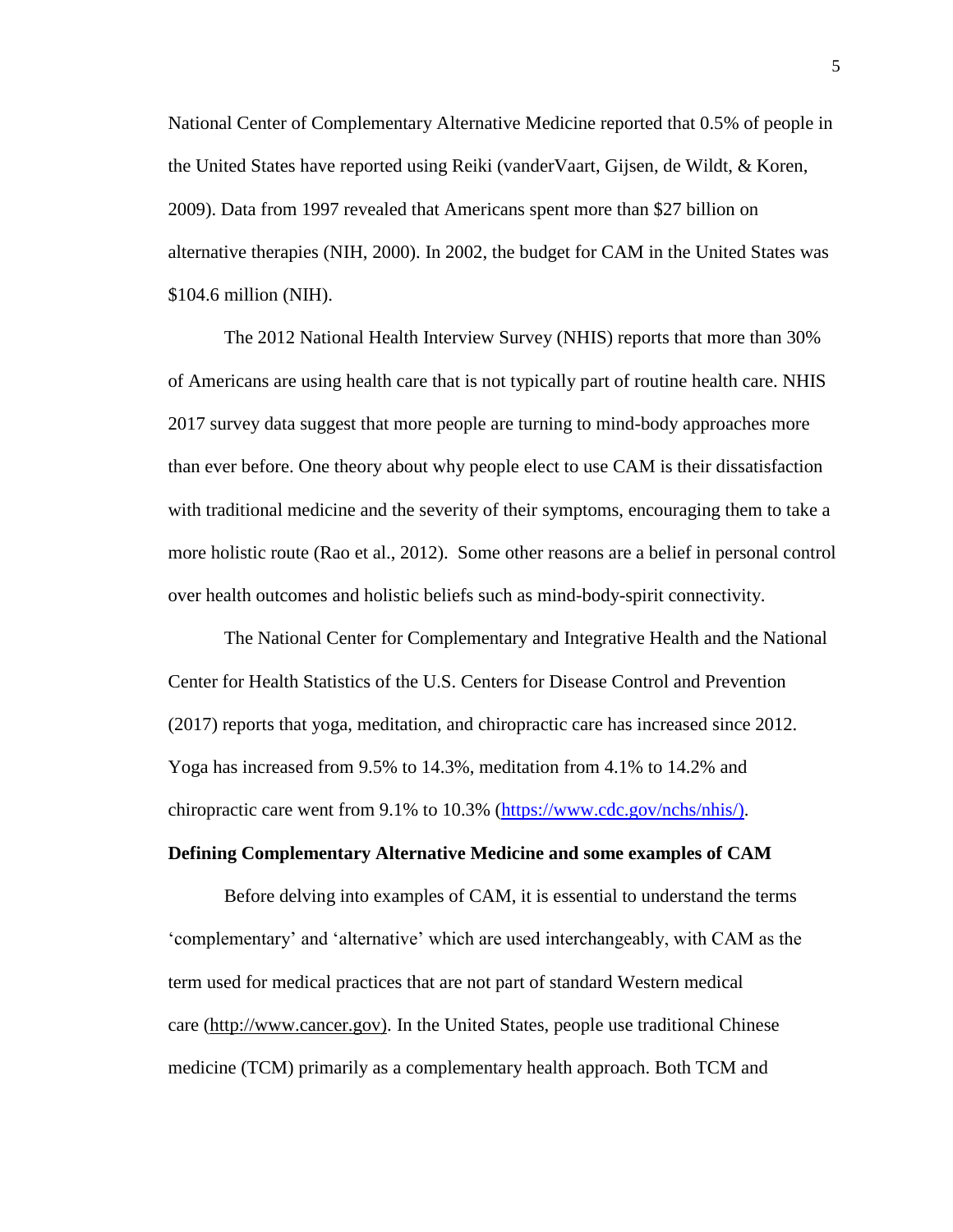traditional Western medicine (TWM) share several common aspects, both founded on a personalized approach (Roth & Zhejiang, 2016).

The National Center of Complementary Alternative Medicine (NCCAM) defines CAM as "a group of diverse medical and health care systems, practices, and products that are not presently considered to be part of conventional medicine" (2002). In 2014 the NCCAM was renamed the National Center for Complementary and Integrative Health (NCCIH).

According to NCCIH, complementary changes regularly, and a non-mainstream practice is used together with conventional medicine it is then considered to be complementary. If a non-mainstream practice used in place of conventional medicine, it is considered to be alternative. Integrative medicine often brings both conventional and complementary approaches together. "It emphasizes a holistic, patient-focused approach to health care and wellness-often including mental, emotional, functional, spiritual, social, and community aspects- and treating the whole person" (NCCIH, 2018).

The NCCIH divides complementary and alternative medicine into five forms, (1) whole medical systems which consist of homeopathy, naturopathy, traditional Chinese medicine, and Ayurveda, (2) mind-body medicine which consists of meditation, prayer, mental healing, art therapy, music therapy, and dance therapy, (3) biologically based practices which consist of, dietary supplements, herbal supplements, and scientifically unproven therapies, (4) manipulative and body-based practices, massage, spinal manipulation (both chiropractic and osteopathic and (5) energy therapies, Reiki, therapeutic touch, qigong, and electromagnetic therapy (NCCIH, 2012). The most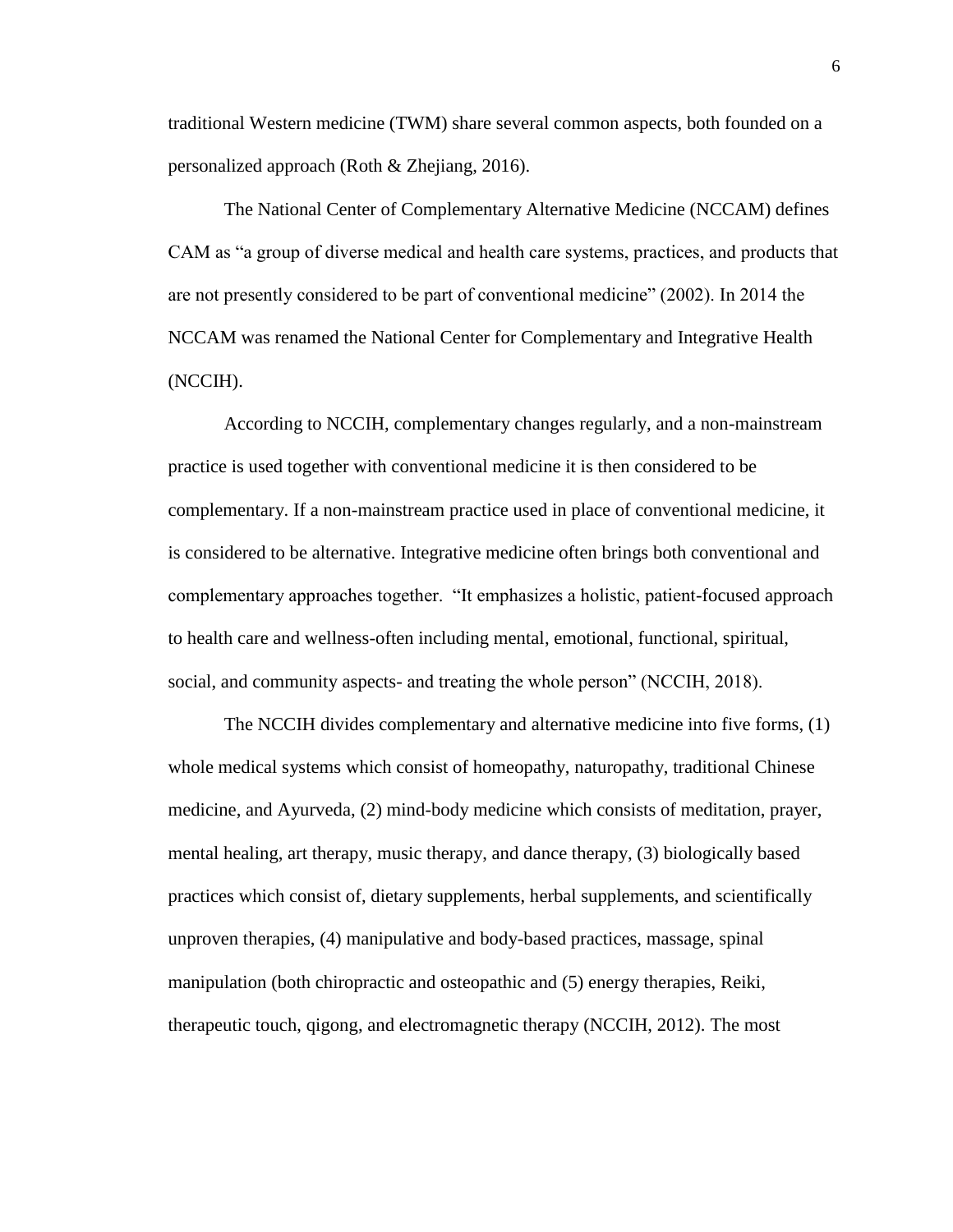common CAM therapies (excluding prayer) are natural products, deep breathing, meditation, chiropractic, yoga, massage, and diet (NHIS, 2012).

Harvard researchers report a trend in the implementation of certain types of therapies over the decades, influenced by culture. During the 1970s, biofeedback, energy healing, herbal medicine, and imagery were high in demand. During the 1980s, massage and naturopathy were dominant while the 1990s showed increases in yoga, massage, energy healing, and aromatherapy (Fagan, 2001). As society continues to explore and supplement their healthcare with CAM, they are using more integrative therapies with the approach of treating the body as a whole.

#### **How CAM is Understood in Society**

Today the focus of Western medicine is more on the group versus the individual, with recommended therapies based on results from large-scale clinical trials. Modern health care systems focus on the biomedical model, which most physicians use when they are diagnosing patients, even though it is relatively new in comparison with alternative therapies that have been around for thousands of years (Geist-Martin & Bell, 2009).

 Roth (2016) an international historian and theorist of Western medicine, affirms that both Western and Eastern medicines originated with a personalized approach to healing, but the recent focus has turned more toward the population than the individual (Roth  $\&$ Zhang, 2016). Zhang, a Chinese scholar who works on traditional Chinese medicine, agrees that treating the body as an organic whole and not just treating illness is developing more every day. Medicine prescribed is based on a clinical trial of a group rather than an individual, and the treatment of the body as a whole is missing in traditional western medicine (Roth & Zhang, 2016).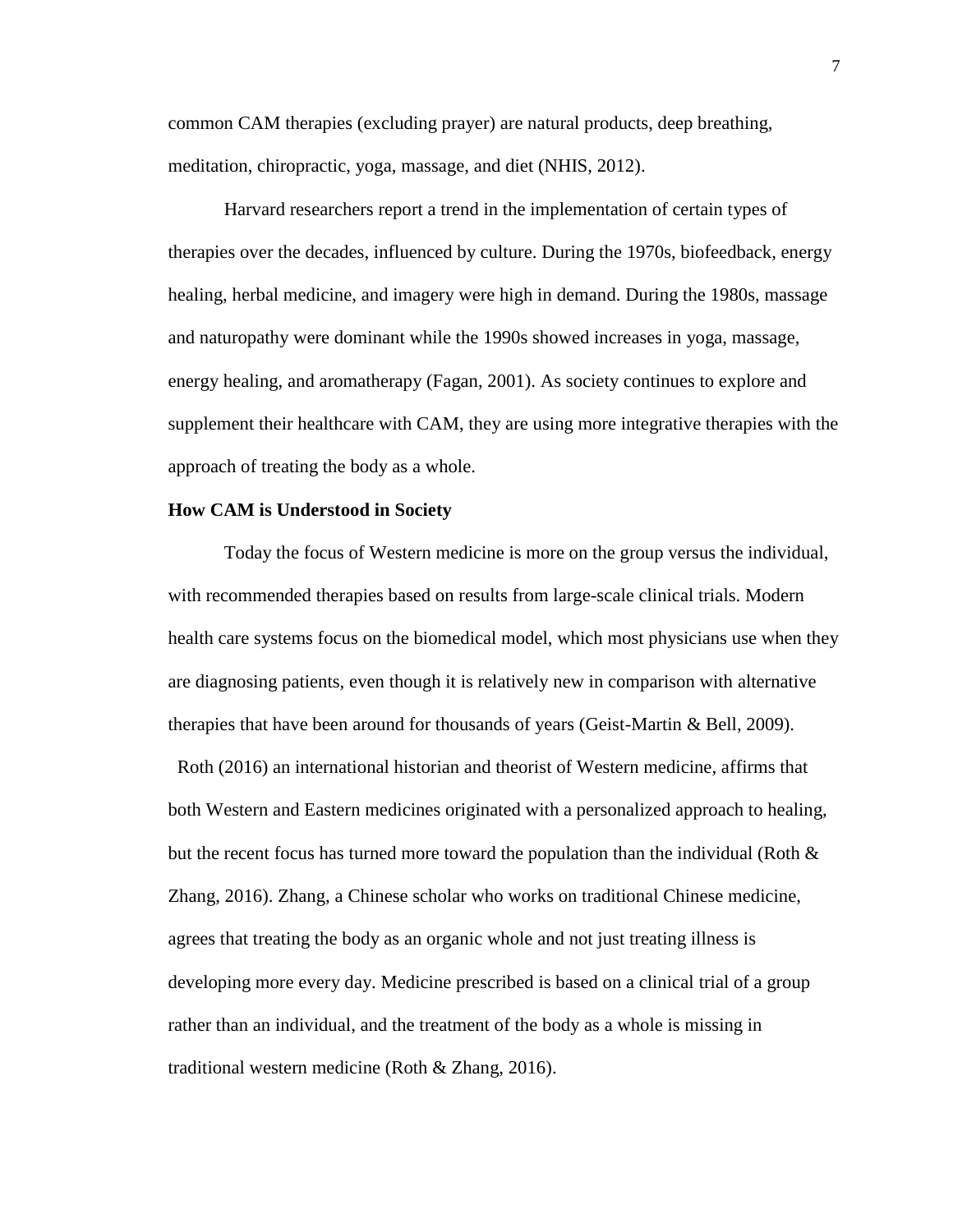Many Americans are using CAM therapies in combination with conventional medicine, not as a replacement for it. Society understands CAM as a complement to the other health services they are utilizing. The 1997 Eisenberg study reported that 96% of respondents who saw a practitioner of alternative therapy for a first condition also saw a medical doctor during the prior twelve months (National Academies Press, 2005).

The number of US hospitals offering integrative therapies is growing, acupuncture, massage therapy, therapeutic touch, and guided imagery has increased from eight percent in 1998 to 42% in 2010 and continuing to grow (Ananth, 2005). "Integrative medicine now has a broad presence in medical education, having evolved because of public demand, student and resident interest, increased research, institutional support, and novel educational programs" (Sierpena & Dalen, 2013, p. 662). Integrative defined as "the practice of medicine that reaffirms the importance of the relationship between practitioner and patient, focus on the whole person, is informed by evidence, and makes use of all appropriate therapeutic approaches, healthcare professionals and disciplines to achieve optimal health and healing" [\(https://imconsortium.org\)](https://imconsortium.org/). The shift of focusing on the 'whole' person created a path for offering fellowships in integrative medicine in many academic health centers (Sierpena & Dalen, 2013).

The trend of accepting that not all things are explainable via a scientific medical solution and understanding that there is an interconnectedness among human beings creates a more open-minded perspective of how environmental factors in our lives can affect how we feel. "We find that who we are is bound up with and relative to our environment. The inability to catch one's self without perception, to separate the self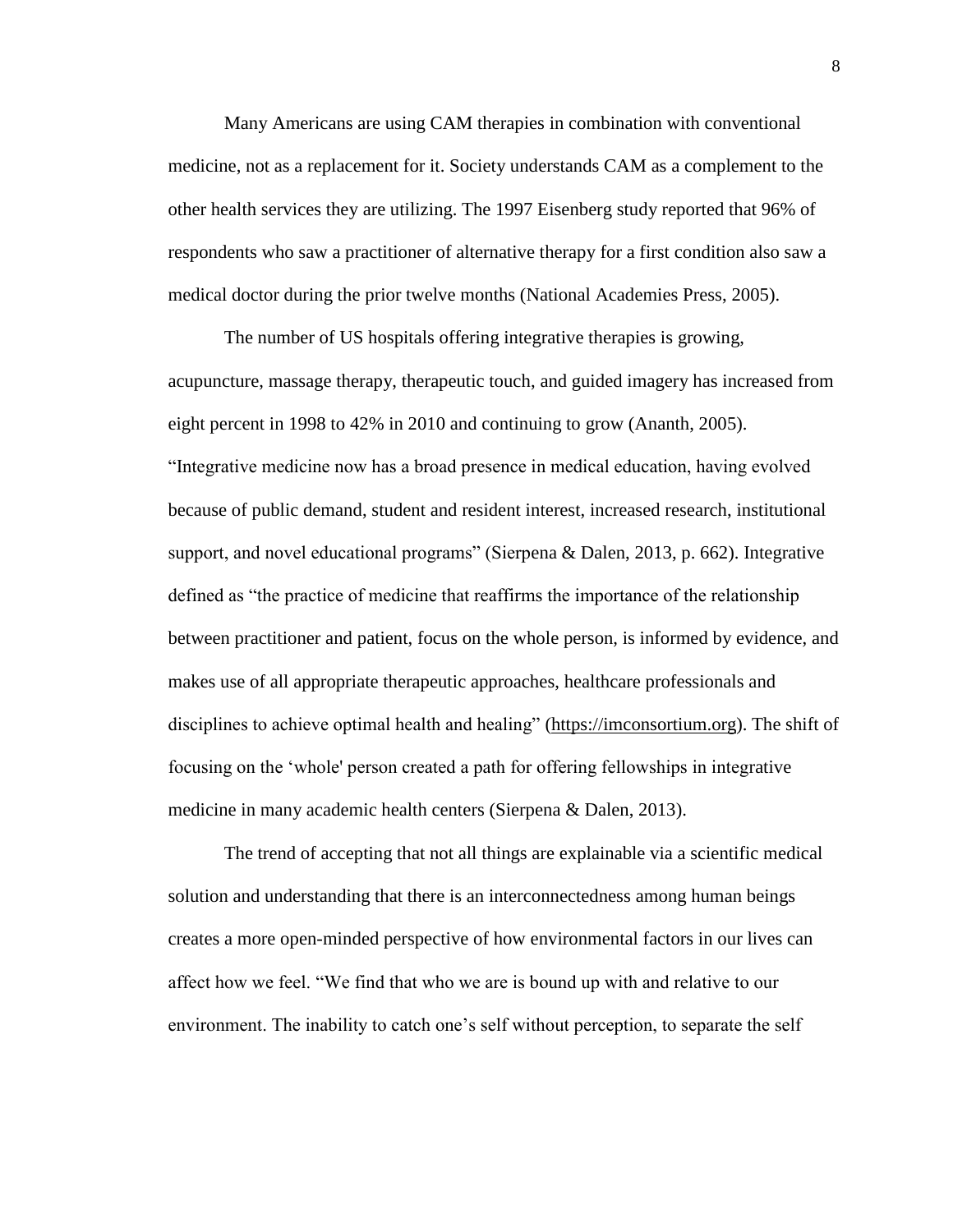from the world, can lead to anxiety, restlessness, and self-grasping" (Eisenberg, 2001, p. 537).

People are exploring more traditional ways to feel balanced and heal the mindbody as a whole. Traditional, indigenous, and prescientific medical systems have documented that a balanced pulsing biofield is a foundation of treating the mind-bodyspirit. Biofield therapies, such as Reiki are believed to be low-risk interventions. Energy used in therapeutic touch and Reiki is conceived of as higher levels of vibrations beyond our normal perceptual abilities (McGoldrick, 1997). The concept of energy has been part of history dating back to the Greek physician Hippocrates who is considered one of the most prominent figures in the history of medicine. Hippocrates referenced biofield of energy flow from people's hands (Kleisiaris, Sfakianakis, & Papathanasiou, 2014).

#### **Reiki History**

Reiki (pronounced Ray-Key) is the Japanese term for universal energy originated thousands of years ago in Tibet. Reiki has roots in Tandai Buddhism, a mystical form of Buddhism and Shintoism the indigenous religion of Japan (Potter, 2007: & Nield-Anderson & Ameling, 2000). Rei means universal, and Ki means life energy or universal life force. Together they mean universal life force. Ki has the same meaning as Chi in Chinese and Prana in Sanskrit (Rand, 1991).

 Dr. Mikao Usui, a scholar of religion, and a Tao Buddhist from Japan reintroduced Reiki in the 1900s. It was in 1922 when Usui offered his spiritual teachings to more than 2,000 beginning students but training only 16 as Reiki Masters. One of his master students, Chujiro Hayashi, opened a Reiki clinic in Tokyo where 16 practitioners gave treatment in pairs. It was one of Hayashi's clients, Hawayo Takata, a first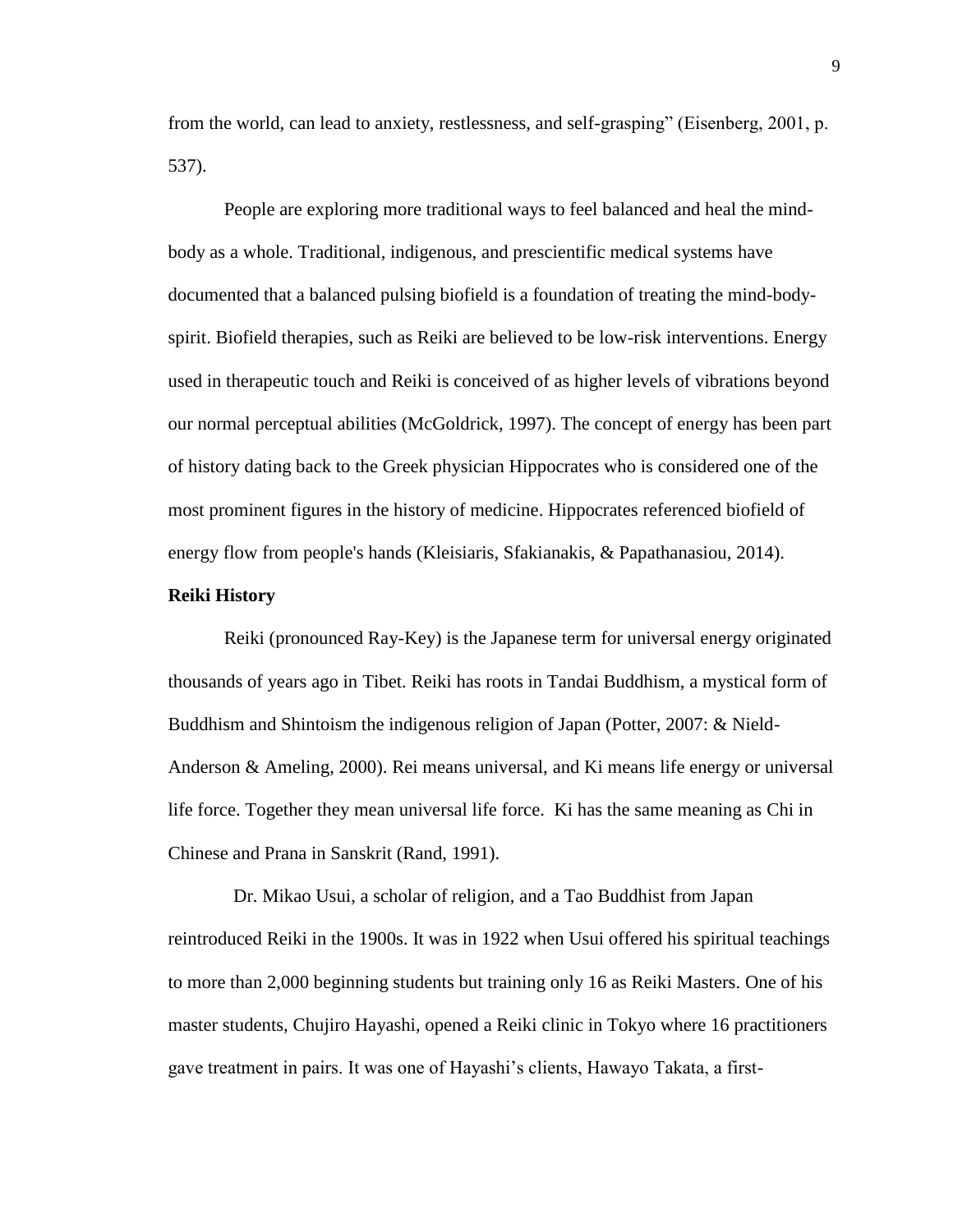generation Japanese-American who experienced relief from some medical conditions and then became a devoted student and Reiki Master.

Takata brought Reiki to Hawaii in 1937 she practiced and taught Reiki for 40 years before she began training Reiki masters, practitioners trained to teach others and moved to the mainland in 1973. She taught in the United States for the last seven years of her life. After Takata's passing in 1980, her 22 Reiki master practitioners continue to practice and teach (Miles & True, 2003).

The practice of Reiki is a light placing of hands on the body in a series of ordered positions to aid in increasing energy flow throughout the body. Reiki practitioners do not direct energy; instead, they claim that Reiki energy facilitated through the practitioner's hands and the subtle energy travels to the places in the body that needs healing (Nield-Anderson & Ameling, 2001). It is important to note that there is no religious belief system attached to Reiki. The premise of Reiki is how energy flows in the body to create balance.

#### **Benefits of Reiki**

Reiki treatment helps lessen the impact of stress, releasing tension from the entire system. Not only does the person move toward his or her unique balance in body, mind, and spirit, but also, depending on the level of physical health when Reiki begins the body's healing mechanisms often begin functioning more effectively (Miles & True, 2003). The NCCAM studies suggest that Reiki reduces anxiety, depression, and relieves pain, especially postoperative pain (vanderVaart, Gijsen, de Wildt, & Koren, 2009). Reiki is increasingly used in a variety of medical settings (a) hospice care settings to assist patients through the physical and emotional effects of dying (Sadock & Sadock, 2003);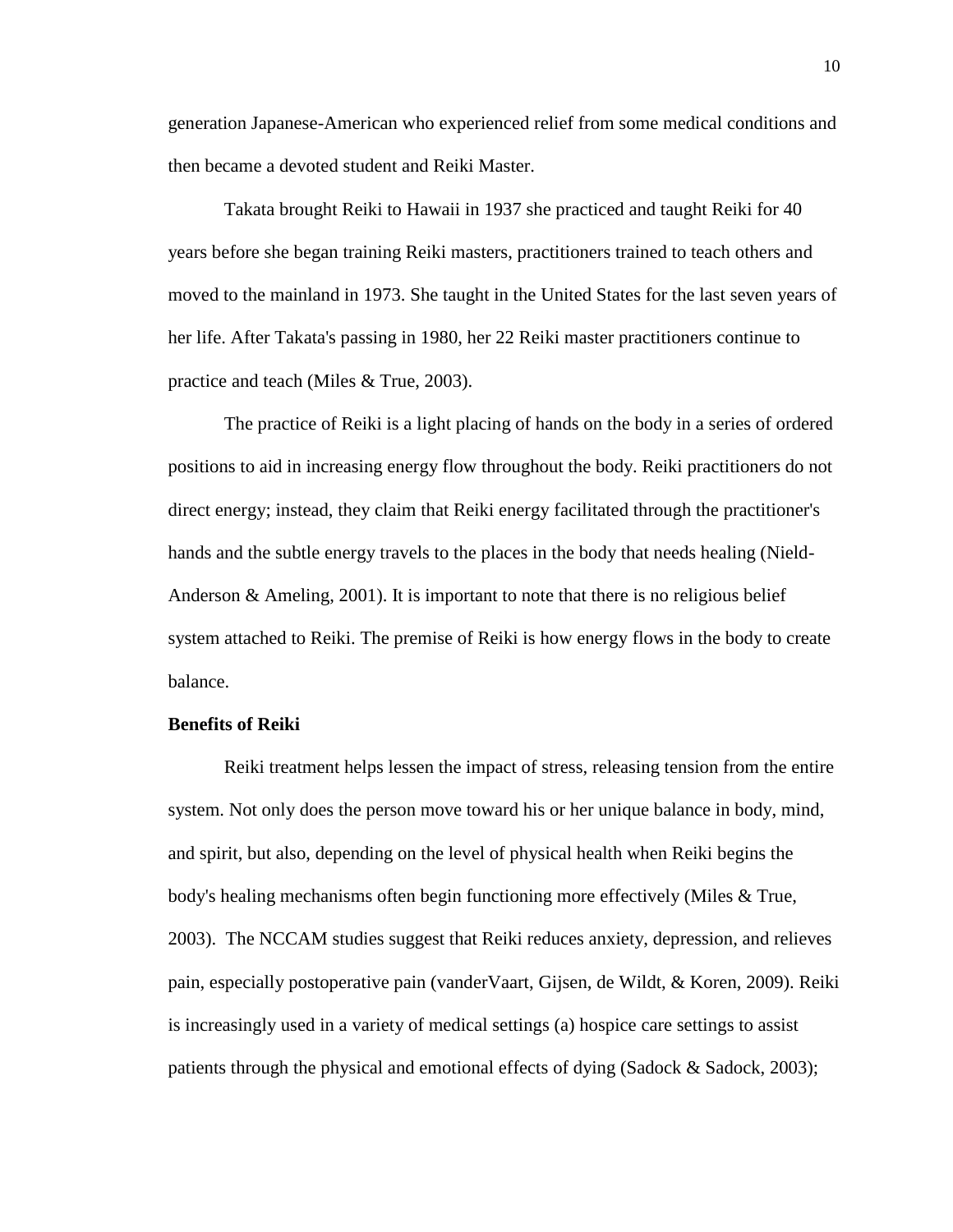(b) emergency rooms settings (Eos, 1995); and (c) psychiatric settings to assist patients that have anxiety and depression (Nield-Anderson & Ameling, 2001).

#### **Reiki Research**

Although Reiki is widely used and integrated with hospice care, emergency rooms, psychiatric settings, operating rooms, gynecology, neonatal and as an additional treatment for cancer, HIV/AIDS, autism, and fatigue syndrome (Miles & Gala, 2003), it has not been studied in depth.

To date, most studies done on Reiki were on pain, anxiety, stress, including heart rate and blood pressure. There is no scientific measurement to measure this 'energy' that Reiki refers to during a healing session. Reiki is often viewed as a mystical experience or a form of vitality that is essential for keeping life moving. Society is accepting this healing modality, and the growing interest in Reiki suggests that people and medical institutions are more concerned with the results of the therapy then how it works. Although some studies are in the biomedical literature, conducted with small nonclinical samples of healthy volunteers (Nield-Anderson  $\&$  Ameling, 2001), there is a need for more studies on Reiki.

Despite minimal research, many top hospitals are offering Reiki, and it is growing. Columbia Presbyterian was one of the first hospitals to include Reiki as part of their Integrative Medicine Program. Mayo Clinic Hospitals are using Reiki and healing touch therapies as part of their Complementary and Integrative Medicine Program. Trained certified Reiki practitioners are volunteering their services to both patients in Mayo Hospital and some Rochester outpatient areas (http://mayoclinic.org).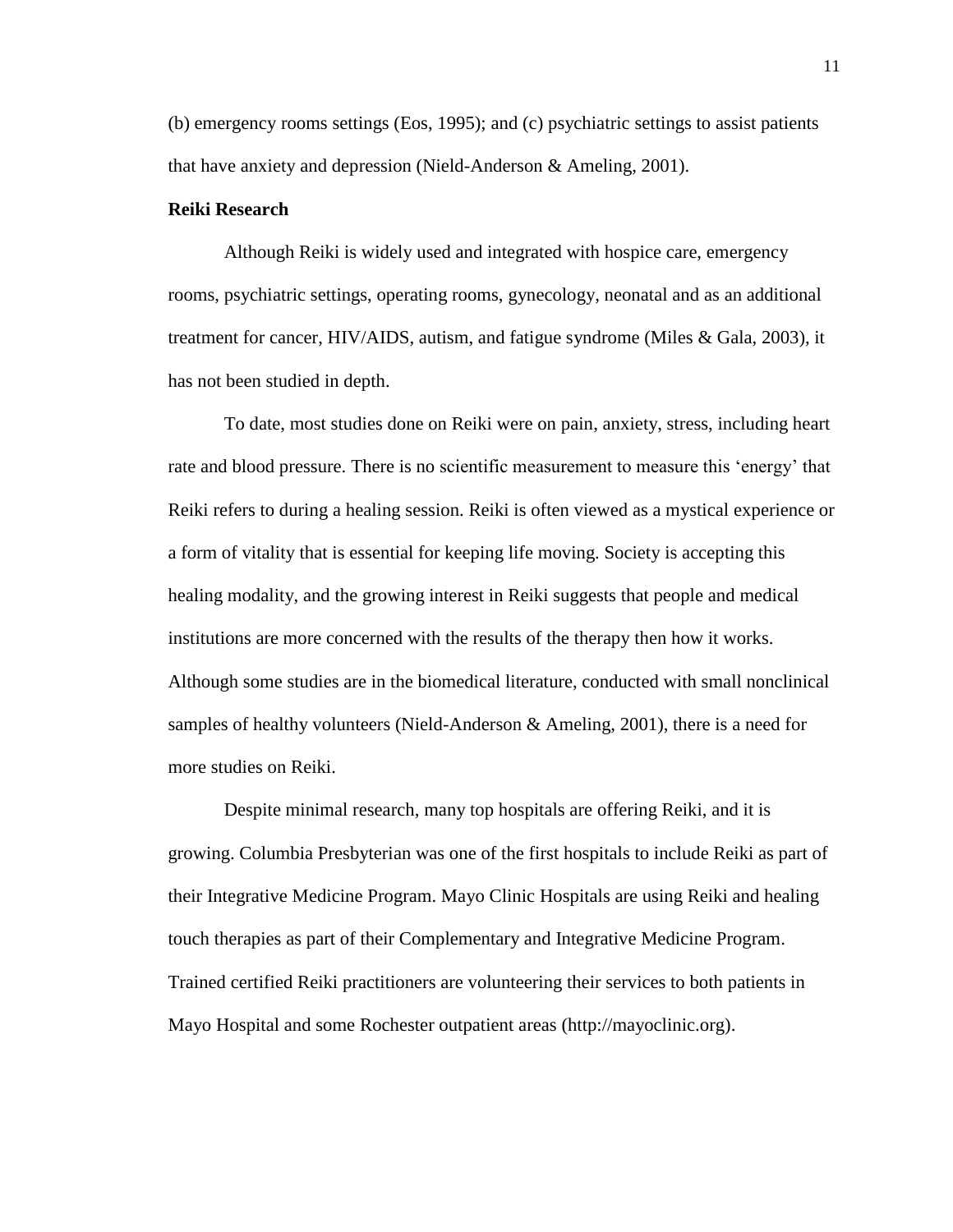It is important to note that I am a practicing certified Reiki practitioner in Milwaukee, WI, and I was the practitioner who delivered Reiki therapy to the participants in this study. As a practitioner, I believe Reiki is a useful tool that integrates the mind, body, and spirit. "Reiki is passive like meditation; it involves no diagnosis, and much of the skill involves *not doing"* (Miles, 2007 p. 22).

In what follows, I introduce a theoretical framework which builds on Eisenberg's (2001) Toward New Theory of Communication and Identity and draws from identity theory, and sensemaking theory. The framework studies how barriers are created that get in the way of discovering one's real identity.

#### **Theoretical Framework**

To address questions of how an individual ascribes meaning to their posttherapeutic experience is significant because "human emotions are largely determined by our beliefs about the future, by our degree of confidence that things will turn out well for us" (Barbalet, 1999 as cited in Eisenberg 2001, p.535 ). Supporting this claim a theoretical framework that studies identity not seen as an individualistic concept but rather as a social process is presented. I argue that results of Reiki should be viewed through a communication lens that draws from theories of sensemaking and identity.

#### **Sensemaking**

Sensemaking is a process, and Weick suggests "that an underlying assumption of sensemaking is identity construction, through which answers to the question of whom one is indicated by the discovery of how and what one thinks" (McAvoy, 2004, p. 59).

How an individual seeks healing is a process that involves adjusting, readjusting, and modifying patterns of behavior through social interactions. The process of ascribing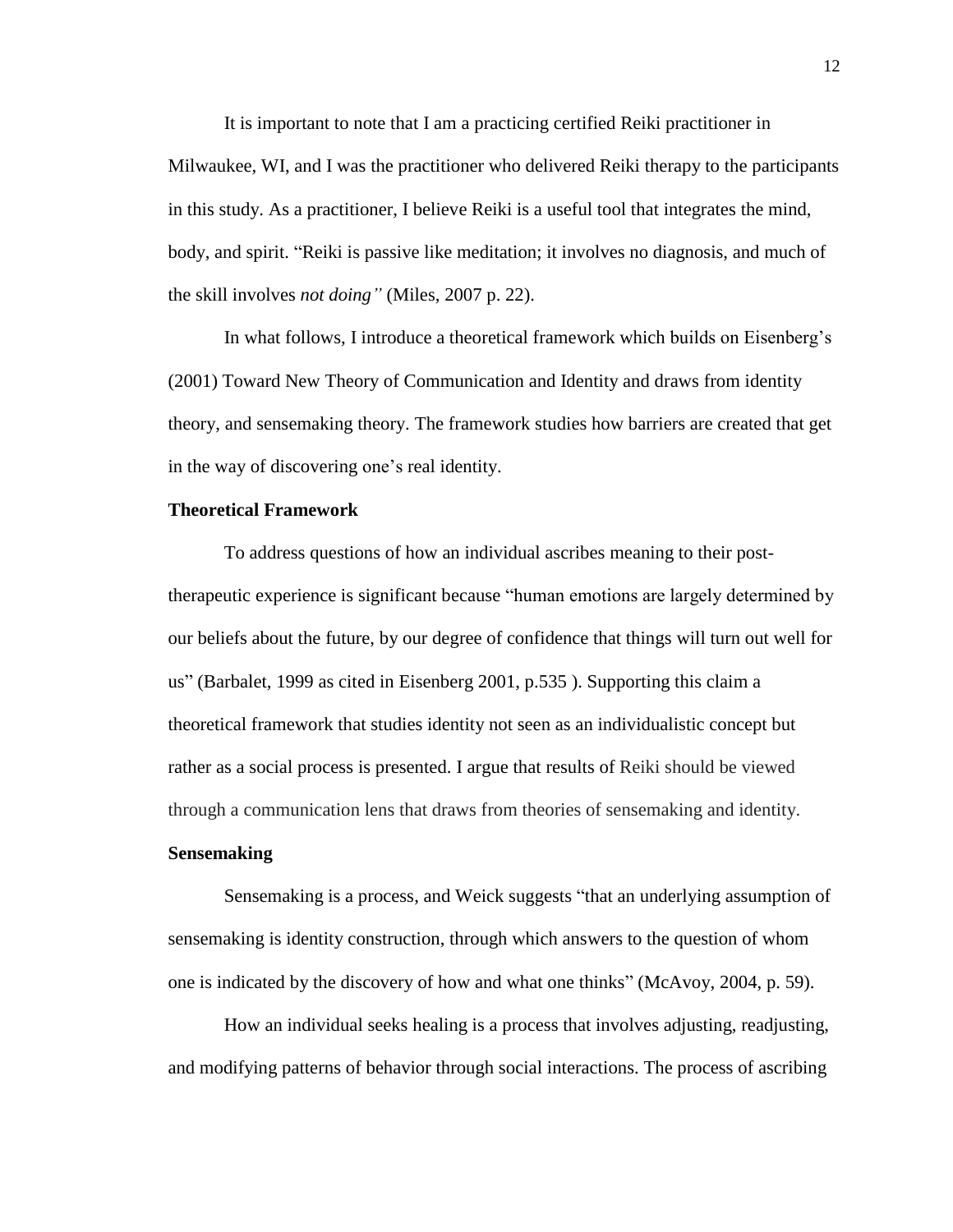their experiences is part of how they make sense of their experience and explain their experience. People's sense of what constitutes a good explanation as taking place is central to the evaluation of explanations of phenomena of a complementary therapy. Studies have suggested that humans have an innate sense of what counts as a good explanation: (1) People can draw conclusions that do not follow logically from principles, but instead based on assumptions about what would be the best explanation (Harman, 1965) (2) they can become aware of gaps in their understanding when asked to explain (Keil, Rozenblit, & Mills, 2004; and (3) they use their naive knowledge to make sense of the world (Carey, 1985; diSessa, 1993, 2014; Inagaki & Hatano, 2002). Mandler (1984) believes that sensemaking occurs when a feeling of unfamiliarity disrupts life's continuous flow; it is how we move through our everyday lives. Sensemaking is a systematic process that starts from birth and includes all that one has gained through his or her experiences (Eisenberg & Goodall, 2001). The ability to recognize the differences of a continuous process that involves culture, societal beliefs, values, etc. within one's life and constructs one's identity requires going inward.

#### **Identity Theory**

The core of identity, according to Eisenberg (1998), is the story one tells about whom they are a story derived from discussions and competing dialogues. Erickson states that identity is experienced as a sense of one's self resulting from the integration of past, present, and future experiences (Erikson, 1963). McCrae and Costa (1990) viewed identity as the central and changeable part of the self, whereas personality consists of the stable parts of the self (Clancy & Dollinger, 1993). Identity theory suggests that our actions trigger different brain functions, a relationship between the mind and body.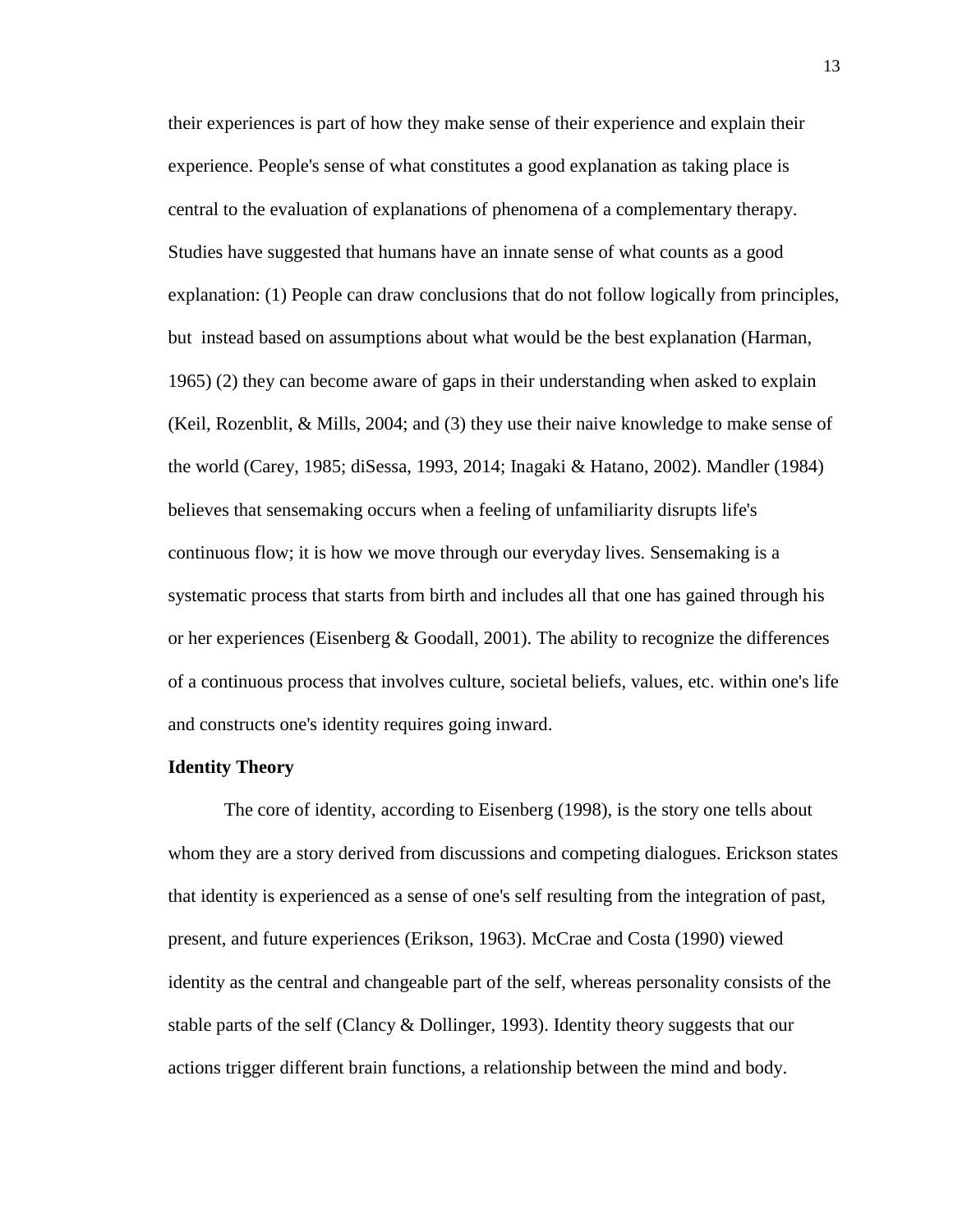'Identification' is the term used in identity theory by putting oneself in a category or categorized into roles. Hecht's communication theory of identity incorporates three contexts, identity, communal, and social. Hecht suggests that identity is the hook that connects the individual and society (Littlejohn & Foss, 2011).

This study revealed the importance of personal values in explaining the identity and identity formation process. The challenge lies in seeing identity as situated in how a single individual contributes to isolation and anxiety (Eisenberg, 2001). Rather than seeing identity as an individualistic concept, the approach taken here is one in which identity construction is a social process.

#### **Reiki Communication and Identity**

Reiki communication involves communicating thoughts and feelings based on experience which can be challenging because thoughts and feelings are typically constructed based on societal and cultural influences. Also, many energy therapies face challenges in demonstrating validity (Schiller, 2003). The development of identity requires a willingness to embrace uncertainty as an essential part of everyday life (Eisenberg, 2001). "Notions of identity in the West have been largely individualistic people are taught to feel they are born *into* the world, and that they must establish and maintain boundaries between themselves and others" (Eisenberg, p.535). According to Miles (2007, p.25) "Reiki can help patients recontextualize their illness in a way that empowers them to heal". The process of constructing one's identity involves shifting perspectives.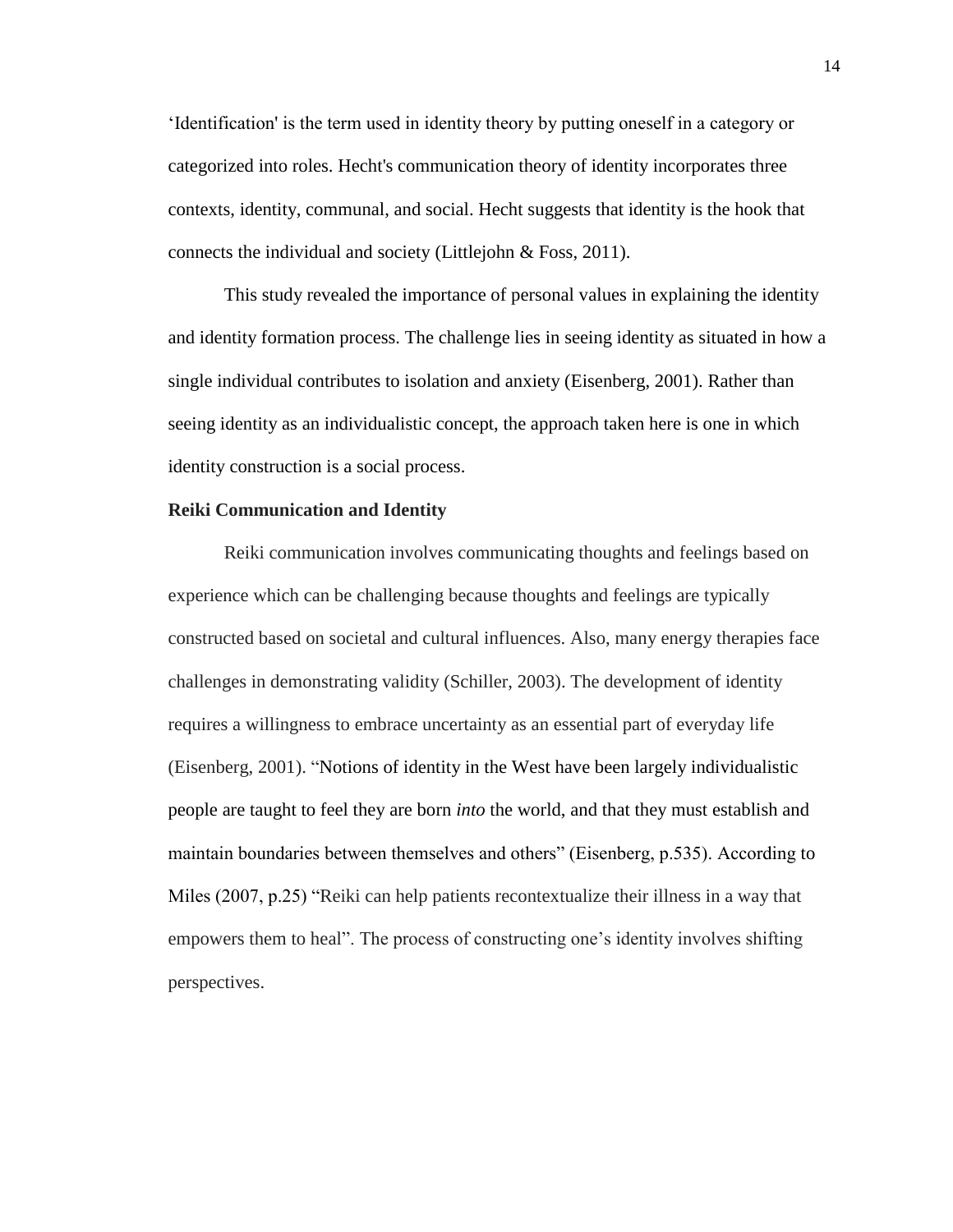# **Identity Construction**

Identity is the story individuals tell of who they are; a story stemmed from the mediation of multiple and competing discourses (Eisenberg et al.,1998: Holmer-Nadesan, 1996; Kondo, 1990). Variations in communicating with others can be challenging due to the shifts that happen in one's life. It is significant to understand how 'the self ' experiences and explains Reiki. Before delving into the results, it is essential to dig deeper into understanding how we construct our identity and communicate our thoughts and feelings. Understanding the self is one of the most difficult mental journeys. "Identity is not a fixed 'thing,' it is negotiated, open, shifting and ambiguous, the result of culturally available meanings in everyday situations" (Kondo, 1990, p. 24). Drummond and Orbe (2009) focus on the four layers of the communication theory, personal, relational, enacted, and communal. They explicate how thoughts and feelings are significant components for how individuals define themselves and fit into society. The idea that identity is formed and then altered through social interaction begins with how one sees them self internally, cognitively, and then how they communicate with others. How one sees them self internally and what they communicate can vary due to cultural beliefs. "How we respond to the fundamental uncertainty of life shakes everything we do and is driven in part by how we think about our place in the world our sense of identity" (Eisenberg, 2001). How an individual becomes part of a group, social setting, or how to talk about a topic such as health communication requires much interpersonal dialogue. There is a connection between identity and context, and if people are taught that they come out of the world and are part of a network (2001), then spirituality and religion play a significant role in representing the importance of the interconnectedness of all life.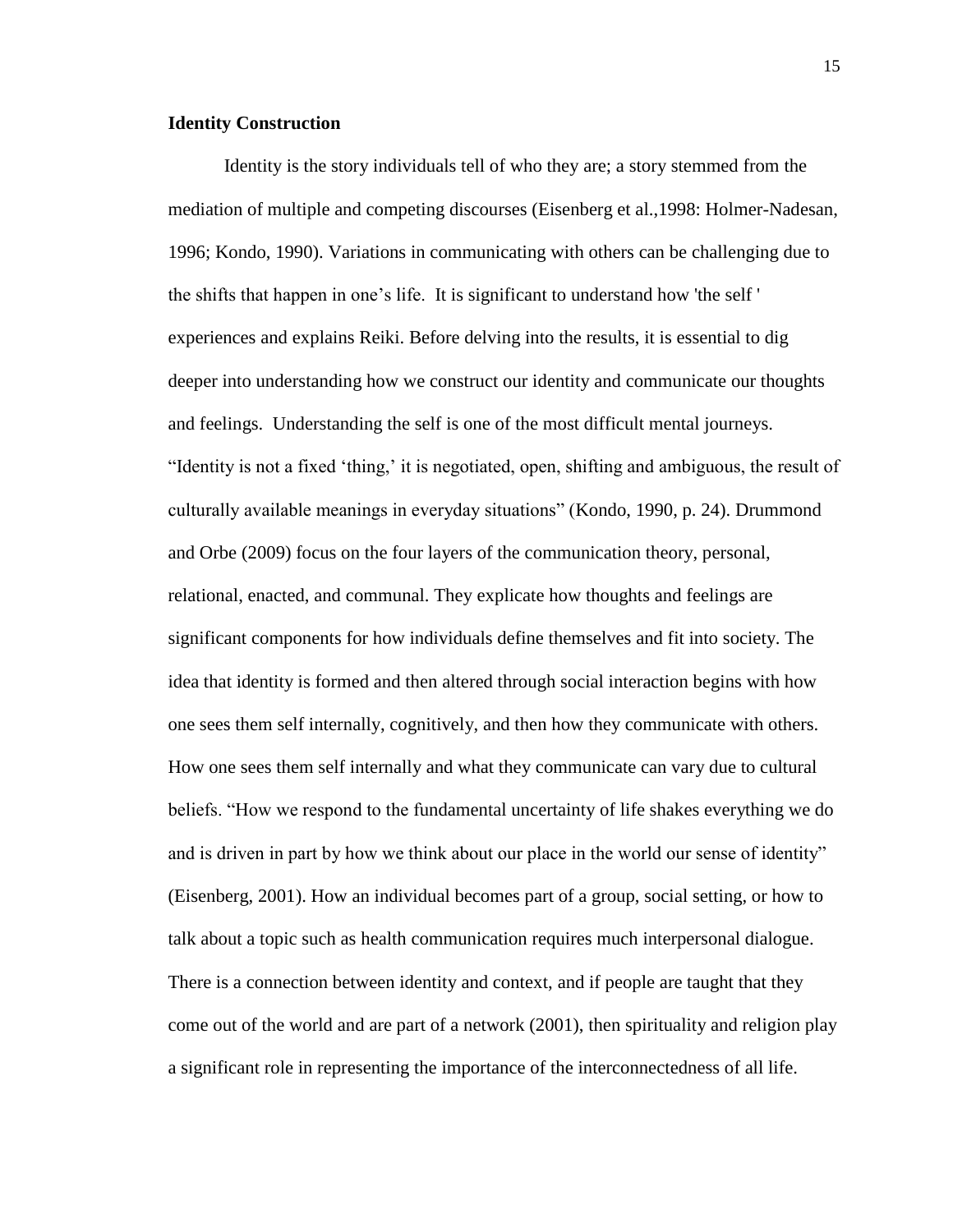Exploring ways how people construct their identity drawing upon, interpersonal, societal, and cultural resources generate patterns of thoughts and how people make sense about who they are (2001). Eisenberg (2001) argues that a person's choices of spirituality, religion, and culture create perspectives that influence how identity and communication form. The ways people communicate vary with their narratives their accounts with their body experience of emotionality and mood. Understanding the emotions and attitudes of constructed personal narratives are beneficial to this study.

Dialogue values many perspectives and inspires a different worldview but there are factors that might influence a person either for or against dialogic communication (Eisenberg, 2001). Choices people make with their own personal narratives that involve mood, and emotion shift thought patterns and help manage uncertainty allowing permission to talk about what is authentically being experienced. Drawing from Eisenberg's, Toward New Theory of Communication and Identity (Appendix C) the elements of his process that contribute to shaping one's identity provide insight to how individuals make sense of their Reiki experience. Eisenberg refers to the total of environmental influences as the 'surround'. Some identifiable elements that characterize the 'surround' are:

Spiritual: cosmological concepts, values, and behaviors Economic: ideas and behaviors regarding the exchange of material resources Cultural: assumptions, values, rituals characterizing social groupings Societal: acceptable rules, roles, and laws that pertain to membership in a society Interpersonal: rules, values, and patterns of behavior that define intimate relations Biological: electrochemical and genetic patterns that shape human development (Eisenberg, 2001, p.543).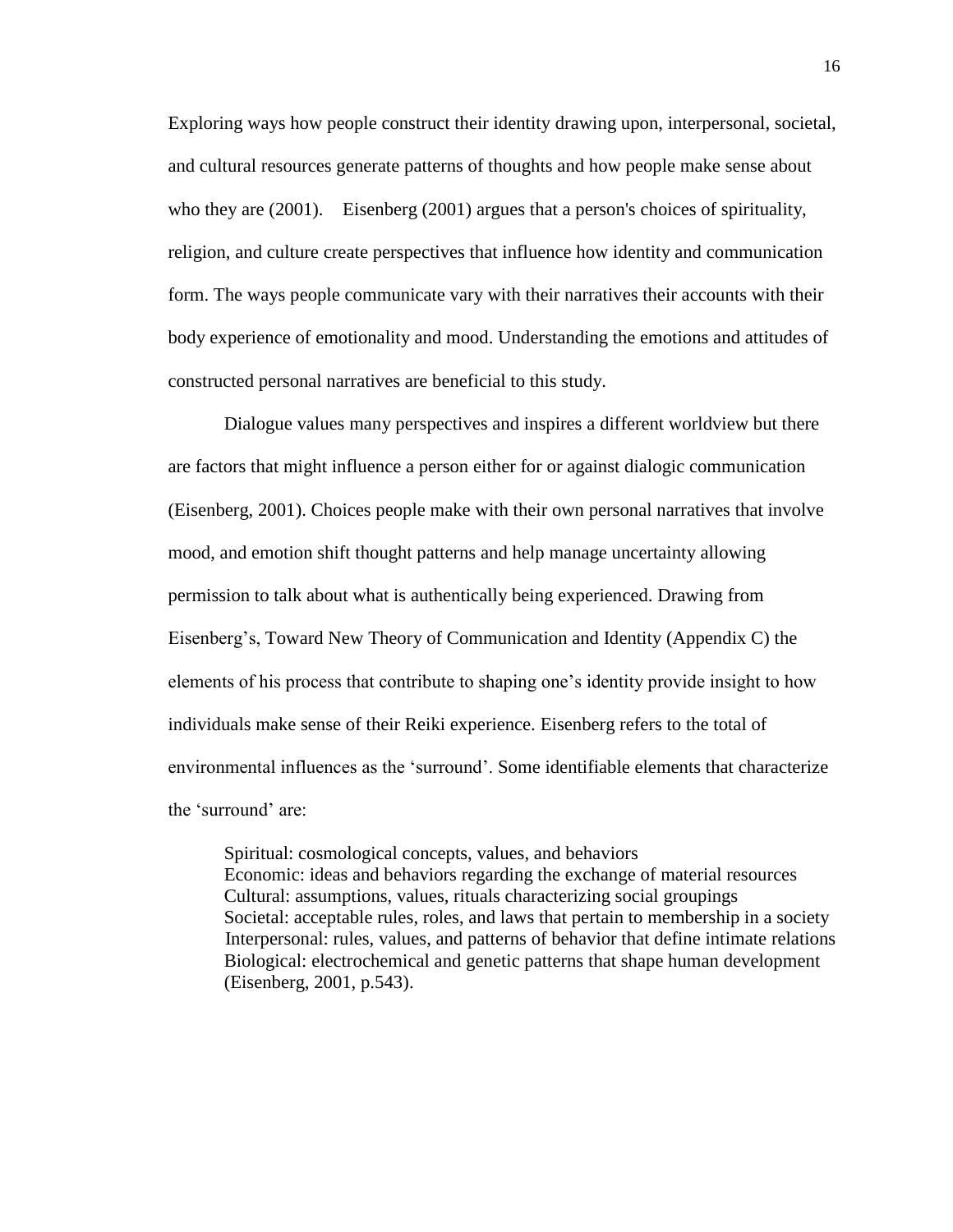Eisenberg suggests that people draw from the surround to make sense of their lives. When we enter the world at birth, we enter a world that is in motion with networks, culture, preexisting languages, relationships and patterns of behavior that create influence in our lives from the very beginning (Eisenberg, 2001). The environmental influences, spiritual, cultural, biological, economic, and interpersonal all contribute to three significant areas, mood, personal narratives, and communication. Eisenberg breaks his model down into three identity phases that contribute to the ongoing formation of identity. The three phases lead to a springboard of a new way of communication where the self has an opportunity to unhook from a standard rooted way of communicating due to the choices people make.

The first identity phase deals with emotions, brain chemistry, and mainly biological mood. According to Eisenberg, there has been a revival of interest to study ways in which biological elements affect communication. Changes in the brain chemistry can change mood and behavior; therefore, change how people make sense out of their experiences and how they communicate certain mood-states encourage particular interpretations of the events in one's life and a set of life stories and communicative choices. A person who is anxious about his or her future is less likely to perceive multiple narrative possibilities and will likely communicate in ways that are self-defeating (Eisenberg, 2001, p 545). A person who is feeling good about their life will likely be more positive and have more open communication. When thoughts are processed the human experience receiving these thoughts is reflected in how we communicate and if we are open or more closed in our communication. Scientific research confirms that biology has a role in influencing behavior (Eisenberg, 2001).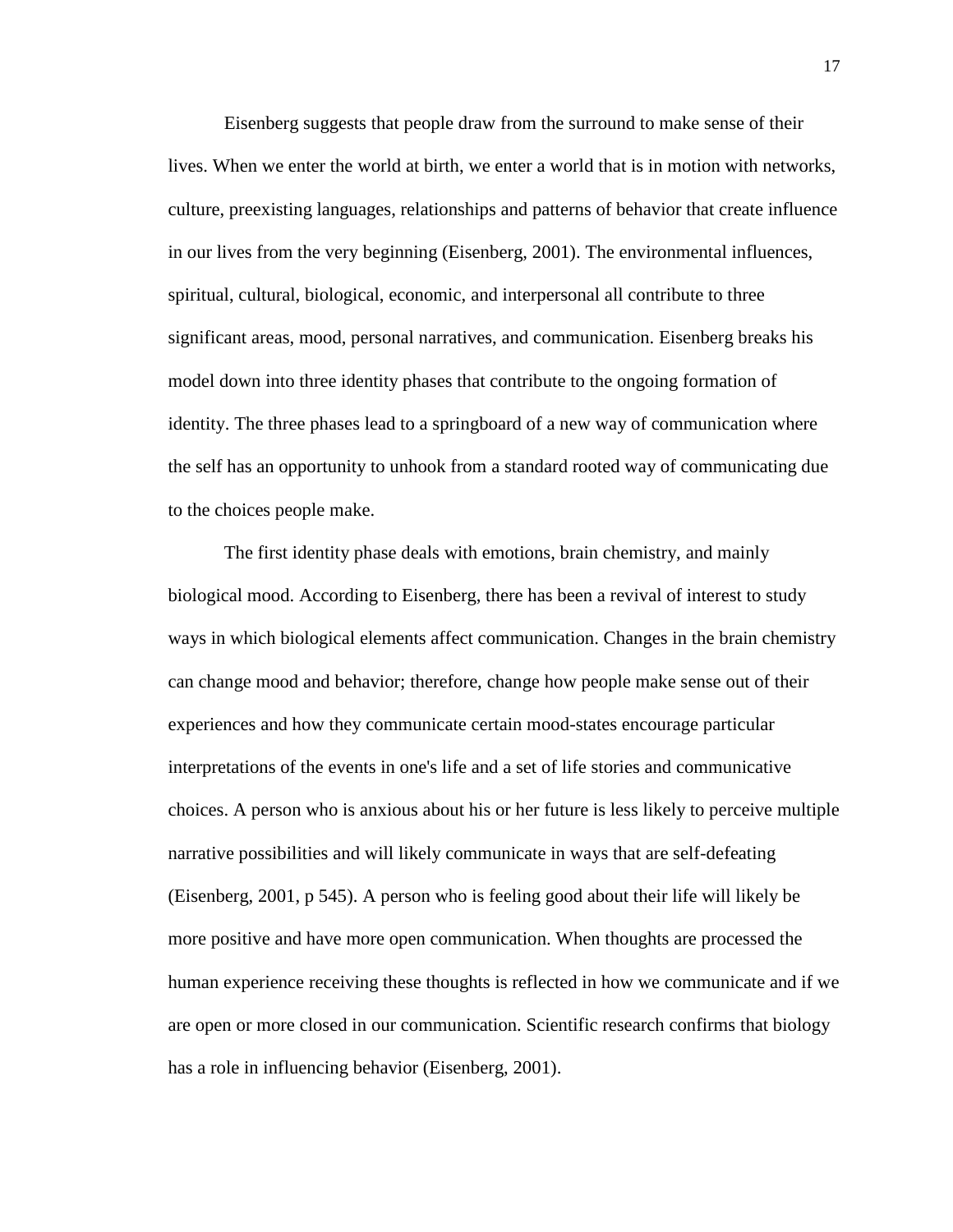The second identity process involves the personal narrative one creates, their ongoing authorship, and editing of their life story. This process involves attachments, interpretations, and the views one perceives. A personal narrative is a primary tool used in how people make sense of their lives, and the resistance to change their behavior is high. Research in psychotherapy has indicated that when people re-story their lives, and when the story changes the behavior of the person changes. Therefore, the attachment to the story changes (Eisenberg, 2001). "New life stories are meaningful for people because they lead to new patterns of relationships and enhanced moods" (Eisenberg, 2001, p. 547).

When new configurations of thoughts and feelings occur, how you think, how you act, and how you feel changes, your mood and personal narrative changes. Therefore, the possibility is greater for communication to change because of altered moods. Hence dismantling of cultural and societal barriers and giving birth to a new perspective on the self and life is achievable. The notion that people must establish and maintain boundaries between themselves and others is no longer true because Eisenberg's third identity process validates communication is a process. Eisenberg's main point on the communication phase is that changing communication is rarely enough to change social systems of relationships unless these changes can also be tied to altered moods, narratives and elements of the surround (Eisenberg, 2001, p.548).

All three phases suggest altering or changing genetic patterns that shape human development, releasing attachments, interpretations, and creating a new personal narrative to promote behavior change. Given that individual identity is constructed primarily through interactions with other individuals Eisenberg suggests that traditional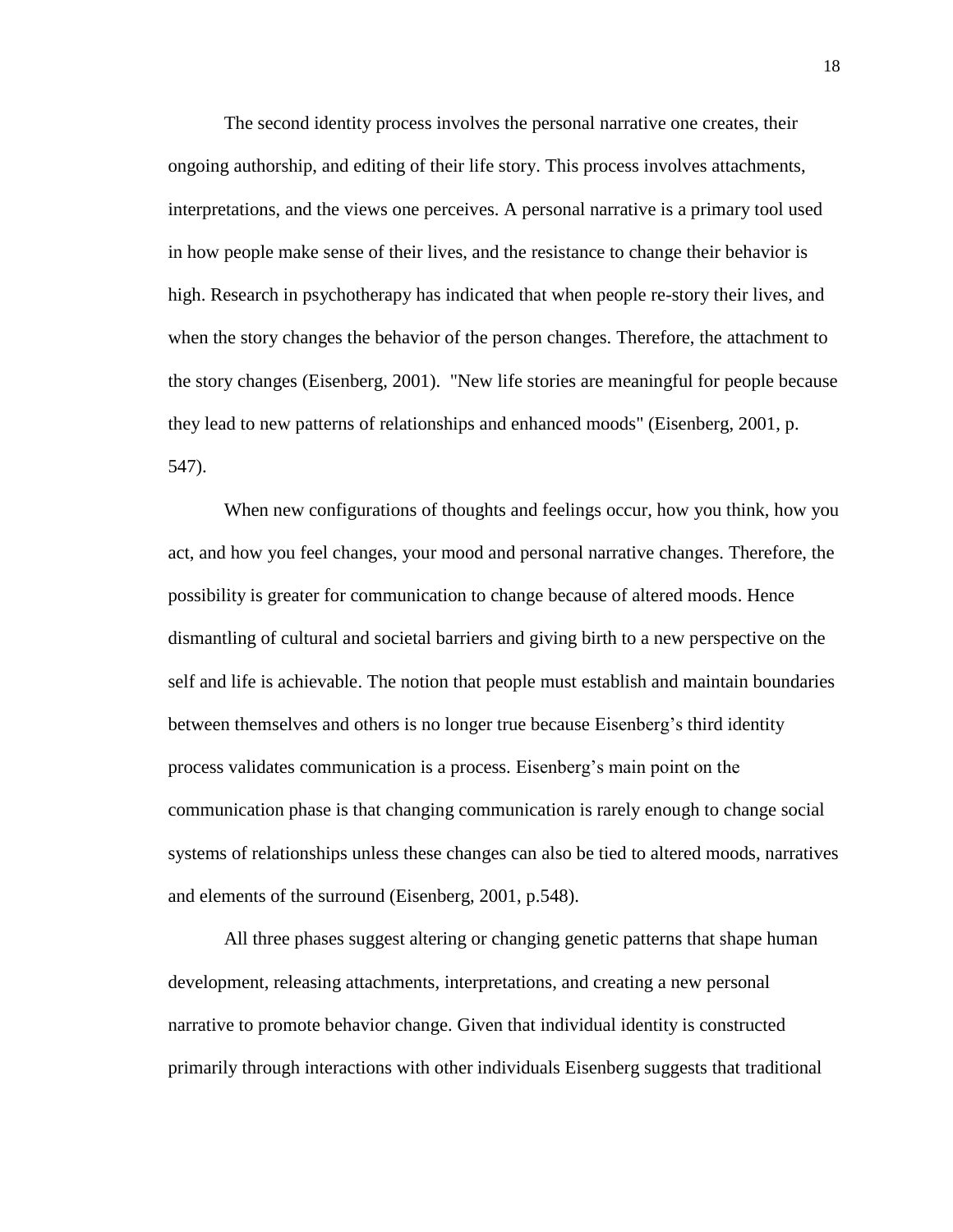ways of communicating are dissatisfying and "there is a growing consensus that there must be a better way" (p.548). I agree with Eisenberg that traditional ways of communicating are dissatisfying because there is a lack of freedom for people to communicate authentically because the past is constantly determining our present actions.

Using Eisenberg's identity process model, with the three subprocessess operating within a surround is significant to this study because it provides a pathway to face the challenges of who we are and what we believe as both an individual and interconnected. This framework allows us to study how a Reiki experience becomes meaningful and becomes part of the story individuals tell about their experience. This study explores these questions:

RQ1: What is the impact of Reiki on the identity construction process? RQ2: How do Reiki participants make sense of the experience?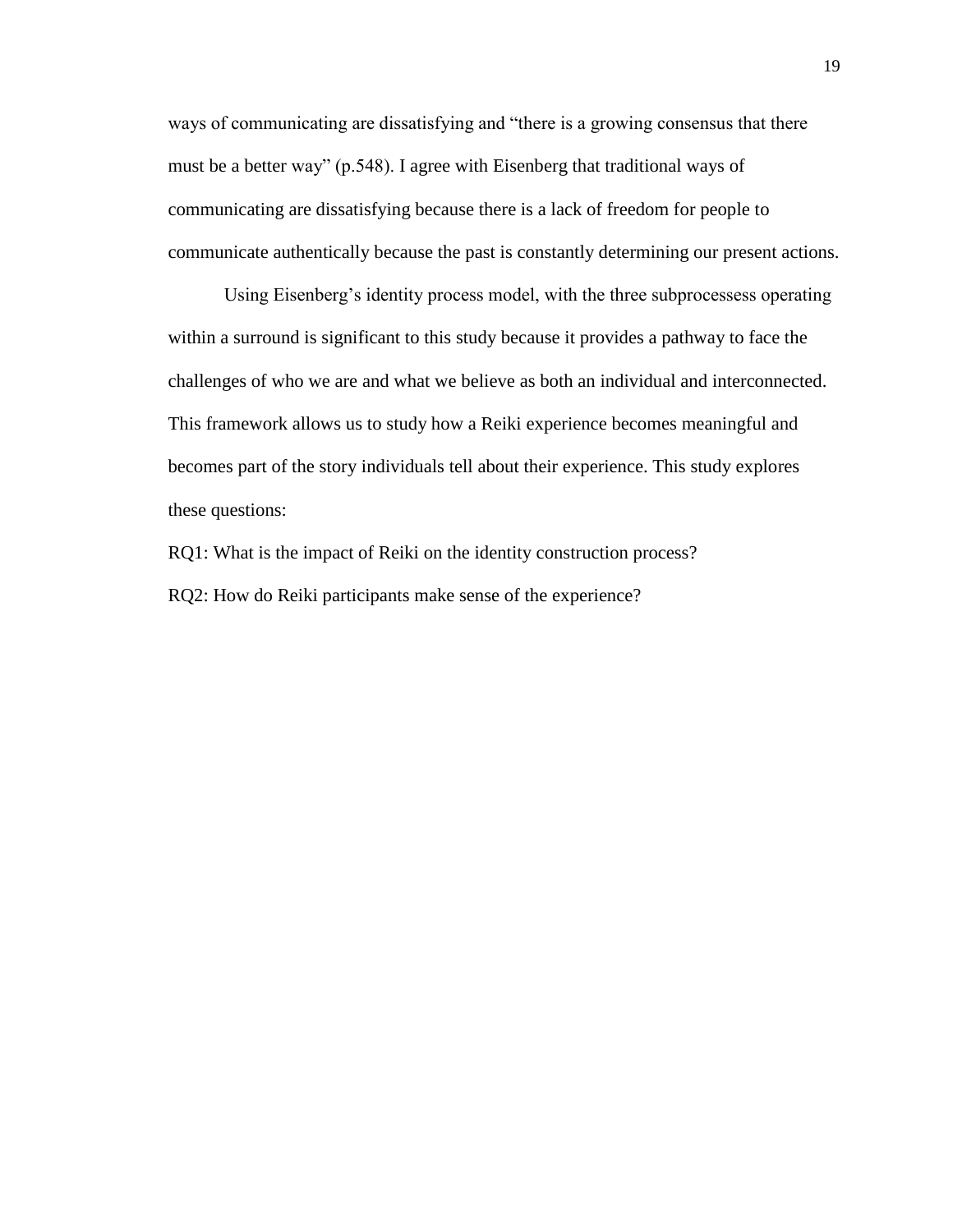# **Chapter Three:**

# **Methodology**

To understand how individuals, experience, and communicate Reiki, the diary method and interviews were utilized to collect data. The initial interviews focused on the individual's knowledge about CAM and if they had any experience with any forms of CAM. All participants received a blank notebook to collect their experiences before and after receiving Reiki over the four-month study period. The final interviews focused on the individual's experience after receiving Reiki treatments and how they would communicate their experience to others. In this section, I describe the participants and outline the procedures that were used.

#### **Participants and Context**

Ten participants were recruited from my network. All the individuals responded enthusiastically about the nature of the study and expressed interest in helping. Some participants had prior experience with Reiki, and others knew very little to nothing about Reiki. The demographic composite of the participants includes eight females and two males between the ages of 23 to 55. All participants were assured of anonymity. For reporting purposes, each has been assigned a fictional name, but necessary demographic information remains the same.

Each participant was given an informed consent form to read and sign; the informed consent explained that they are invited to participate in a study about experiencing Reiki. They were informed of (1) two audio-recorded interviews one at the start and one at the end of the study, (2) would receive two Reiki sessions a month for a period of four months, (3) will receive a journal so they can document experiences before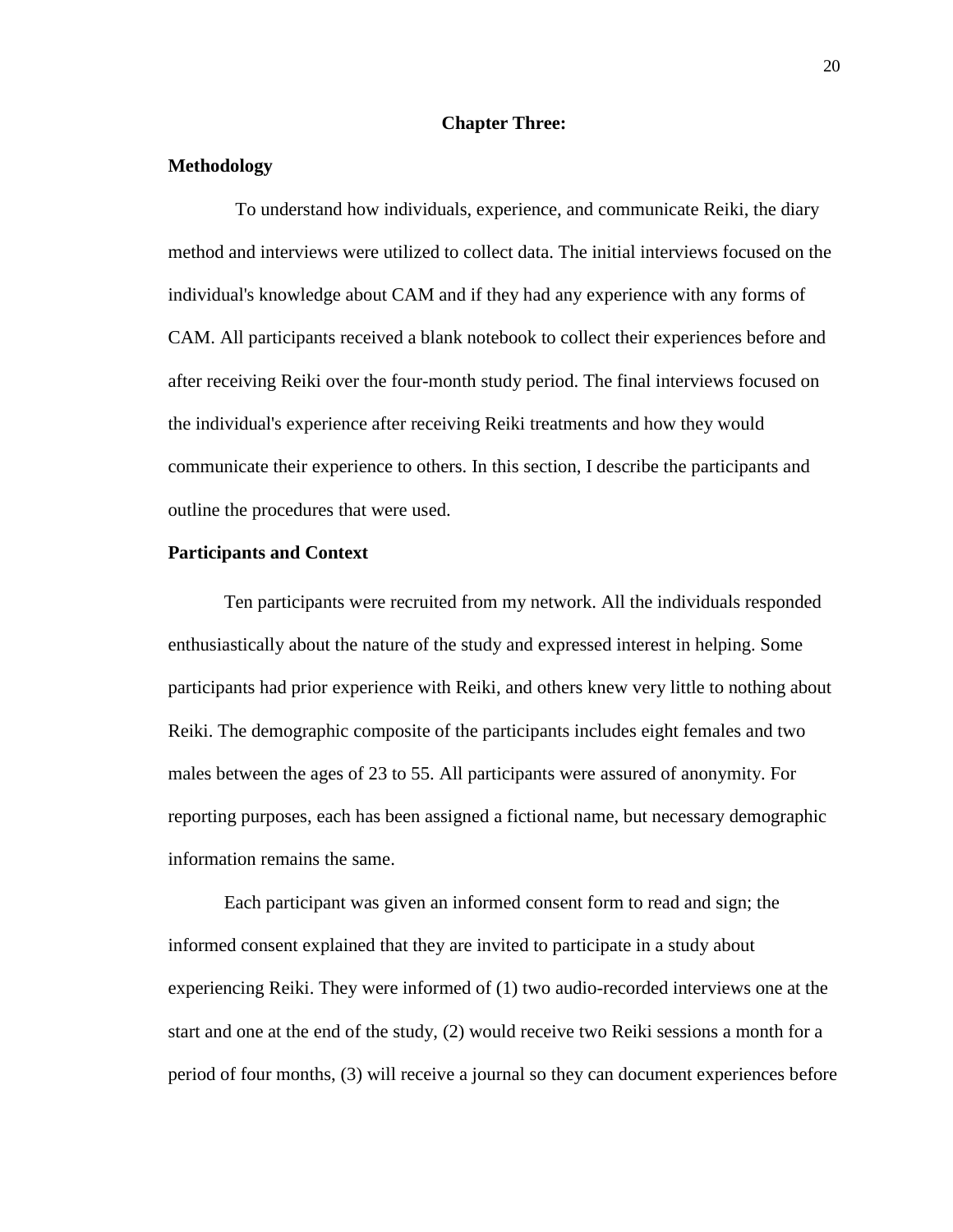and after Reiki sessions, (4) receive no immediate and direct benefit from this study, it is hoped that in the long run this understanding will contribute to an understanding of the ways in which Reiki is understood, (5) there are no foreseeable risks in participating in this study and as that no personally identifiable information will be collected, (6) audio recordings and journals will be kept at the studio locked in a file cabinet, and written notes will not contain any identifying information, (7) pseudonyms will be used in all transcriptions and any resulting presentations and/or publications.

#### **Procedures**

To describe the procedures I used to collect data, I begin this section with a description of the original interview question form (Appendix A) final interview question form (Appendix B) procedure of coding both interviews and diaries followed by an explanation of the methods I used to analyze the data for this study.

Interviews varied in length from the shortest interview, which was 30 minutes to the most extended interview that was 45 minutes. All interviews were audiotaped using my iPhone. The initial interview was structured to gain the most considerable amount of information possible on CAM and how they interpret the mind body and spirit in connection to their identity and health. The final interview was approximately 30 to 45 minutes. It was structured to obtain insight on their overall experience participating in the study and revisiting how they understood CAM and their view of self. Many research concepts emerged with themes that allowed for coding to provide insight into how identity construction plays a role in how one makes sense of their experience with Reiki.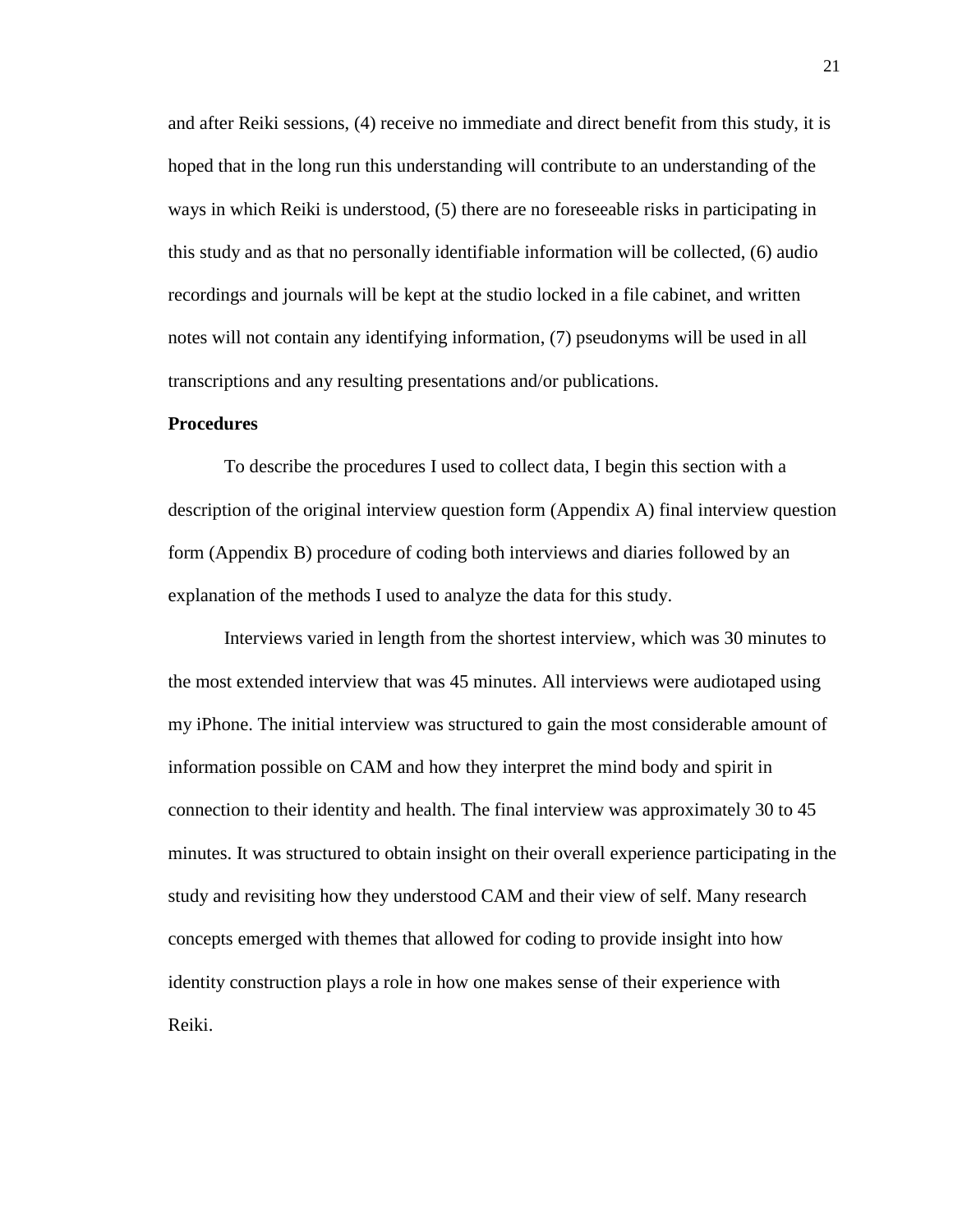# **Data Analysis**

The interviews and journals were transcribed and did not include pronunciation, emphasis, and pauses reflected in their response. In analyzing the data, I drew mainly from the assumptions of the grounded theory developed by Barney Glaser and Anselm Strauss. "In grounded theory, the researcher uses multiple stages of collecting, refining, and categorizing the data (Kolb, 2012 p. 83). I used the constant comparative method to develop concepts, so I can code, categorize, and compare meanings across the categories (Maykut & Morehouse, 1995). Coding involves three levels of analyses: open coding, axial coding, and selective coding in order to collect a complete picture of information obtained (Strauss & Corbin, 2008). Selective coding identified core categories. Only after the process of refining categories can grounded theory emerge (Strauss & Corbin). "The concepts and relationships that are developed through the coding process help guide the data collection and the analysis process referred to as theoretical sampling" (Kolb, 2012 p.84). The process of theoretical sampling, combined with constant comparative, is an important method used by researchers in the development of grounded theory (Glaser  $\&$ Strauss, 1967). The themes that emerged allowed for insight into the core of how participants make sense of their experience and the impact on their identity construction.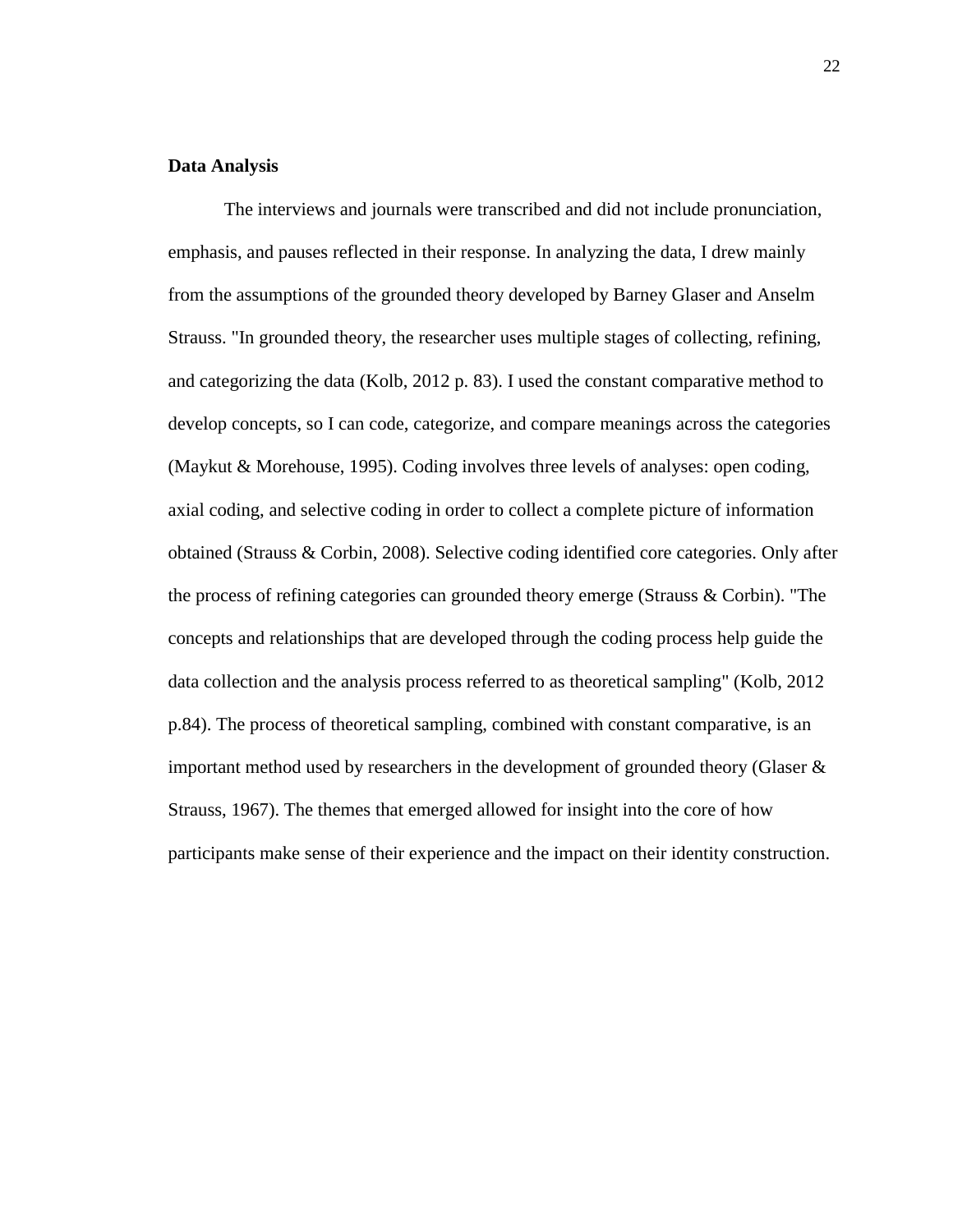# **Chapter Four:**

#### **Results**

In this chapter, I explore the answers to the two research questions guiding this study: How do Reiki participants make sense of their experience? What is the impact on the identity construction process? I discuss the findings in each of the procedures used and provide an analysis that brings meaning to the data with a specific focus on three themes that emerged from the data.

#### **Theme One: Impact of Culture**

The initial interview questionnaire was primarily focused on finding out how much information participants knew about CAM and what their interpretation on the mind-body-spirit connection meant to them. Beliefs, values, societal influence surfaced in many of their answers. The theme, *impact of culture* represents how an individual understands himself or herself varies. In American culture identity is focused on the individual, people are taught to feel they are born *into* the world, and that they must establish and maintain boundaries between themselves and others (Eisenberg, 2001 p. 535). While individuals and society create a relationship between identity and communication, there is much variation on how the identity construction process works.

Discussing what information was known about CAM specifically Reiki most of the participants had minimal experience with the use of alternative medicine. Yoga, acupuncture, and chiropractic are therapies participants were familiar with or experienced. Only two participants had received Reiki before the study. Donna, a real estate agent, was asked about why Reiki is not as popular as yoga, she stated: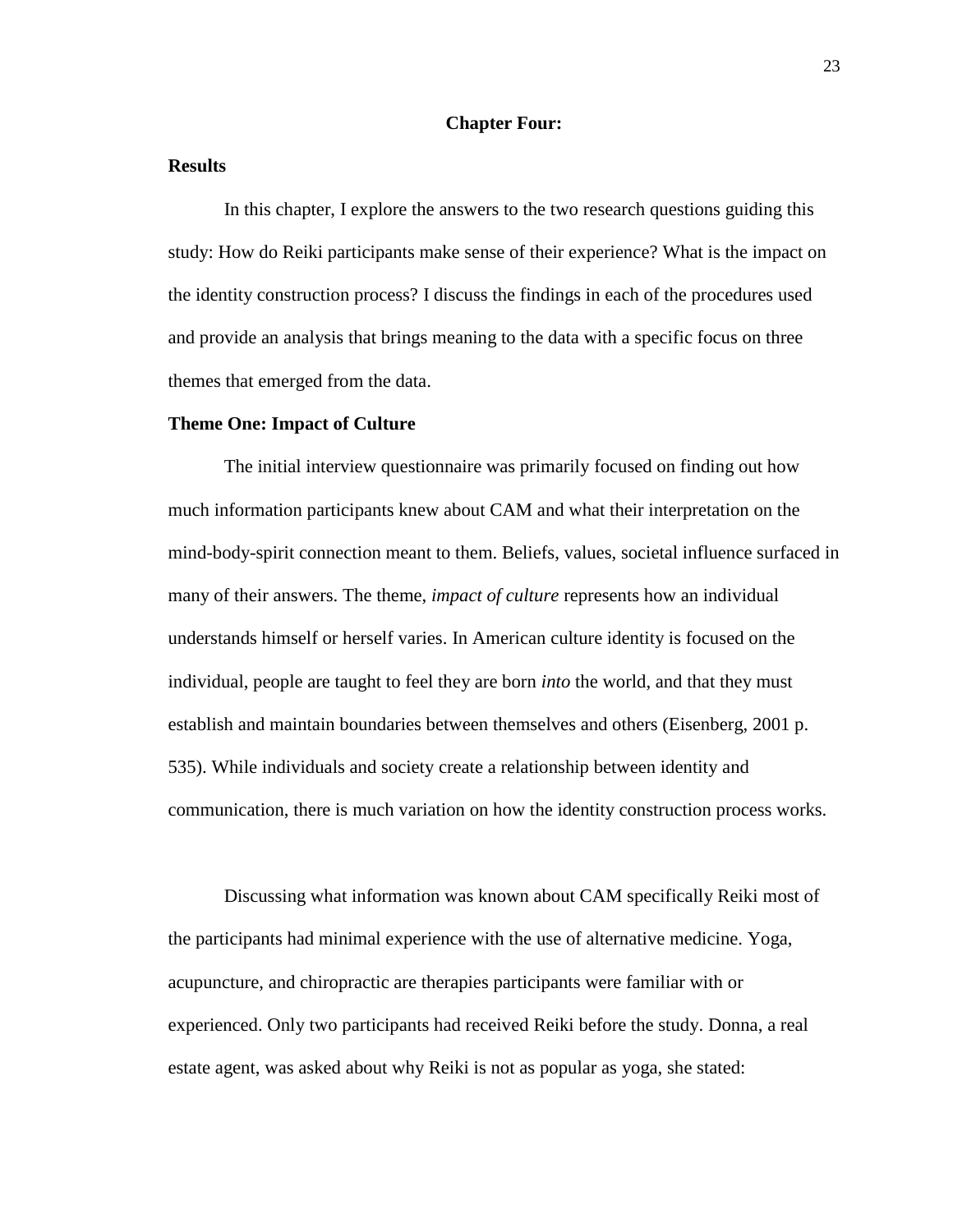I think the unknown. Like what to expect. Listening to what has been said about alternative medicines. I mean, think about yoga. Yoga, everybody thought was whacked out, how could that be exercise? And now it's what, one of the biggest you know health industries that are out there. I think it until you participate and have an understanding you know to just go to a yoga class and follow somebody and not know what yoga is supposed to be doing or the breathing that is so important with yoga — or breathing in life. Now I hear a lot of people saying I'm yoga breathing; I'm trying to calm myself because they understand what it does for them, the benefits it has.

This comment further supports the claim that societal beliefs and assumptions influenced when yoga was to be accepted. Her statement, "I think most people are just always a little bit nervous about the things that they don't understand" suggests that people rely on the public perception for something to be valid. When Jane, a mom of two and owner of a medical supply company, was asked about what she knew or understood about CAM, she stated:

You know, from things I read they seem to be quite effective. I mean just stuff that I read feels like more and more it's covered, kind of… there are stories and stuff in the news. And I follow some mind, body, wellness sort of pages… read things like that. Yeah, it's appealing, and I totally believe that eastern medicine does a lot more than western medicine.

Similar to Donna Jane relies on the media and the internet to retrieve information about CAM therapies. Despite CAM research evolving, there are not many concrete answers. It is through collaboration and education of all involved such as physicians, practitioners, policymakers, researchers, and consumers that some of the challenges can be diminished (Tamayo, Boon, Ghishan, & Trinh, 2002) Likewise, Rupesh, an executive in a corporate company shared how eastern medicine should be integrated with western medicine; he stated: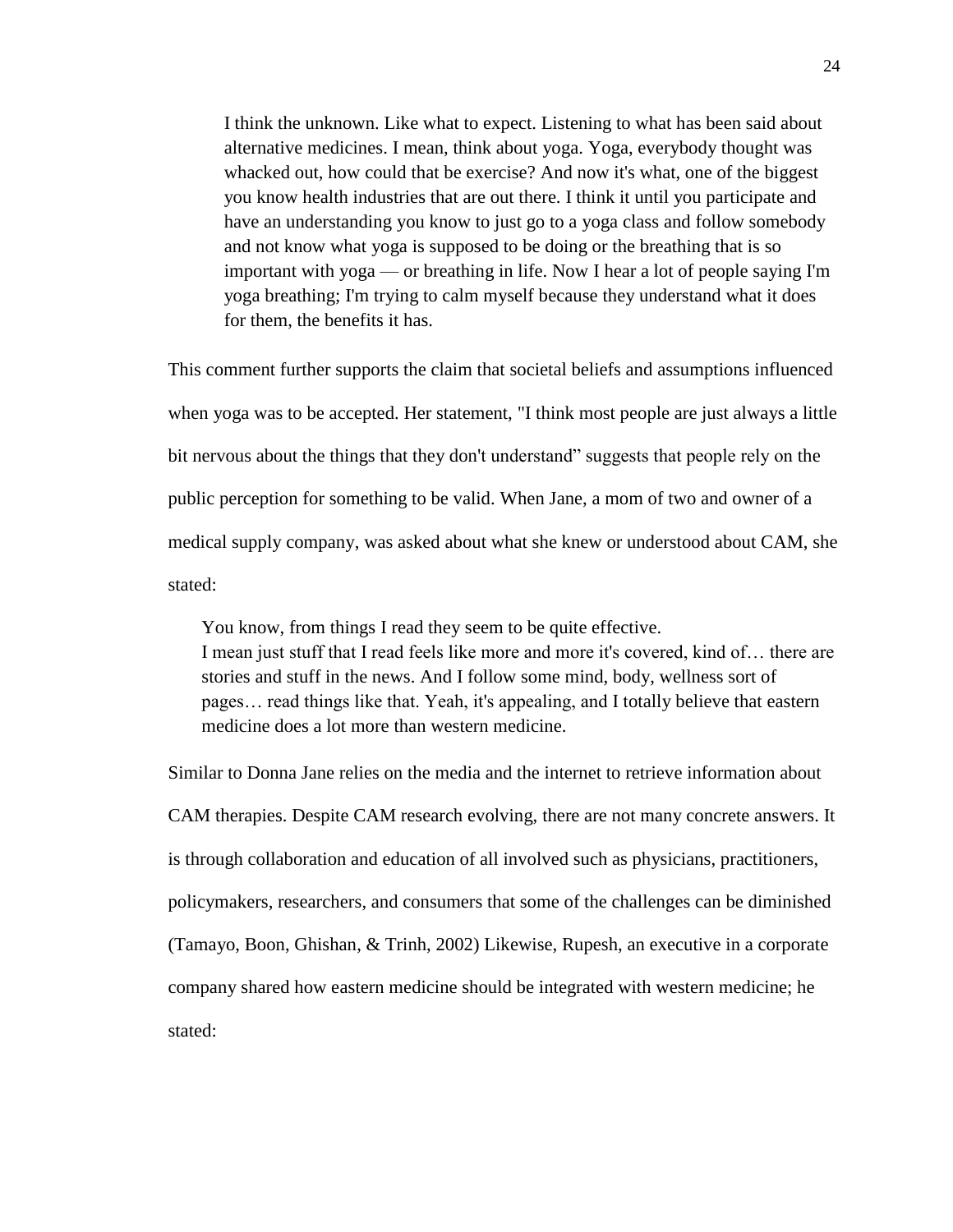I think there is a place for it along with conventional medicine and surgery. I think a holistic medicine, mind, body, and spirit, along with medication and surgery, whatever be needed, could be... integrative medicine is a much better approach than just taking pills. And I do believe there is a time for taking that too or having surgery or whatever, but we got to incorporate more of the western with the eastern medicine, which has been around for thousands of years, there must be something to it. I'm open to it, but I'm also a healthy skeptic. An engineer by training, so I question things. I do not just take it; I have to internalize it, feel it, sense it, to experience it to believe it.

Despite Rupesh stating that he is a "healthy skeptic, an engineer by training" he also

states that he is open to integrative medicine. His statement of how he must internalize it,

feel it, sense it, to experience it and to believe it all links to sensemaking. The use of

CAM within industrialized western nations is not well understood. The focus on western

medicine is more on the group versus the individual. Despite not having the scientific

backup, people are shifting from the biomedical model of wellness to more integrative

medicine. "There is a clear evidence that integrative medicine is becoming part of current

mainstream medicine (Sierpina & Dalen 2013 p. 662).

When asked if religion influenced how Reiki or any other CAM was viewed, Jane stated:

I mean people say the same thing about yoga and stuff too. I was trying to get it started at the schools, and the superintendent was like "Well you know that is like against religion? So, you know there are always people out there that are afraid of something that challenges their beliefs that they already have established. I'm not worried about that. I'm open-minded.

Jane's response aligns with how cultural beliefs and values influence people's

perspectives and choices.

Similarly, Laura, a mom, and a part-time administrator, stated:

Some people think yoga is religious; I know some people who have done yoga. Even my parents said something about it. Now it's kind of mainstream.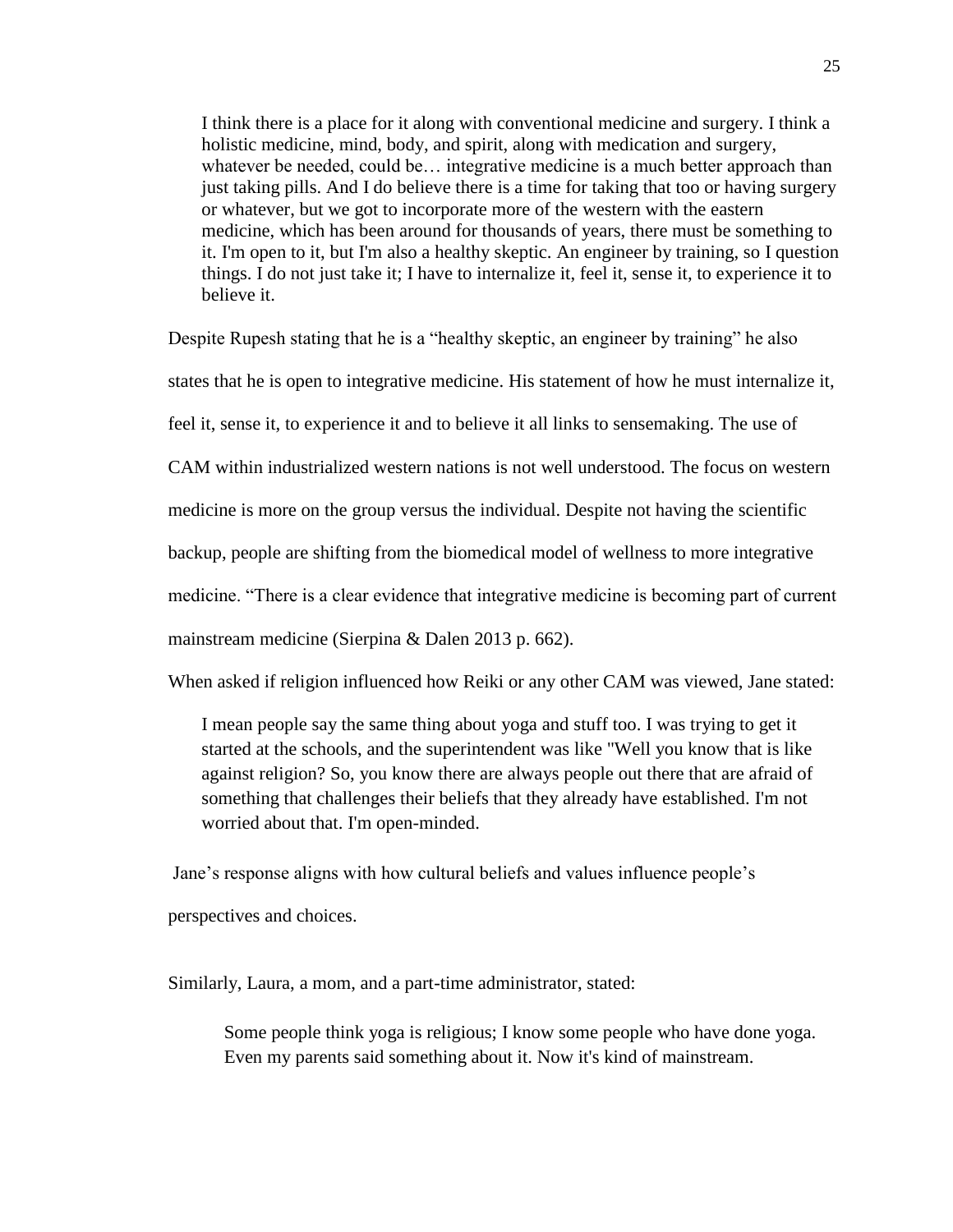#### Donna stated:

I think naivety, not opening their minds to other alternative thoughts, philosophies, ideas. It's kind of looking even like theologies. Some people can only talk about being Catholic vs. being a Christian. And it's the same thing with medicine. They would rather use ibuprofen because that is scientifically ok and it's more accepted than the alternative.

All these comments suggest that the assumptions, values, rituals that characterize social groupings determine what is socially acceptable (Eisenberg, 2001) and have a powerful influence on how an individual makes decisions. People are responding to the uncertainties in life, supporting Eisenberg's theory that how we respond to uncertainty shapes what we do, how we think, how we see ourselves in the world and our sense of identity (2001). With more information readily available along with expanded perception, more people who are suffering will be able to research different types of CAM that can bring healing into their lives. There is a shift of alternative medicine into mainstream medicine. "It is hoped that the perspectives offered by integrative medicine will eventually transform mainstream medicine by improving patient outcomes, reducing costs, improving safety, and increasing patient satisfaction" (Sierpina & Dalen 2013 p. 662).

Culture impacts our assumptions and values about others and ourselves. When asked about the overall health of participants mind, body, and spirit connection words and phrases that emerged were "mind chatter", "complicated", "mind constantly going", "mind stress", "low energy", "fear", "societal beliefs", "religious aspects", "stigma", "naivety", and 'influences." These words provide essential insight into how personal narratives, mood, and communication are the result of the *Surround* the total of environmental influences (Eisenberg, 2001 p. 543). Donna commented on how balance is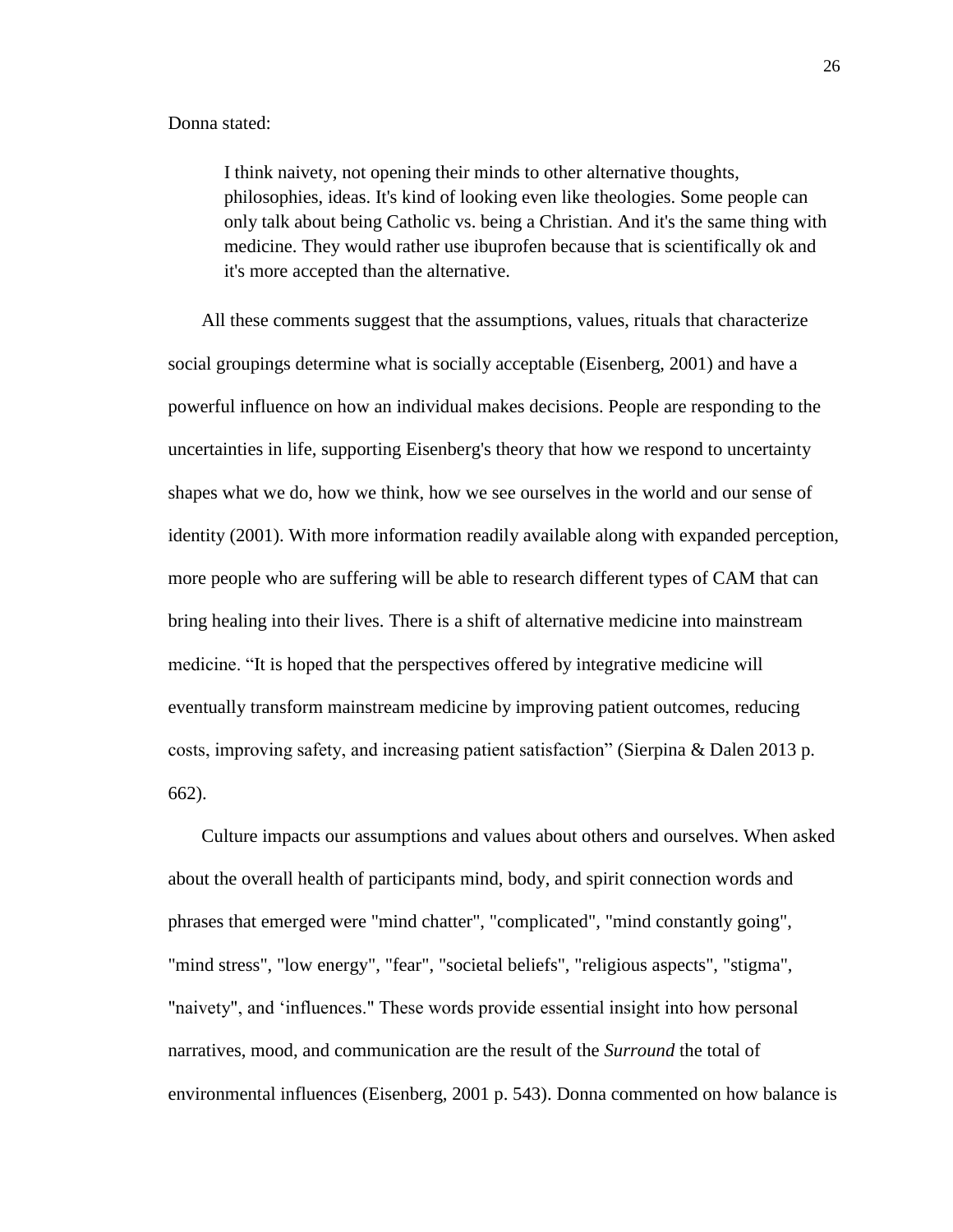significant to her health. She stated:

My health is best when it's all in balance, and I try to keep it in balance, or at least maybe work or investigate when something is out of balance. If I am out of balance, I'm just not right. I'm either emotional, or I'm clumsy, can't sleep. My mind is spinning, and it's not necessarily on one thing or an issue, it's just I cannot collect my thoughts.

Jason, a dance teacher, used the word "re-center" regarding his health. He stated:

It has been a shaky two weeks. I've been trying to re-center myself. I've been climbing up and this week with the sun coming out and everything I've been feeling a lot better.

Jane said:

I have been in better health previously. You feel like when you are not as healthy as you once were you feel it kind of and I don't know if it's a little bit of getting older or just not paying as much attention to myself. I feel like the world around me is stressful, and I just feel like it manifests itself physically.

These comments suggest the importance of balance, centering, and how one views the

world can affect their health. This matters because how one thinks is connected to how

one feels and acts in the world. Carrie, a recent graduate, commented on how she views

her mind, body, and spirit connection. She said:

My mind, I think, has been deteriorating more than getting better in the past several years. So, I have developed a mental disorder, I have been diagnosed as bipolar, and I have depression and anxiety. I have seen health to try to treat my mind and my sort of spirit in a sense because it's all connected. But right now, I'm not seeing anyone because I'm too busy with school. So right now, I'm on no medication. The side effects were too much for me at this time, so I went off, and I'm not seeing anyone because I don't have time.

This comment supports Eisenberg's theory that how we respond living a life with

uncertainty shapes what we do, how we think, how we see ourselves in the world and our

sense of identity (Eisenberg, 2001). Carrie shares her mind is deteriorating more and how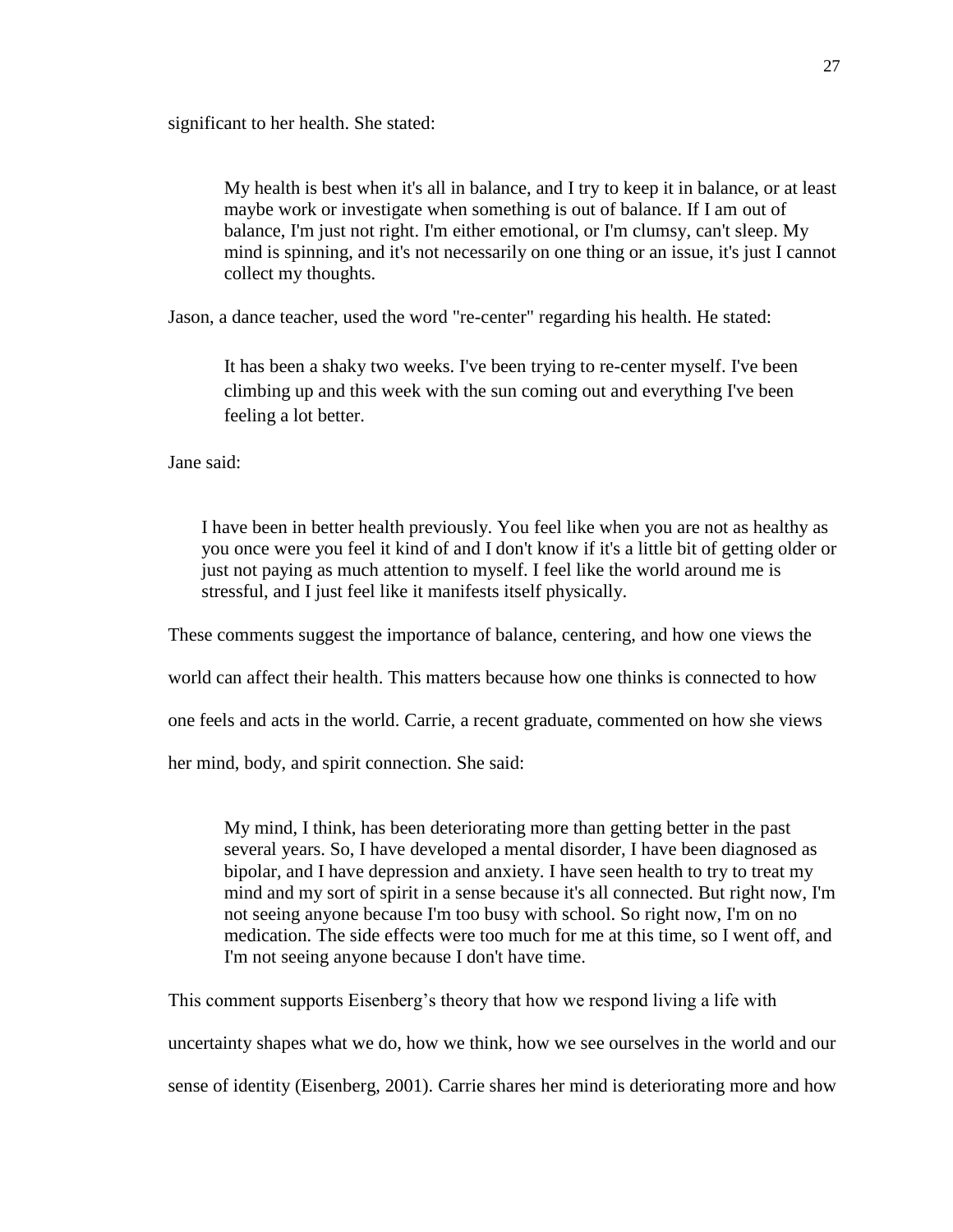her life is so busy she is unable to seek a therapist to help her with her depression and anxiety. Carrie's personal narrative has attachments to depression, and anxiety. Her interpretation that she is to busy with school is what justifies her not to seek help. Linking to the sensemaking process Carrie makes sense using the surround subprocesses mood, communication and personal narrative to share her story.

# Laura said:

I think that's important. I think it's an essential element, and you need to focus on each individually. Cause just exercising the body might not be exercising the mind. Cause the body is kind of like a defined time you set aside for exercise, which your mind is constantly going. So, I don't know if I'm really explaining myself that well. You need to set time just to focus on your mind.

Rupesh shared his connection of mind, body, and spirit. He said:

It's not good. They say if your mind, body, and spirit are all healthy and connected, then that's when you are in a good place, and I'm not there. Physically might be ok, but mentally, a lot of anguish, a lot of pain. Spirit is broken sometimes. And those dark days and dark times, I need to get out of it and learn to build that mind and spirit along with the body. I think the spirit is conscious; it's what connects us all. People call it god or whatever. It's a piece in all of us that is this consciousness which never dies and never will. The body moves on, but the spirit is there, and that's what connects us all as a human race.

Interestingly Rupesh said, "*they say* if your mind, body, and spirit are all healthy and

connected, then you are in a good place" this is a great example of how the self is

looking outward to understand how one should know when they are in a good place.

Diane, a dance instructor, said:

I would say if you took a blood test from me, there would be no significant like oh she has any sort of disease or a cold or anything. On the surface, it looks fine, but I can tell you my body feels tight and my muscles don't feel as open. My body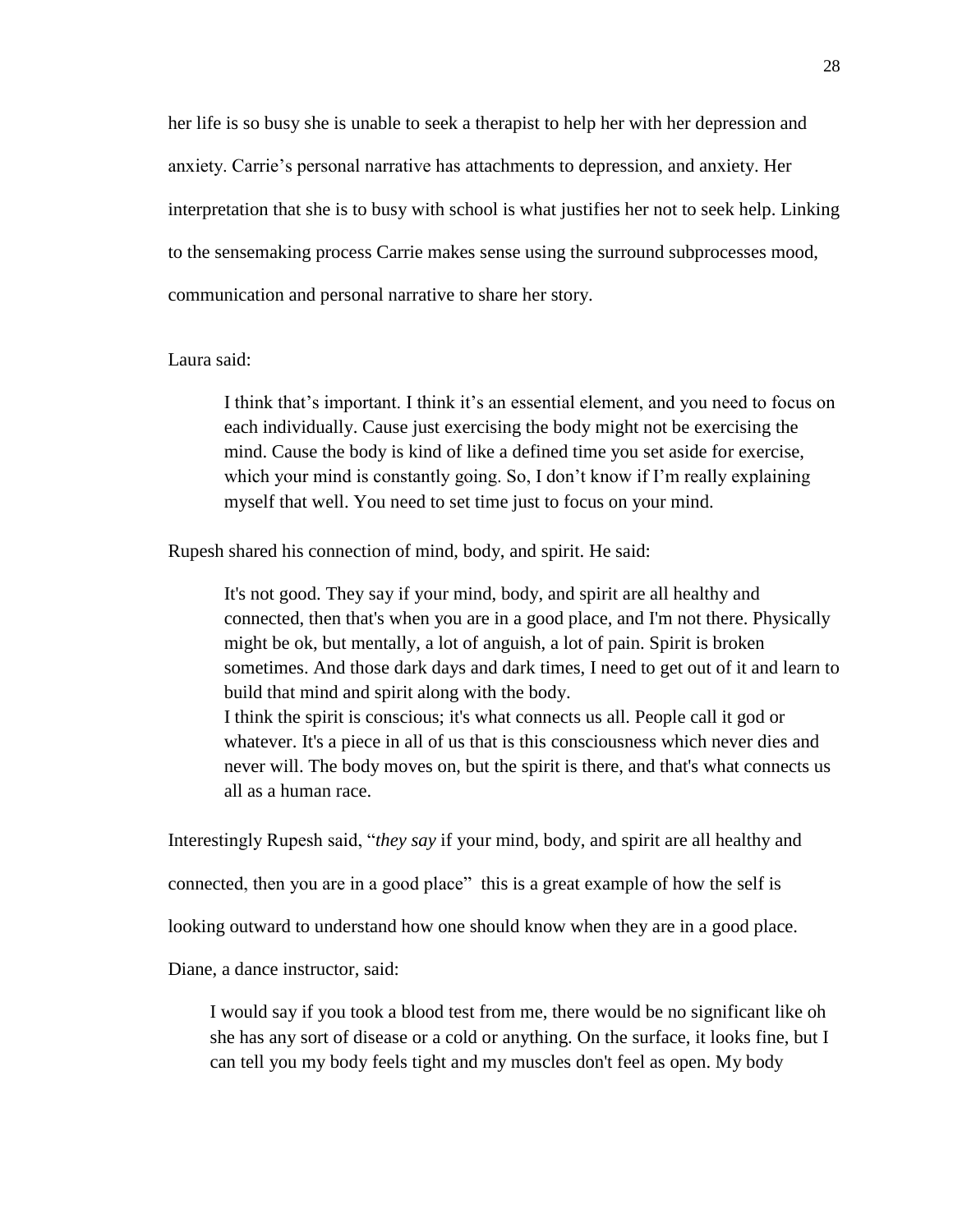doesn't feel open like I can feel it texturally when I'm moving around, but I'm not coughing, and I'm not sick. I guess when I say that my body is healthy, you can't put a word on an illness. I don't have pneumonia or a cold, and I'm not throwing up sick or in bed. I don't have to call in sick for work because my body doesn't function. It functions, but it's just how I feel.

Overall, these comments suggest that the participants value the mind, body, and spirit connection; however, their responses are concentrated more on the mind. There was not much conversation regarding how the body is connected other than it needs to be in balance. There was minimal shared on how the spirit fits in. People generally understand the mind-body-spirit connection as interwoven but failed to see how they could heal all three pieces. As Donna said, her body does not appear sick, but the mind's stressors physically manifest. Exhibiting the acute relationship between the spirit and the body's response to stress, these comments also show how little is understood about balancing all three.

In what follows is the second theme that emerged after transcribing and coding the diaries, *clarity*. Clarity produces detachment from outside influences, and a more cognitive experience begins to take place. It is shifting from the outside to a more inward state of awareness that changes mood and perception.

#### **Theme Two: Shift to Clarity**

Words and phrases that emerged in the diaries are 'energy', 'awakened', 'clarity', 'peace', 'centered', 'grounded', 'balanced', 'motivation', 'more confident', 'happier', 'trusting self', 'connected', 'clean sweep' and 'identity'. The theme of clarity demonstrates how Reiki can facilitate a change of self-perception and shifts in the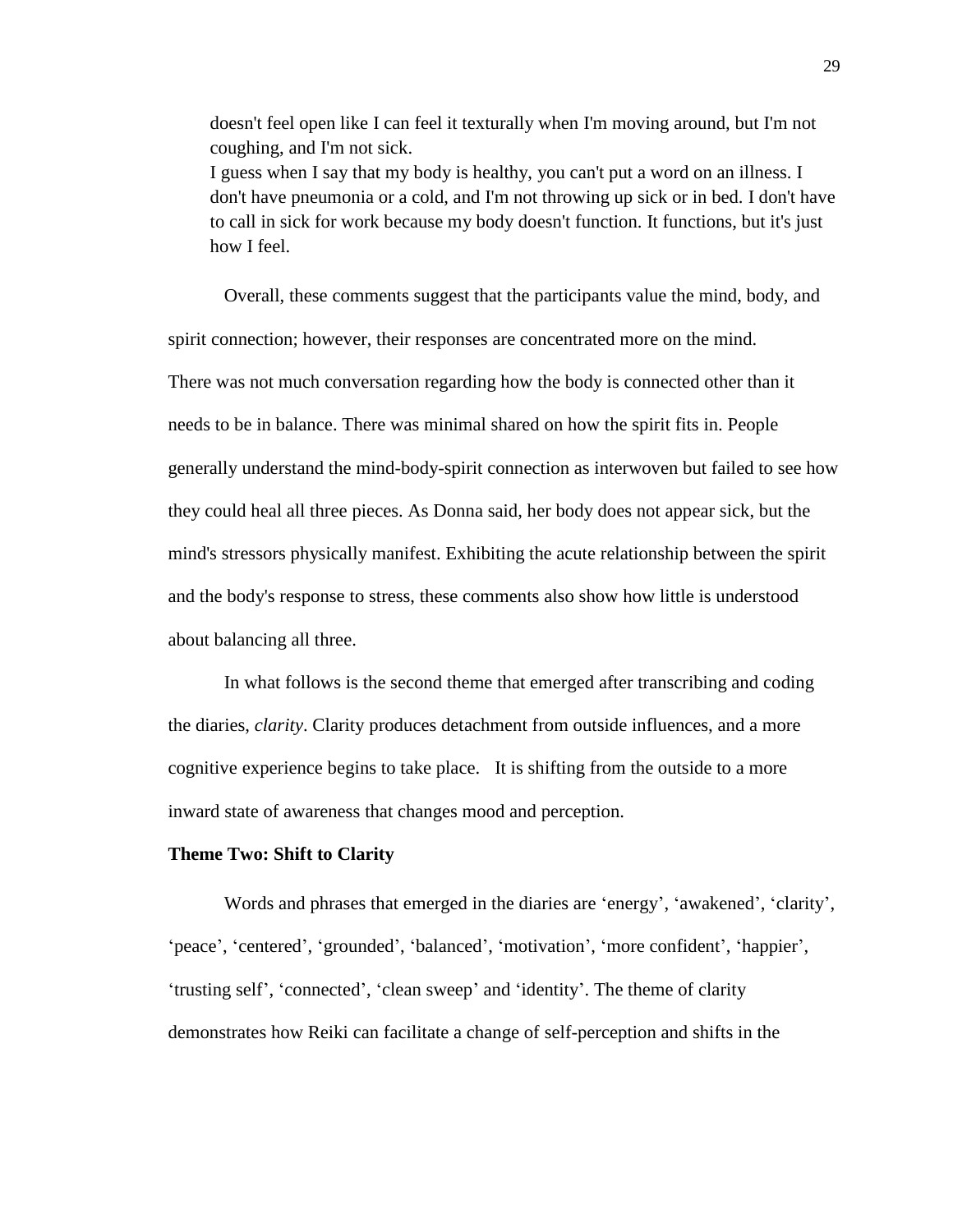elements of the *surround* influence changes in the personal narratives, mood, and

communication of the participants.

Diane's story shows how the shift to clarity facilitates a change in self-perception.

Diane: I'm starting to get more clarity on what I want, and I am grateful. I have also realized that my session gave me some peace. I am a lot happier at work. And saying that I am a lot happier is an understatement. I find that the little things that I used to be so frustrated about don't upset me as easily. I find that I am complaining less. And when I do express that I am frustrated, I can move past that emotion quickly and return to a more positive state. I have more energy. I find that I am more at peace with my future. My goals, desires, wants, needs, are becoming clearer as to who I am as a person, what I have to offer this world, and what I want out of life. Overall my energy and attitude feel different than before. I feel happier about changing the direction in my life to focus more on me, and I do not feel guilty anymore. So grateful to this journey and finding my sense of self again. I feel like I can breathe again fully. I am taking control over my life again and spending my time doing what I want to do for the first time.

Diane's entry, "I feel like I can breathe again" comes partly as a result of the peace

of mind along with the physical benefit of feeling less burden throughout the chest. Once the symptoms are alleviated, physically, and mentally, people can focus on their highest calling. Her entry "it is time to figure out whom I am without everyone telling me who I am, or what I do. I feel human again" is an example of a shift of perspective and selfperception that results from having self- confidence. The clarity comes from her changing how she views her world. Her narrative has changed and the clarity she receives from her going inward and discovering how she feels and organizes her thoughts are reflected in her new way of seeing her new self. Similarly, Janet shares increased energy, clarity, and balance from receiving Reiki.

Today I noticed that I'm feeling more determined to find my purpose. I feel a buzzing in my body. I'm feeling very sensual. I'm easily aroused. I feel the flow of my energy. I'm feeling introspective. I'm thinking a lot about what matters in this life. Love is what matters. I feel the energy that love creates in the core of my being — feeling alive. I'm able to listen with better understanding. I'm grateful for my openness. Reiki feels like a release of negativity. When my energy flows, I feel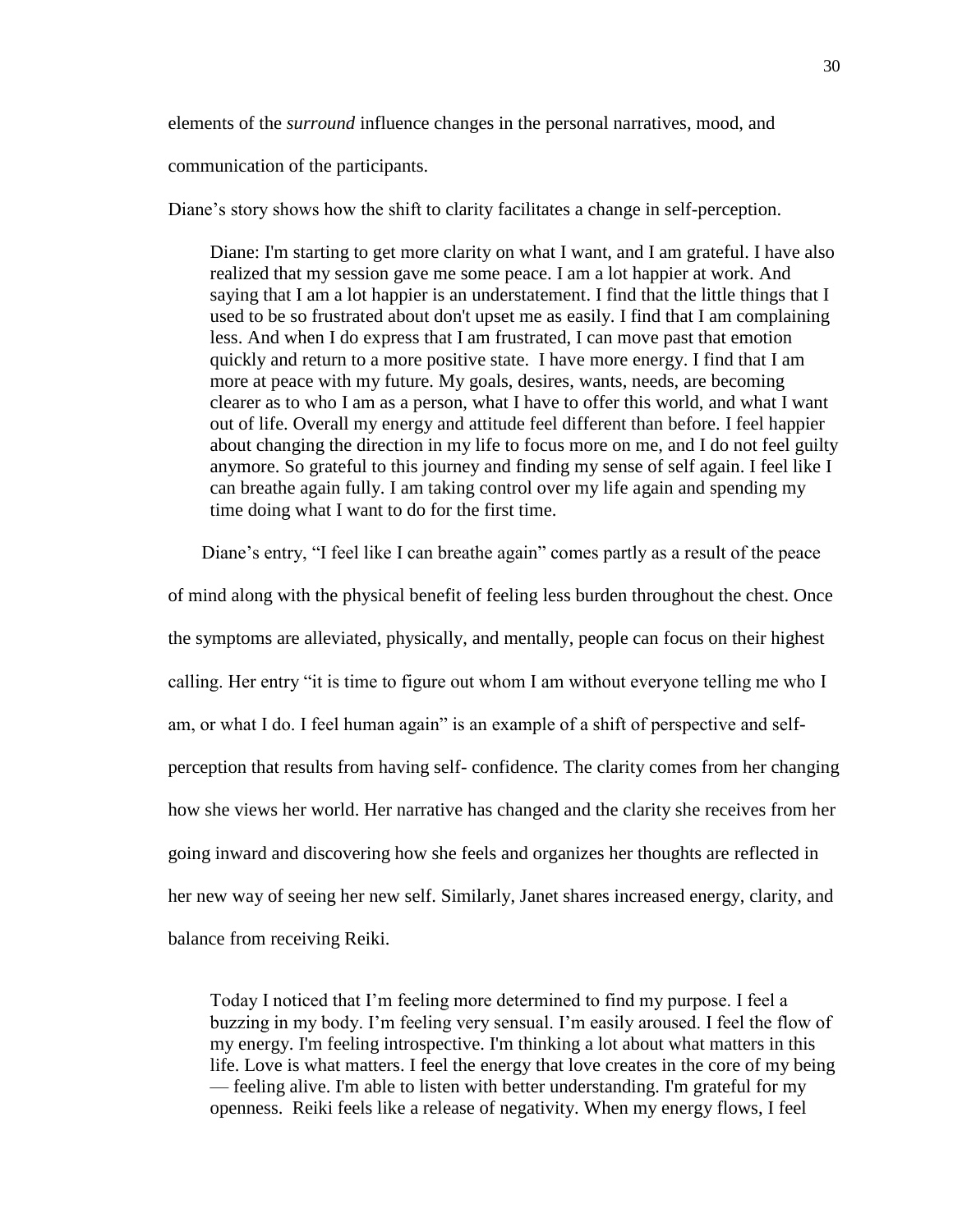secure and at peace. I understand my power. My power is love. I'm finally feeling secure that love is the answer. I'm feeling much more balanced. I am feeling more settled. What that means to me is that my mind does not feel as scattered as it did a few days ago. I'm more focused on what's in front of me. I think the Reiki helps me come back to what's important. LOVE. Reiki allows my body to reset. Reiki allows my mind to focus on letting the positive vibrations dominate. I'm allowed to experience a bad day or a crappy mood- but I know I'm able to come back to love if I allow myself to focus on… LOVE.

Rupesh shares in his entries how Reiki is difficult to understand and explain but, yet he

feels energized and allows his mind to slow down.

My scientific thinking brain doesn't really understand what is going on, but it does work. Afterward, I feel energized — a feeling I rarely have as of late. My scientific mind has a difficult time occasionally, to really understand how Reiki energy works. How does it? Some people say it is a placebo effect, that I want it to work and so it does. But I know it is real. The effects are real. I'm so tired and stressed. Reiki has been really helpful with that.

It tingles, it feels warm, it's hard to explain.

Reiki has been like therapy for me. I stopped my three years of therapy. Reiki is less clinical; it also allows my mind to slow down. Something I've really struggled with.

From Rupesh's entries, you can begin to see the shift of letting things go, a state of

awareness has activated his senses to feel and slow down. Jason, like Diane, connected

with his identity again,

I was able to really just find myself, find the beauty in the now and learn about the now and everything in between. I would say that because of these Reiki sessions, I have become more intuitive with myself, I have become more wholesome, and I just feel happier, overall happier. I don't question many things and there is more of a spiritual side to that, but I don't know if I need to get into that. But in terms of how I feel on the daily, I feel very centered with that. I can also say that Reiki has definitely helped with my mood and energy as well. I also get a whole new sense of clarity each time I go in, so nothing new.

Jason's mood, narrative and communication about himself shifted. The clarity created

permission for him to release attachments of the past and stay more present. His feeling

centered created a mood and energy change which allowed him to tap into the spiritual

element.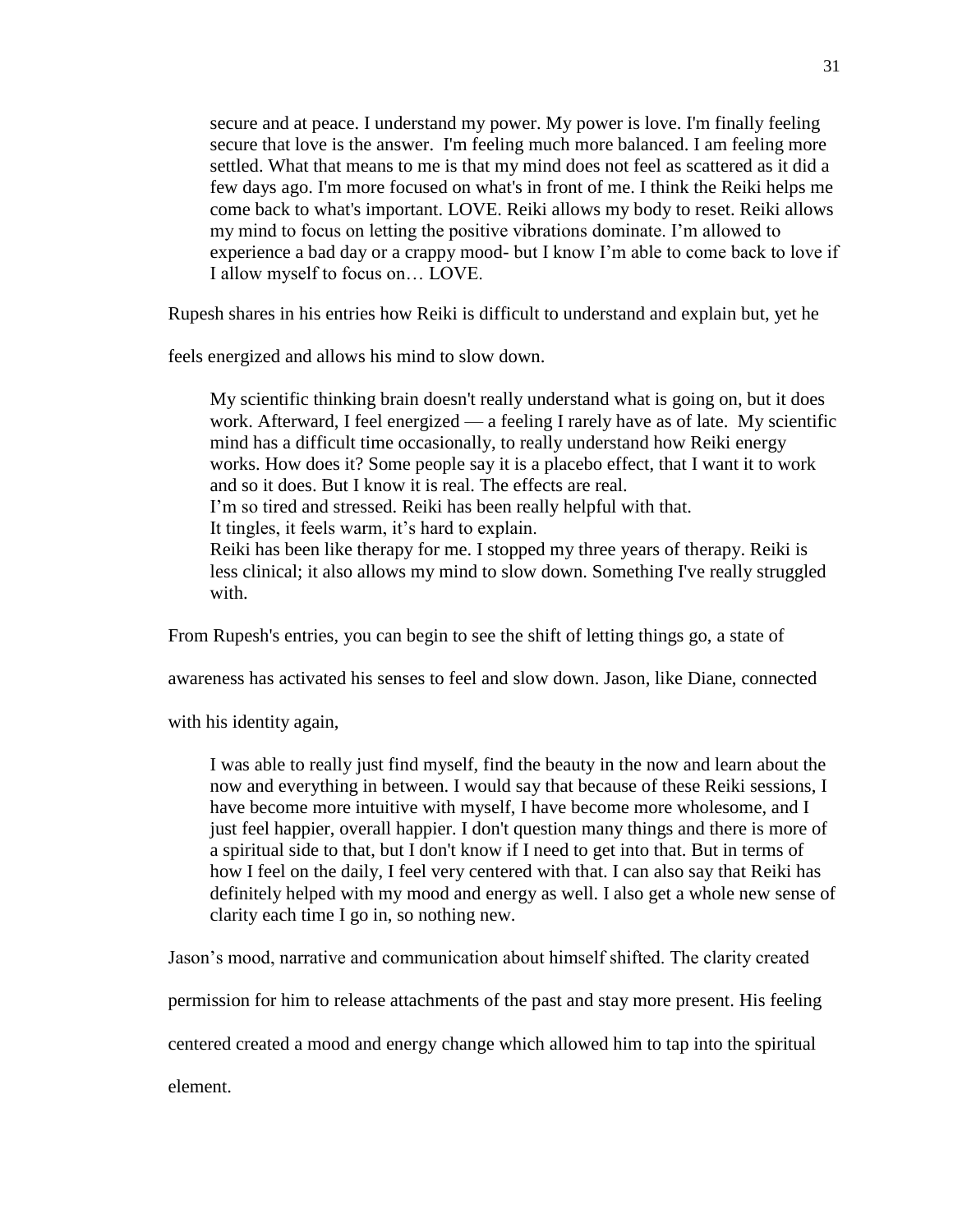Jason shares more on how Reiki has helped him have more clarity:

It definitely allowed me to reconnect with my spirituality. Because of Reiki, I was able to really just find myself, find the beauty in the now and learn about the now and everything in between. There were some spiritual changes and physical changes like sleeping better, being in a better mood, but I do give credit to just being spiritually aware, so there's a lot more of that and just being that.

Clarity comes from inner knowing, knowing everything is taken care of, even if it doesn't feel that way. Each of these participants started to surrender their ego to their soul and brought forth clarity about their mission. Once the physical body and its ailments no longer distract people, they can free themselves from life's distractions and to go inward to discover peace in their mind. For instance, the original concept behind Ayurveda, one of the world's oldest holistic healing systems stems from the belief that poor physical health took away from one's ability to connect with their spirit. The same stands true in each of these Reiki experiences. Once one part of the trio moved into alignment, the other two follow suit. In what follows is the last theme, *shift from interpersonal to intrapersonal*.

# **Theme Three: Shift from Interpersonal to Intrapersonal**

The final interview questionnaire primarily focused on sharing their experiences and how they feel after receiving Reiki. Describing their experience, adding Reiki into their lives, each of the individuals surrendered to something they couldn't quite describe and invited healing in. A few said they stopped forcing and just let go, and that is when the true self steps forward, without the trappings of the mind. Janet refers to her past four months of Reiki as a "spiritual cleaning house."

I was looking back in my journal and looking at some things I had written, and kind of the way that it felt to me was a spiritual cleaning house in a way. Like sweeping some things away, and then maybe organizing some things that were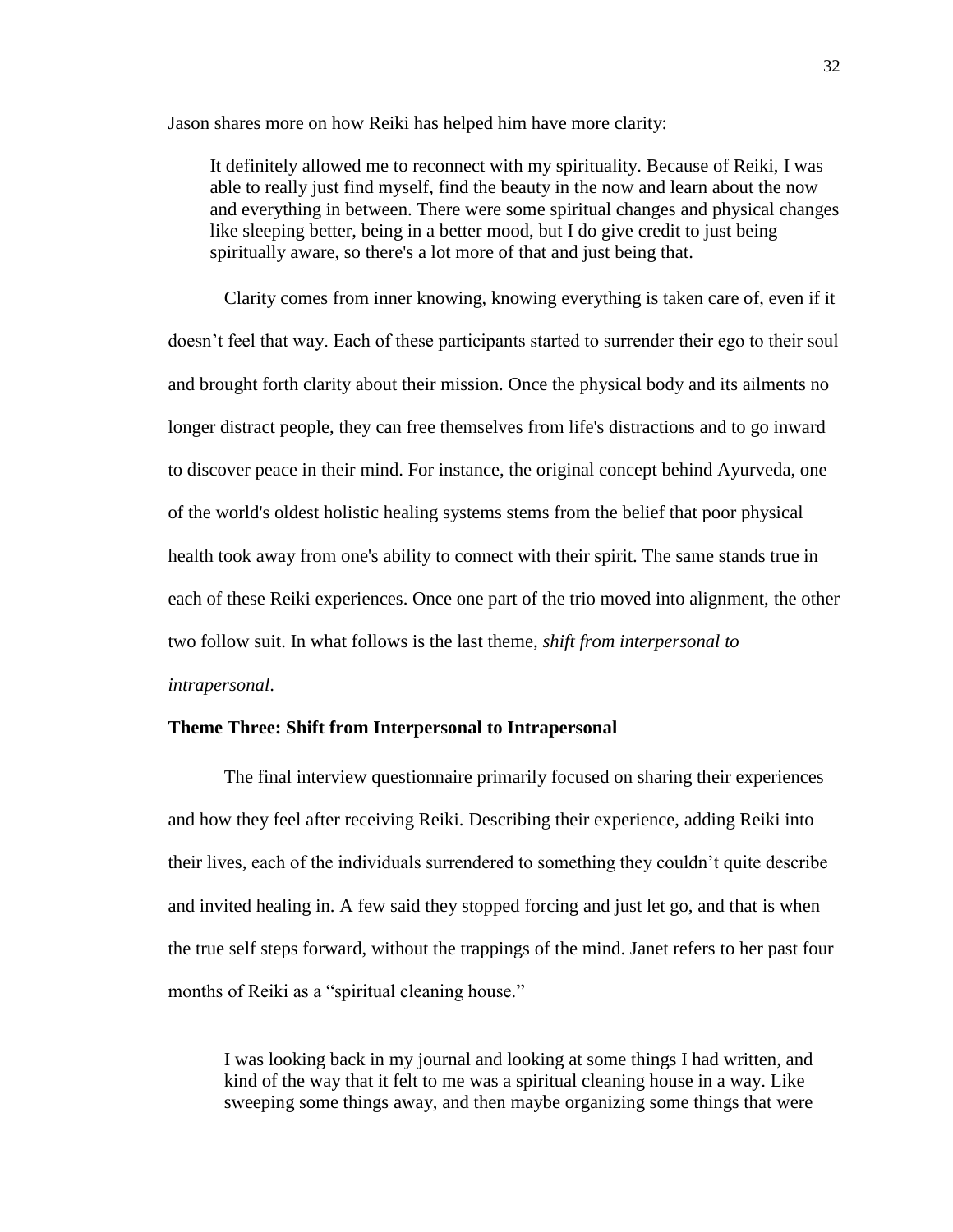there. Not necessarily changing it but making it more accessible and also just accepting of what's there. That's the way that I felt about it — and going places that I had been avoiding, like the dark corners.

Janet shares that Reiki has helped her find her purpose and has created balance and peace

in her life.

Having Reiki twice a month regularly changed me tremendously. Before having reiki, I felt scattered and unbalanced, and I struggled to find my purpose. After every session with Reiki, I would have emotional breakthroughs. Life seemed to flow better, and things became clearer. I was calmer and just had an overall sense of well - being.

Likewise, Diane found direction and purpose while being less anxious. She shares how

she was able to figure out what she wants, as opposed to what others want her to be.

Over the last couple of months it's been a lot of growth in terms of who I think I am as a person, and what I want out of my life, cause when I came I was at a crossroads of what direction I was going to go to next, and I really was 50/50 split on what I should do. I was feeling very anxious about it all the time, and I was losing sleep, and I couldn't eat, and all of those very fun things. And it has helped me to figure out what direction to go in and make peace with it and let go of the other things that I was holding onto. And it's forced me to take time for myself which I did not do before and figure out what I want out of my life opposed to what I think everyone else wants me to do with my life.

Valerie uses "harmony" to describe how she feels after the sessions. Valerie also shares

both physical and emotional benefits she received while receiving Reiki.

Well, the past four months have been very enlightening, because when I first came here, I could not even turn my head to the right physically, so I had physical/emotional changes that are very visible and very significant in my life. So physically, I can now turn my head all the way, so physically I have so many physical changes, and I wrote a lot of them in my book as they were occurring, I haven't re-read my book. Emotionally I have been able to stop and pause before I speak. I've been more positive, trying to just allow things to pass. I realize I need to worry about me, and if I worry about me, everything else will just fall into place that I am a piece of this harmony. I don't have to force harmony. The harmony will come if I just love myself and take care of myself. If I can love myself, I can guide others in a positive manner and sometimes that's more difficult.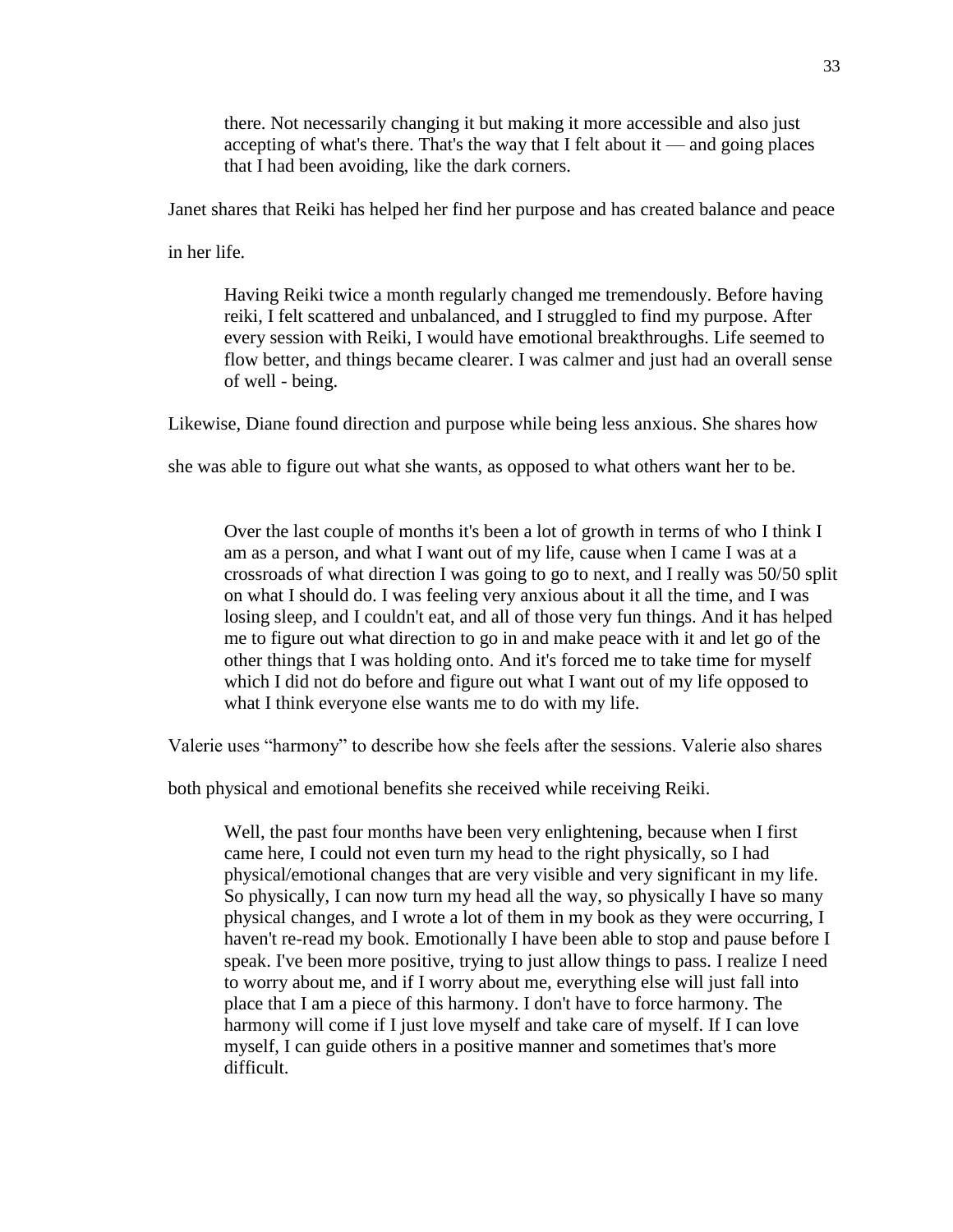Jason shares about becoming more self -aware this is a great example of how Jason is shifting inward to a more intrapersonal place. The fact he stops and pauses before speaking and trusting that things will fall into place is also an intrapersonal feeling of trusting the self.

He shares more about his Reiki sessions:

From the beginning to the end, I have become more self-aware of what and where I needed to be and what I needed to do. I really didn't fight the current of life. I guess this is more the spiritual sense of it all. Now I'm at a point where I feel free and detached from everything. In a physical sense, I just feel very content. I feel like I have definitely gone through a change. I'm still changing, I'm not here in a single place, but I do feel a change in who I am, and I'm great with it. I love it.

Jason's narrative is all about becoming self-aware and he is able to communicate his

mood has changed, his view and he even mentions his physical body as being more

content. He said, "I feel free and detached from everything" and that he is changed and

still changing.

Rupesh shares a little about his life experience before being in the study he said:

I was going through a sort of transitional time in my life, with my job change and all that, so it was quite difficult and uncentered. Anguish I would say was there. When I came here for the first time, I had a lot of anxiety, but after each session, I started feeling a little more centered for lack of a better word or at peace that life is energy and that we are all connected and that it is about love and it is about peace. We are energy beings, connected in some way. And each time I felt different. I mean, it was different senses. Sometimes the anguish, sometimes this. But more importantly, it was like healing. The wound remained, but it sort of healed, and now it's a scab. And last night I was telling this lady why she should go for, and she seems like a spiritual being and struggles having moved from the south to here, and she was like is it massage, is it this? And I'm like no it's not massage, but it's just energy, and it is sort of centering your energy, and it's different. It's not going to be a cure-all, kind of see how you press a button, and everything becomes good, but sort of reflection and going inside. So, there's a lot that you feel. It's sort of an emotional rollercoaster, and then you want to get centered and calm. Even today, when I came, it was different than where I am now.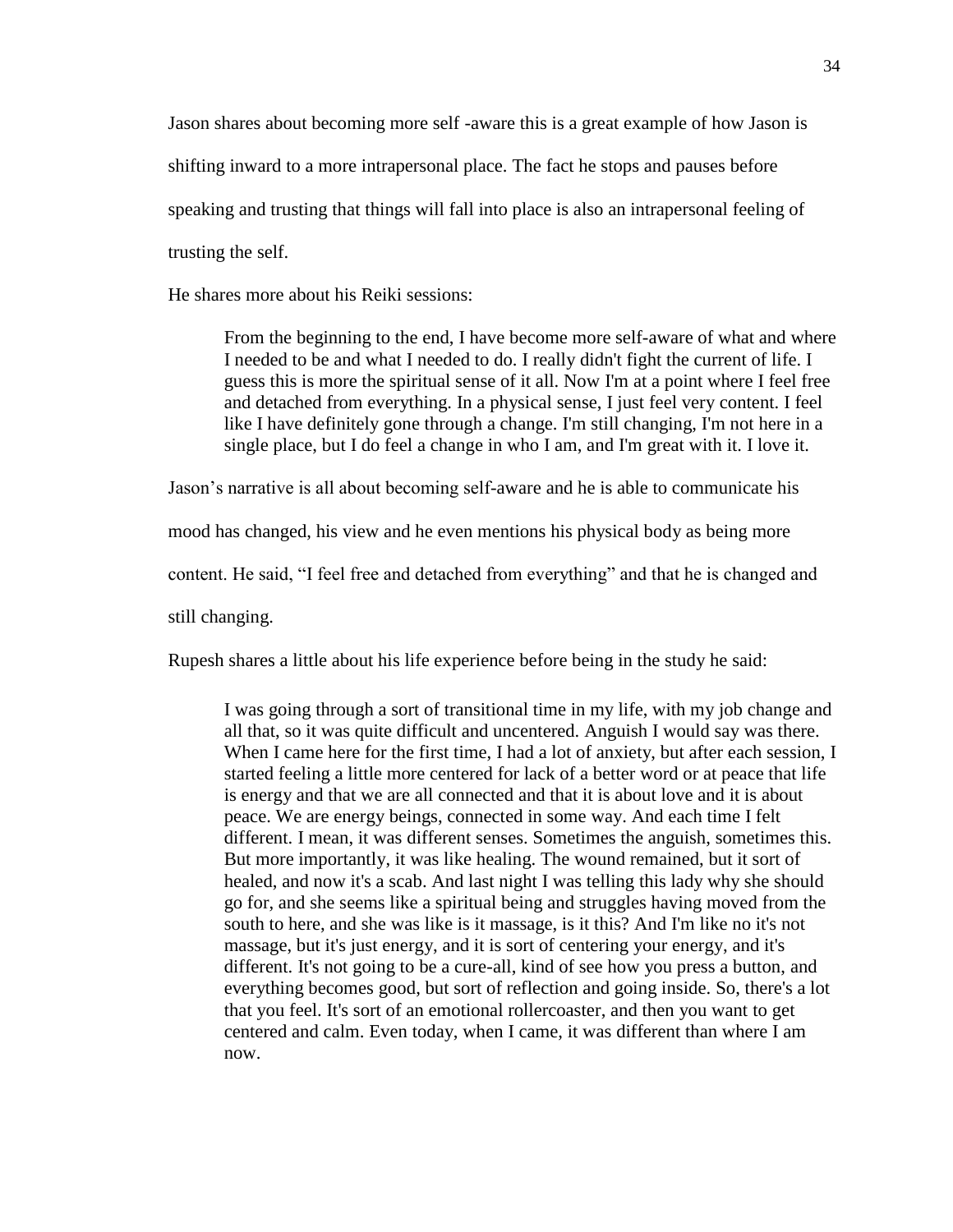Carrie shares how her experience with Reiki allowed her to calm down and breathe she said:

Well, the past four months have been quite crazy for me. I've finished my second master's degree, I moved apartments, I got a job in Europe that I'm preparing to leave for, and I've also been dealing with being off medication for my mental illness, and other things. So, it's been a lot of different challenges that I think Reiki has helped me address it some way, in a way that is different from the traditional therapy that I was going to. First, I think being able to relax is something I struggled with, whether that's being stressed about school or stressed about my emotions or whatever, so having a period where I could actually calm down, slow my breathing, I mean I could feel my pulse slowing down. It really helped give me the energy boost and revive me to help me make it through the rest of the week or the next few weeks, so that was a big thing, realizing that I could do some of that meditation on my own and kind of use some of those techniques of just breathing and focusing on sort of positive images and mantras I guess.

These sentiments suggest a state of awareness of the self and shifting of how these participants view themselves differently from the start of the study. One person said they saw their wounds as a healed scab after a session rather than the center of who they are. Reiki helps people move past their physical body and old traumas to find peace regardless of outside circumstances. They start to understand that the body is simply a vehicle for the soul and can answer its call.

# **Eisenberg's Subprocesses and Reiki Communication**

Eisenberg suggests that the three subprocesses operating in the *surround*, mood, personal narratives, and communication are part of the ongoing process of how identity is constructed. I agree with Eisenberg's theory because the narratives participants shared from the start of the study have changed after receiving Reiki. Their mood was altered, and the story changed and how they communicated their experience also changed. In the final interviews they shared how they have increased energy and felt more confident and connected to who they are.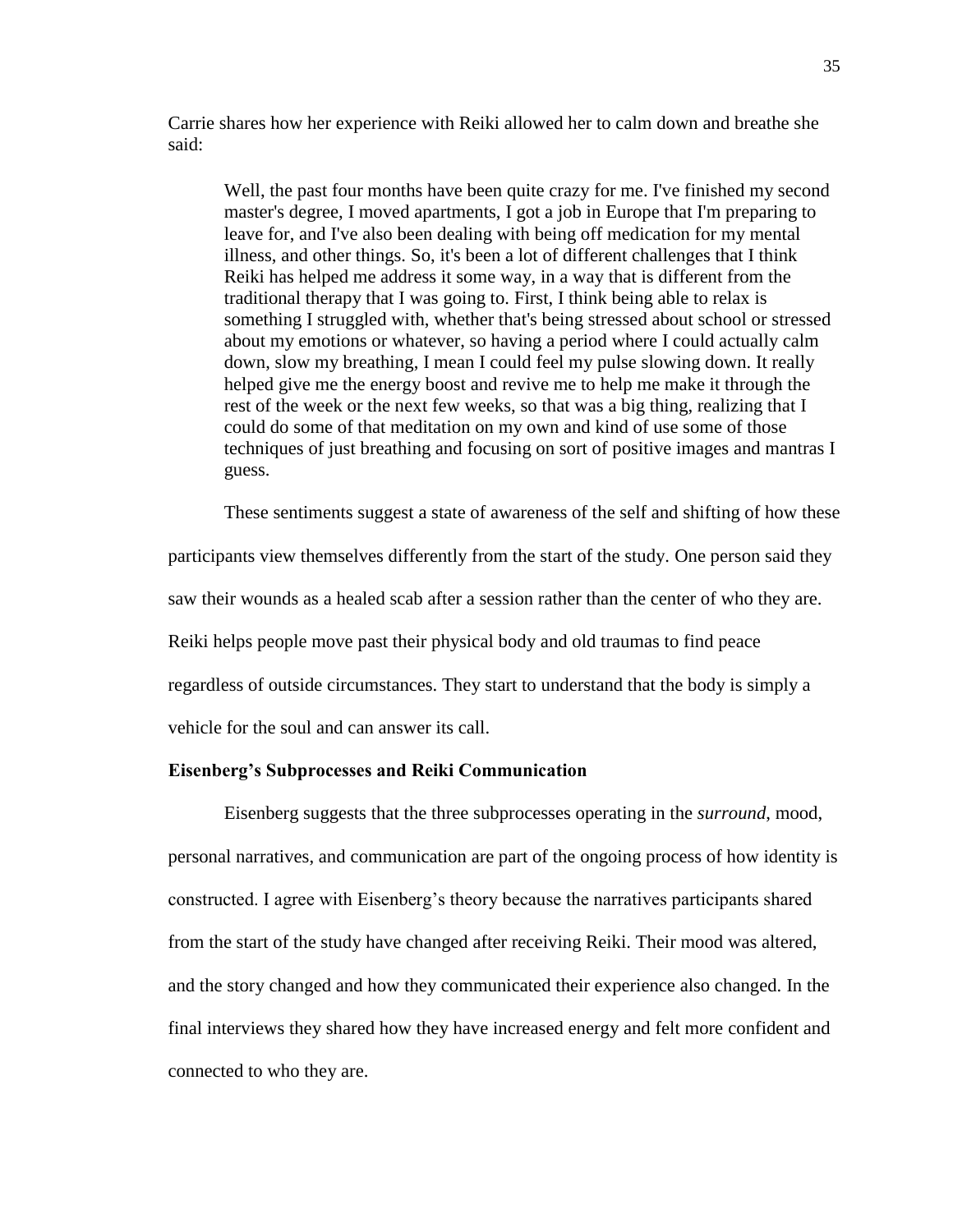# **Chapter Five:**

#### **Discussion of Findings and Conclusion**

The goal of this thesis was to uncover how people make sense of their Reiki experience and their impact on the identity construction process. Analysis of the interviews and diaries produced comprehensive data from which the three themes emerged: (1) impact of culture, (2) shift to clarity and, (3) shift from interpersonal to intrapersonal. These themes provided a context for explaining how individuals ascribe meaning to their Reiki experience outside the biomedical model. In this last chapter, I review the findings of this study, underlining how individuals ascribe meaning to their post-therapeutic experience with Reiki.

#### **Summary of Findings**

To help answer research question one: What is the impact of Reiki on the identity construction process? I have explored the ways people construct their identity drawing upon, interpersonal, societal, and cultural resources that generate patterns of thoughts and how they make sense about who they are (Eisenberg, 2001). A person's choices of spirituality, religion, and culture create perspectives that influence how identity and communication form (2001). The ways that the participants communicated their narratives, their accounts with their body experience receiving Reiki was more with emotions. Understanding the emotions and attitudes of constructed personal narratives are beneficial to this study. Looking back on the initial interviews and asking the question of how the mind, body, and spirit is connected, there was very little information on how the spirit fits in the trio. The focus was primarily on the mind. Phrases such as *going to rewire the brain, mind chatter, dark days, and complicated* were used to describe how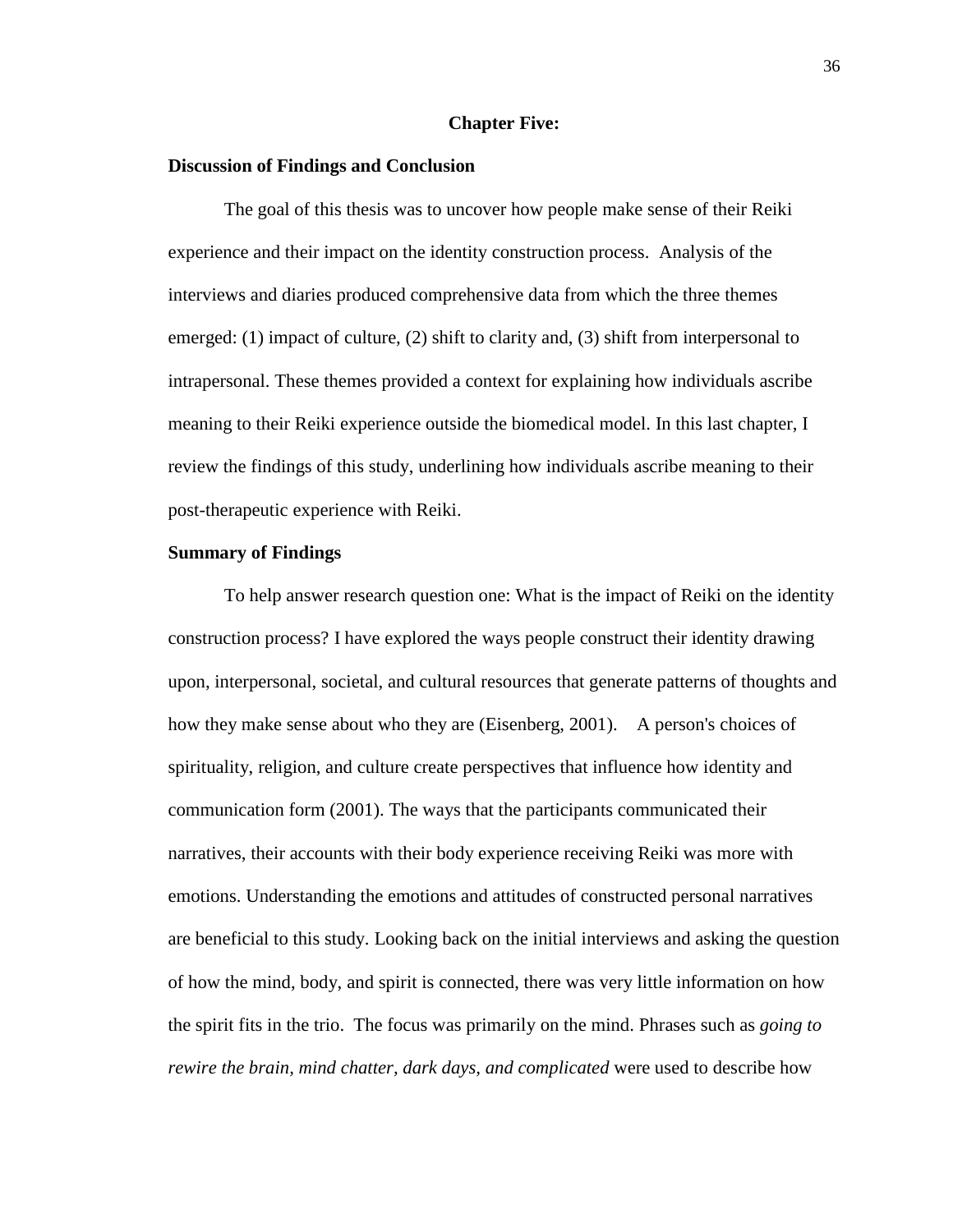they felt. To answer the question, the impact on the identity construction process was tapping into the intrapersonal system. According to Hefferline (1947) the intrapersonal system is not directly observable we are accountable only for the directly observable behavior. The behavior of the participants from the beginning of the study to the end changed immensely. The integration of the spirit to the body and mind through receiving Reiki created the individual to be part of a larger system. Looking at identity as a social process shifting to create an intrapersonal dialogue that contributes to mood and personal narrative change.

Answering research question two: How do Reiki participants make sense of the experience? Specifically focusing on the three themes that emerged, each of the participants describes their experiences as a way to let go and understand their lives. They find the journey inward to be a way for them to reconnect with what is real and differentiate between what they want and what they've been told they want. They each could begin to find peace in the present moment, just as they are, understanding they are whole as it is. They find clarity through surrender. They surrender to themselves, their spirit, and source. After Reiki helps heal the parts of the ego holding them back, pieces they thought they needed to fall away to show what their soul is yearning for.

The shift to clarity comes from inner knowing, knowing everything is taken care of, even if it doesn't feel that way. Each of these participants started to surrender their ego to their soul and brought forth clarity about their mission. They went inward and Reiki was a tool that encouraged the spiritual element of the *surround* to be part of their environment.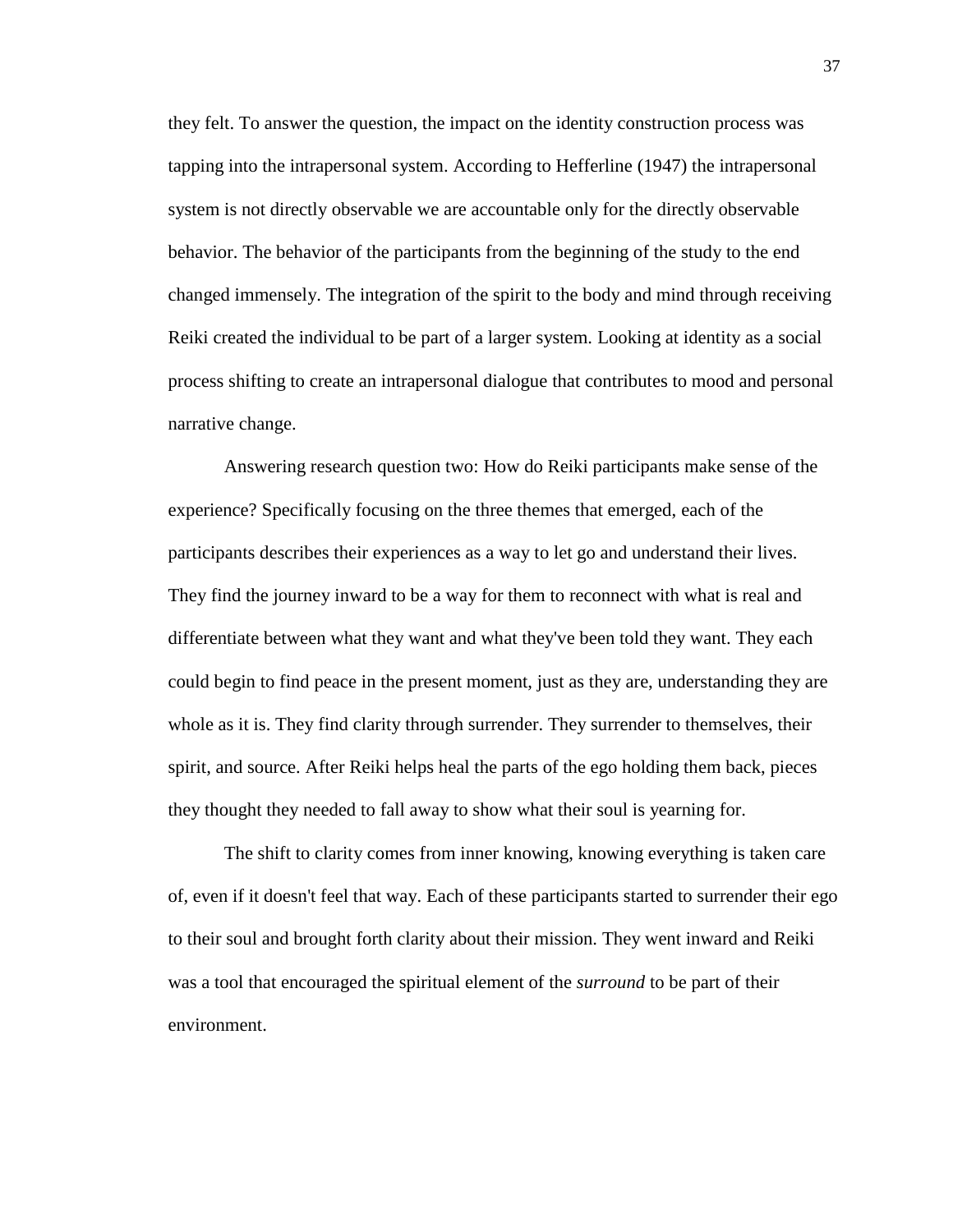What I learned was that even though participants said they didn't understand how energy worked or Reiki in the final interview; they stated changes and said that they have more energy, more peace, and harmony. They were not very concerned about how it worked. Rupesh stated:

Even in science, there is a limit, and you just can't get proof for everything, when you see a phenomenon, and you know that it works. I have seen and experienced, and I come from the east, from India. So, people call it miracles, people call it whatever, but a person can heal without medicine too because your body is the biggest pharmacy if you will, within you. I mean if you read Deepak Chopra or others, we are energy at the end of the day, and you can make those chemicals that medicine will give you already in your mind if you can, and not everybody can. But if you do the right things… so, by skeptic I mean it's not blind faith. You've got to experience and feel it, and I'm not one of those who will believe it only when I see it. You have to believe it to see it sometimes, and that's ok.

Results of this study revealed that Reiki activates the spiritual part of the mind, body, spirit connection. The theoretical contribution is that the intrapersonal aspect of the being is what awakens, and sense of inner peace is introduced — shifting from interpersonal to intrapersonal creates the freedom to allow the self to emerge, a more authentic self. Activating the spiritual element of the *surround,* the concepts, values, and behaviors (Eisenberg, 2001) which then changes the mood, personal narrative, and communication of the individual shift. Participants' reported feelings of safety, awareness, and self-understanding that allowed them to activate a more inward view of their thoughts and emotions. Reiki creates a safe place for people to go inward, to awaken, to listen to themselves. It was not until the final interview the participants spoke of themselves as a whole connecting to all three, mind, body, and spirit. A few said they stopped forcing and just let go, and that's when the true self steps forward, without the trappings of the mind.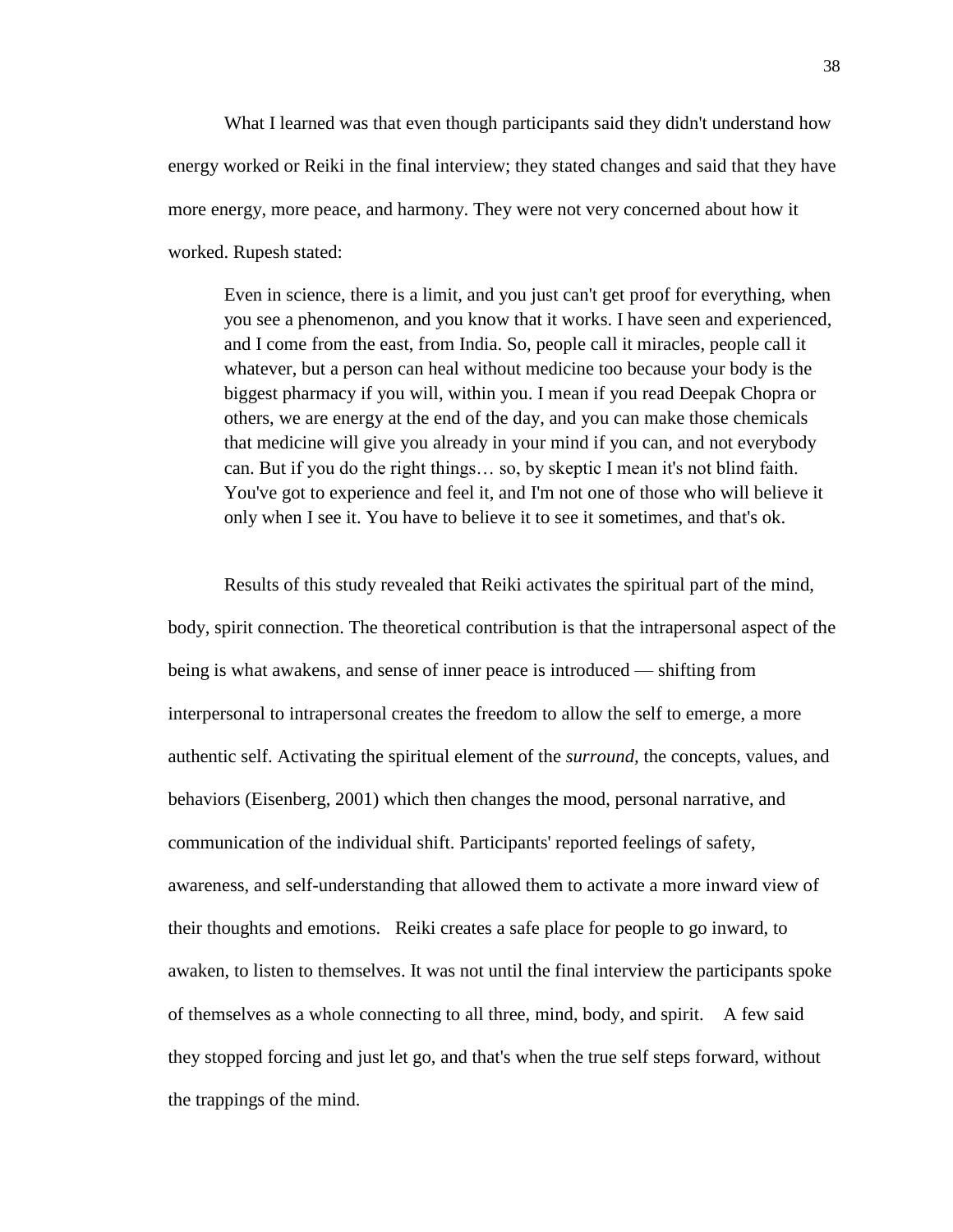Reiki connects with the spiritual being of the individual. Reiki breaks down the walls we've built around ourselves. Without the labels, titles, and appearances, Reiki brings you back to what's real. Rather than living a life for the person your ego has created, it calls your soul forward to lead. Each of these people surrendered to something they couldn't quite describe and invited healing in. Once the mind, body, and spirit are aligned with their highest calling, magic happens. Reiki facilitates this process and helps people who don't know their next step find their answer. Having the clarity to awakening to who they are and wisdom of what they need to feel joy. A few participants said they allowed themselves to relax, sleep more, and trust that their life was unfolding as it should.

#### **Limitations**

This study has three notable limitations. First, this study examined a small subject pool within the context of my personal network. Thus, this study is limited by the fact that it represents only one particular group. Second, this study had one Reiki practitioner providing therapy, thus limiting the experience of different practitioners, which may have different outcomes. Third, the study is limited because of the duration of the study; it could be strengthened by an extension of six months or longer.

#### **Theoretical Implications**

 This study presents a number of significant findings that can provide contribution to identity construction and communication via Reiki therapy. This information will help lay the groundwork for future research on how tapping into the body's own frequencies can permeate several areas of one's life. The dismantling of cultural barriers achieves spiritual peace and there is a sense of permission to talk about how Reiki heightens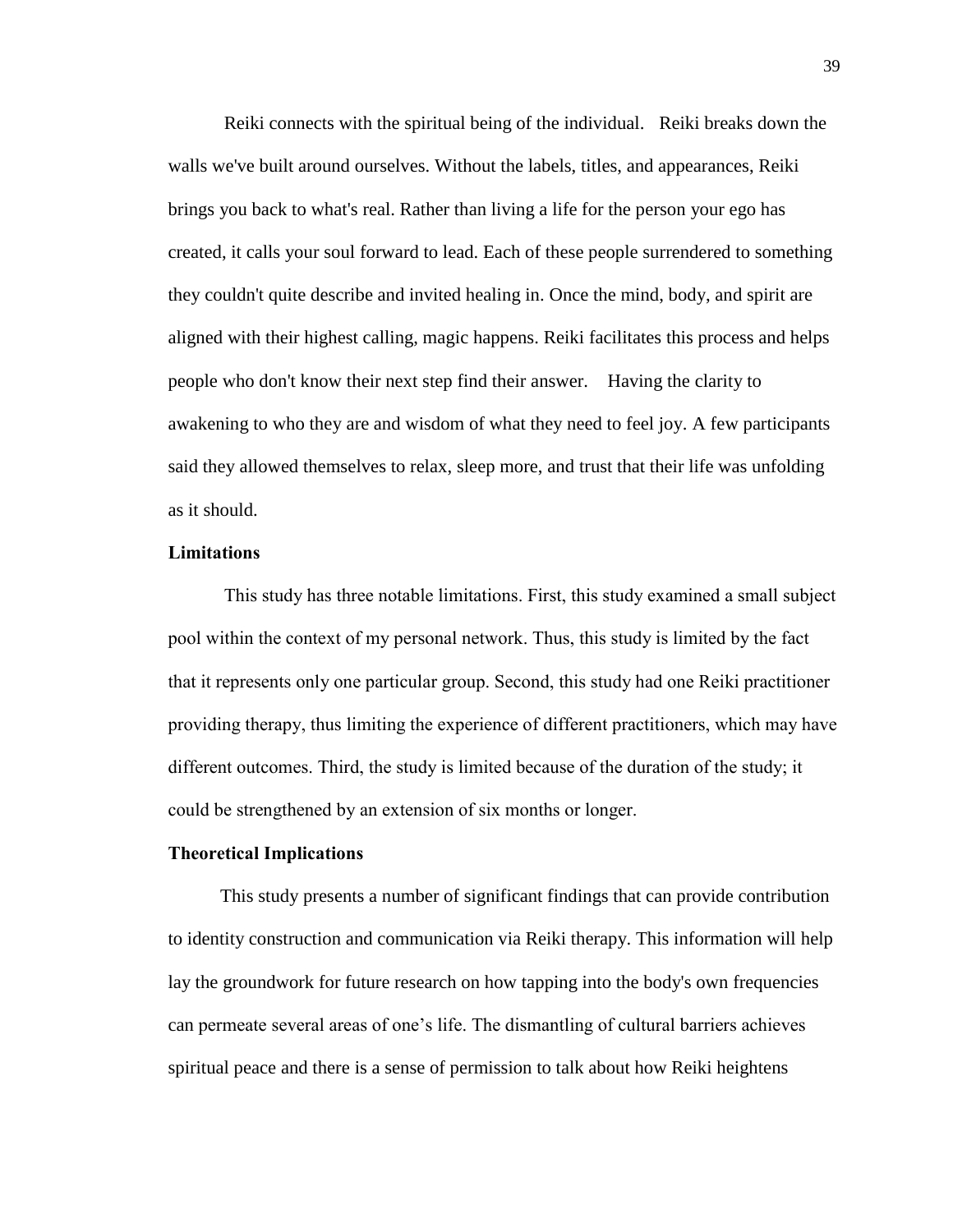awareness and enhances mental, emotional and physical wellness. Disassociating from past experiences gives freedom to go inward and create new personal narratives.

# **Suggestions for Future Research**

Reiki implementation is gaining more popularity, and the need for more research is warranted. Researching a larger population, increasing time allotted for the study and more than one practitioner would be beneficial to the study. Based on the findings of this study it is significant to fathom Reiki from all facets of its purpose, effects, and multiple uses. Research on demystifying the process of how energy used in Reiki affects the genetic patterns that shape human development can contribute to identity construction. Among the issues that need exploration in more detail is an understanding of how practitioners of Reiki incorporate this into their lifestyle and subsequently, their identities.

# **Concluding Thoughts**

I began this study with the desire to study and understand how people ascribe meaning to Reiki and to also add to the phenomena of how Reiki can be understood. The results of this study reveal ways that the participant's mood, personal narratives, and communication shift from the beginning of the study to the end. When people do not go inward and listen to how they are in relationship with there mind, body and spirit clarity is lost. Taking the time to go inward and listen allows for detachment of environmental factors and makes room to shift from a view of the body as a physical mechanism into a body that shares information to know what is needed to create balance.

Hospitals don't know how to explain it but "Reiki is offered to patients in local hospitals, community centers, anticancer support groups, and at leading cancer treatment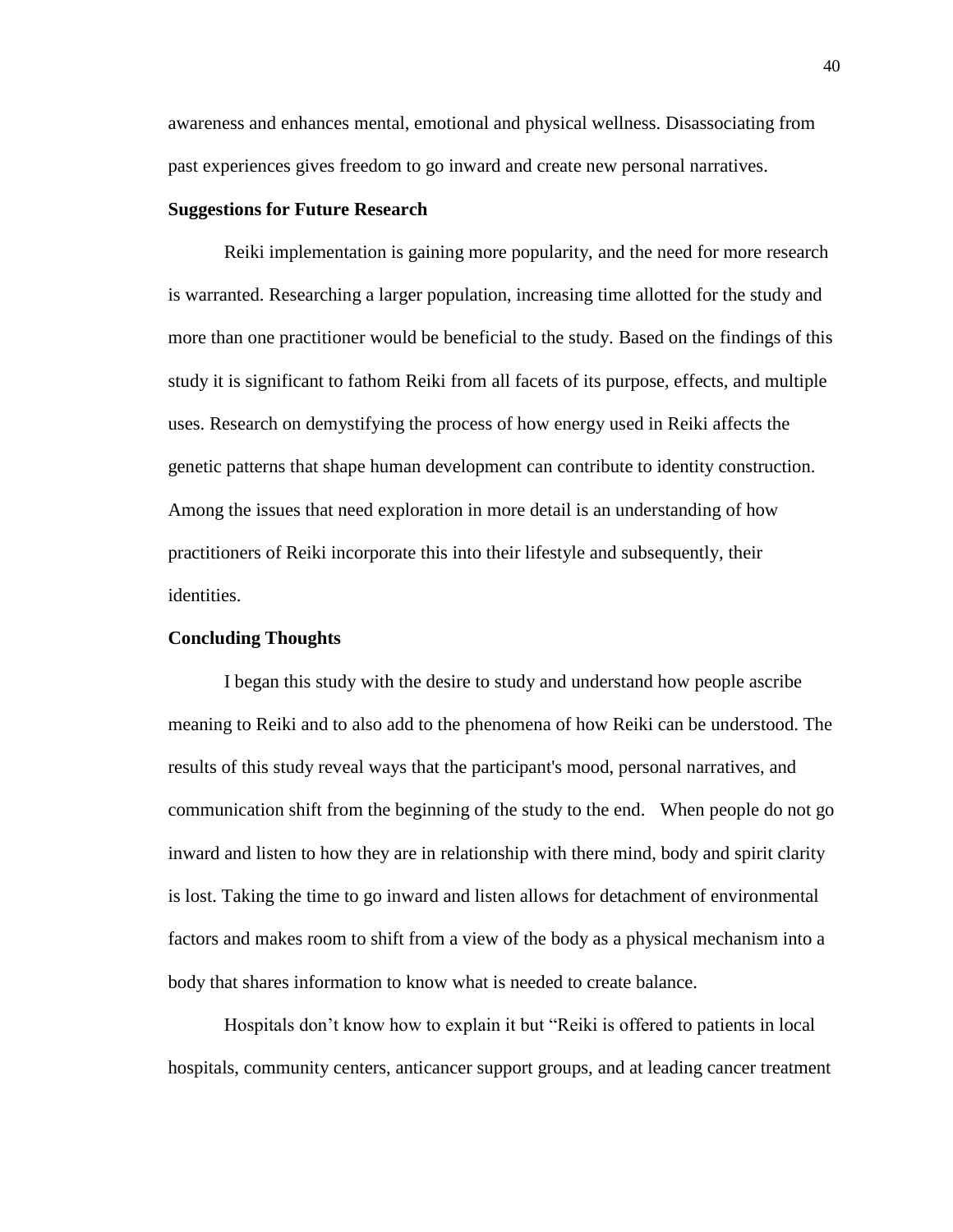facilities such as Memorial Sloan Kettering cancer center New York, Dana Farber Cancer Center, Boston, and M. D. Anderson Cancer Ctr., Houston (Miles, 2007 p. 22). Maybe the best reason for people to receive Reiki is simply because it helps them feel better, relieving symptoms such as anxiety, pain, fatigue, nausea, and insomnia, and imparting a sense of centeredness" (Miles, 2007 p. 25).

I conclude that applying the elements of the *surround* to better understand how participants construct their identity and make sense of their Reiki experience provided great insight to this study. "How we respond to the fundamental uncertainties of life shapes everything we do and is driven in part by how we think about our place in the world, our sense of identity" (Eisenberg, 2001, p.534 ) .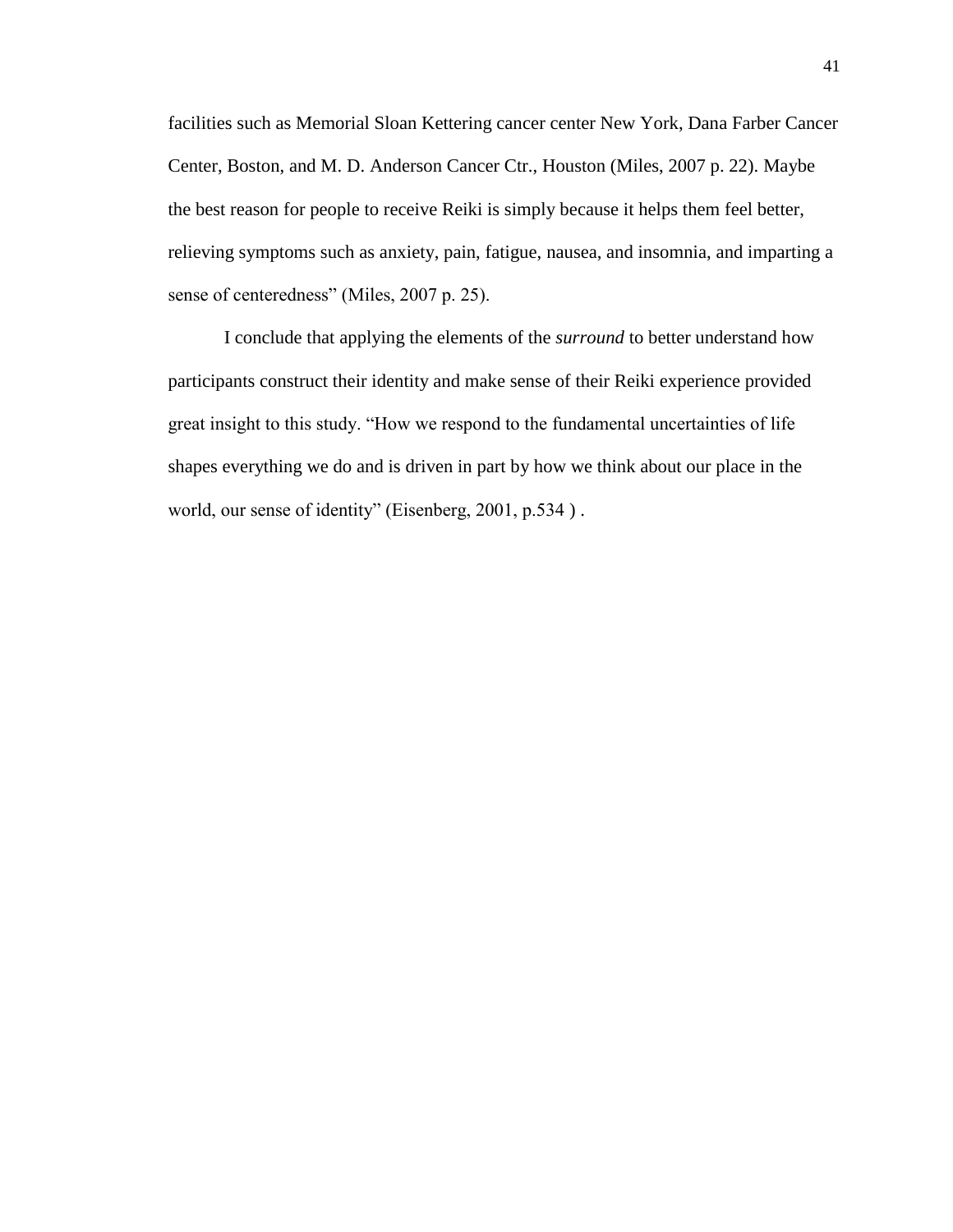#### References

- Ananth S. (2005). Health forum 2005 complementary and alternative medicine survey of hospitals. *American Hospital Association*.
- Barnes, P.M., Bloom. B., Nahin, R.L. (2008). Complementary and alternative medicine use among adults and children: Advance data from vital and health statistics. *National Center for Health Statistics*. No 12. Hyattsvilee, MD.
- Clancy, S. M., & Dollinger, S. J. (1993). Identity, self, and personality: identity status and the five-factor model of personality. *Journal of Research on Adolescence.* 3(3), 227- 245.
- Clarke TC, Barnes PM, Black LI, Stussman BJ, Nahin RL. (2018). Use of yoga, meditation, and chiropractors among U.S. adults age 18 and over. *National Center for Health Statistics*. Hyattsville, MD. No.325.
- Consortium of Academic Health Centers for Integrative Medicine. (2013). *Past research events*. Available at: http://www.imconsortium.org/ past research events/index.htm.
- Corbin, J. and Strauss, A. (2008). Basics of qualitative research: techniques and procedures for developing grounded theory. Thousand Oaks, CA: Sage Publications, Inc.
- Coulter I. D., & Willis, E.M. (2004) .The rise and rise of complementary and alternative medicine: a sociological perspective. *Med J Aust*. Published online: 7 June 2004; 180(11): 587–589.
- Creswell, J. W. (1998). Qualitative inquiry and research design: Choosing among five traditions. Thousand Oaks, CA: Sage Publications, Inc.
- Drummond, D & Orbe, M. P. (2009). "Who are you trying to e?": identity gaps within intraracial encounters. *Qualitative Research Reports in Communication*. 10. 81-87.
- Eisenberg, D.M., Davis, R.B., Ettner, S.L, Appel, S, Wilkey, S., Van Rompay, M., Kessler, R.C. (1998).Trends in alternative medicine use in the United States, 1990- 1997: *JAMA*. 1998; 280(18):1569–1575.
- Eisenberg, E. M. (2001). Building a mystery: Toward a new theory of communication and identity. 51(3), 534-552.
- Eisenberg, E.M., & Goodall, Jr., H.L. (2001). *Organizational communication: Balancing creativity and constraint* (3rd ed.). Boston, MA: Bedford/St. Martin's.
- Engebretson, J. & Wardell, D. (2002). Experience of a reiki session. *Alternative Therapies in Health and Medicine, 8*(2), 48-53.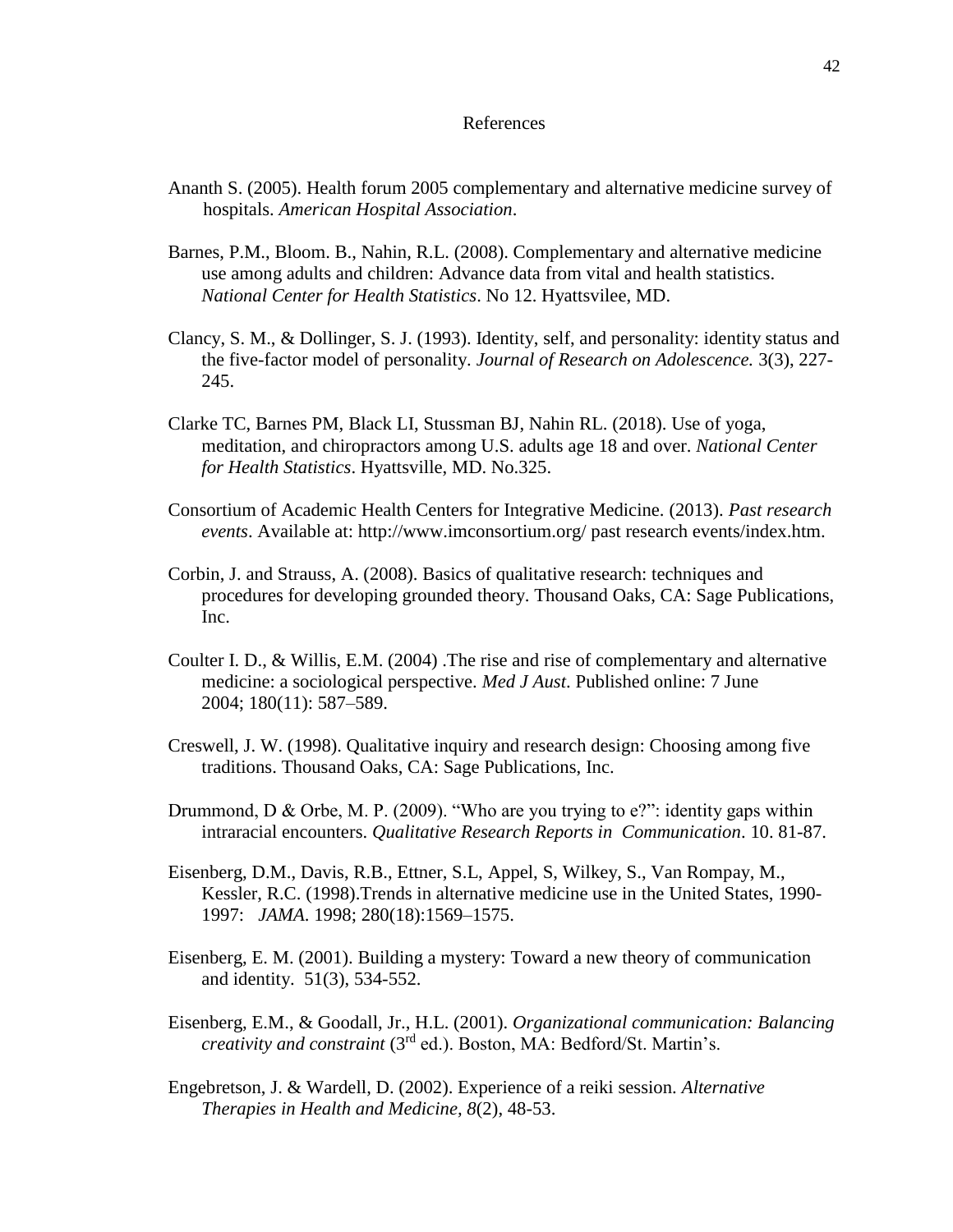- Ernst, E. Rand (1998) Complementary therapy for depression. Archives of General Psychiatry. 5,5 1026-1032.
- Ernst, E. (2009). Advice offered by practitioners of complementary/alternative medicine an important ethical issue. *Evaluation & Health Professions*. 335-342.
- Fagan, T. (2001). Complementary therapies are here to stay. Focus brief, news from harvard medical, dental and public health.
- Glaser, B. G., & Strauss, A. L. (1967). The discovery of grounded theory: Strategies for qualitative research. Hawthorne, NY: Aldine.
- Harman, G. (1965). The inference to the best explanation. *The Philosophical Review*. Vol. 74, No. 1. pp. 88-95.
- Hefferline, R. F. (1955). Communication theory: Extension to interpersonal behavior. Quarterly Journal of Speech. 41(4):365.
- Institute of Medicine (2005). Complementary and alternative medicine in the united states. *National Academies Press*, Washington DC.
- Keil, F., Mills, Candice & C Keil, Frank. (2004). Knowing the Limits of One's Understanding: The Development of an Awareness of an Illusion of Explanatory Depth. Journal of experimental child psychology. 87. 1-32. 10.1016/j.jecp.2003.09.003.
- Kleisiaris, C. F., Sfakianakis, C., & Papathanasiou, I. V. (2014). Health care practices in ancient Greece: The Hippocratic ideal. *Journal of medical ethics and history of medicine*, *7*, 6.
- Kolb, S. ( 2012 ). Grounded theory and the constant comparative method: valid research strategies for educators. *Journal of Emerging Trends in Educational Research and Policy Studies.* (3 (1): 83-86
- Kondo, D.K. (1990). Crafting selves: Power, gender, and discourse of identity in a japanese workplace. Chicago: University of Chicago Press.
- Littlejohn, S. & Foss, K. (2011). Theories of human communication. Waveland Press. Ed. 10.
- Mandler, G. (1984). Mind and body: Psychology of emotion and stress. New York, NY: Norton.
- Mayo Clinic Staff (2004). What's considered an alternative therapy is a moving target. Learn the lingo and get the facts. Retrieved: [https://www.mayoclinic.org/healthy](https://www.mayoclinic.org/healthy-lifestyle/consumer-health/in-depth/alternative-medicine/art-20045267)[lifestyle/consumer-health/in-depth/alternative-medicine/art-20045267.](https://www.mayoclinic.org/healthy-lifestyle/consumer-health/in-depth/alternative-medicine/art-20045267)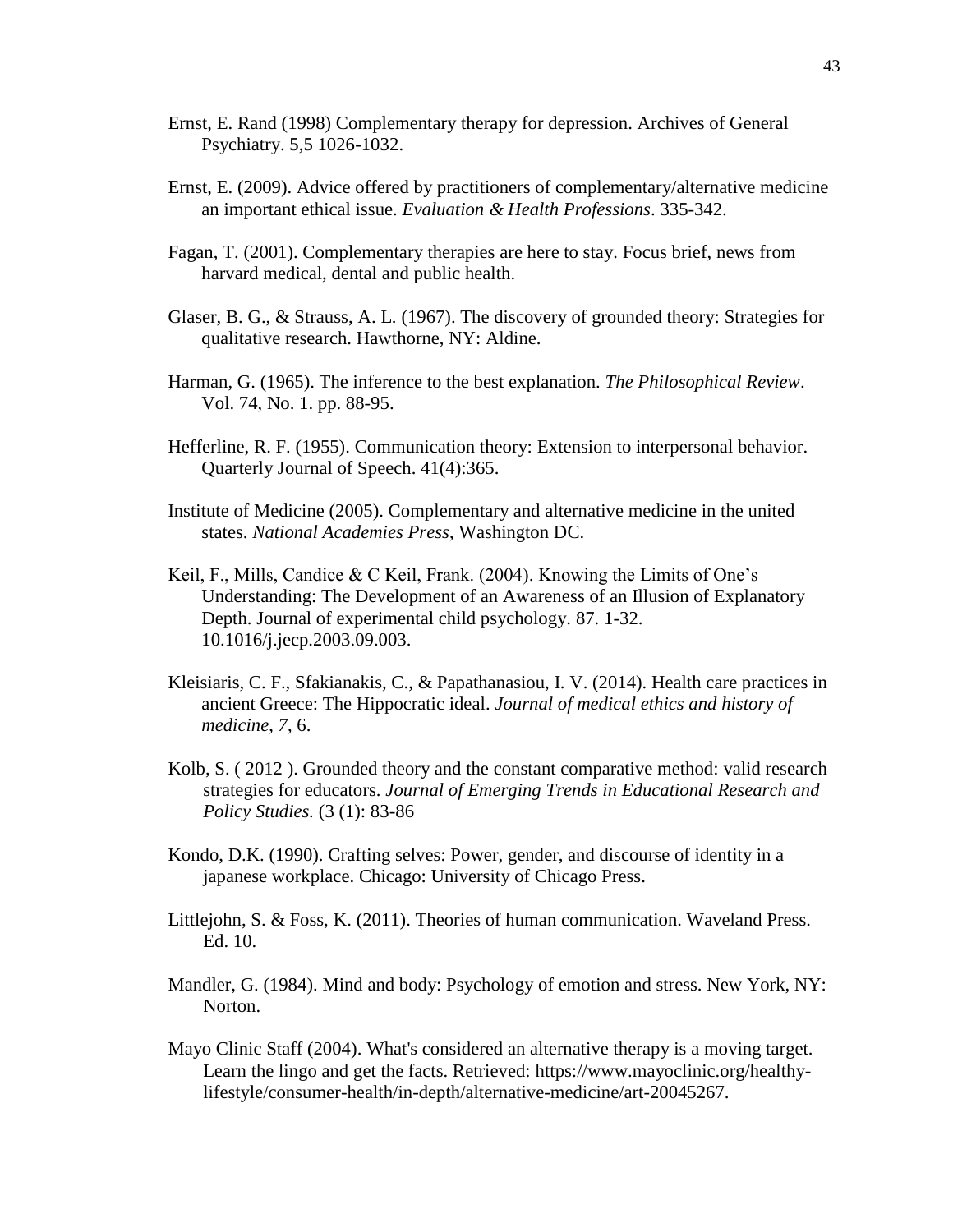- McCrae, R. R., & Costa, P. T. (1990). Personality in adulthood. New York: The Guilford Press.
- McGoldrick, J.R. (1997). Invisble force. Retrieved from: [http://reikihelp.com/invisibleforce.html.](http://reikihelp.com/invisibleforce.html)
- Miles, P. (2007). Reiki for mind, body, and spirit support of cancer patients. *Mind Body Med*. 2007 Summer; 22(2): 20–26.
- Miles, P., & and True, G. (2003). Reiki -- review of a biofield therapy history, theory, practice, and research. *Alternative Therapies, 9* (2), 62-72.
- National Center for Complementary and Alternative Medicine (2012, & 2014). Retrieved from: [https://nccih.nih.gov.](https://nccih.nih.gov/)
- National Center for Complementary and Alternative Medicine (2001-2005) Expanding horizons of healthcare: five-year strategic plan. Retrieved from: [www.nccam.nih.gov/about/plans/fiveyear/index.htm.](http://www.nccam.nih.gov/about/plans/fiveyear/index.htm)
- National Center for Health Statistics (2008). National health interview survey. *NHIS 2008 survey description*. Available from: ftp:// ftp.cdc.gov/pub/Health\_Statistics/ NCHS/Dataset\_Documentation/NHIS/ 2007/srvydesc.pdf.
- National Center for Health Statistics (2007). National health interview survey. *NHIS 2007 data release*. Available from: http://www.cdc.gov/ nchs/about/major/nhis/ nhis\_2007\_data\_release.htm.
- National Institutes of Health (2000, 2002, & 2012). Retrieved from: [https://nccih.nih.gov](https://nccih.nih.gov/) Nield-Anderson, L., & Ameling, A. (2001). Reiki: a complementary therapy for nursing practice. *Journal of Psychosocial Nursing and Mental Health Services*. 39, 42–49.
- Nield-Anderson, L., & Ameling, A. (2000). The empowering nature of reiki as a complementary therapy. *Holistic Nursing Practice*. 14(3), 21.
- Potter, J. (2007). Reiki training*.* Retrieved from: http://www.reikiresearch.co.uk/about.html.
- Rand, W. (2009). Reiki: the healing touch: first and second degree manual. Vision Publications, Southfield, MI.
- Rao, A. Shakeel, M. Trinidade, A. Rao, G., Pearce, A. & WongAh-see, K. (2012).The importance of complementary and alternative medicine education in medical school. *Journal of Evidence-Based Complementary & Alternative Medicine.* 17.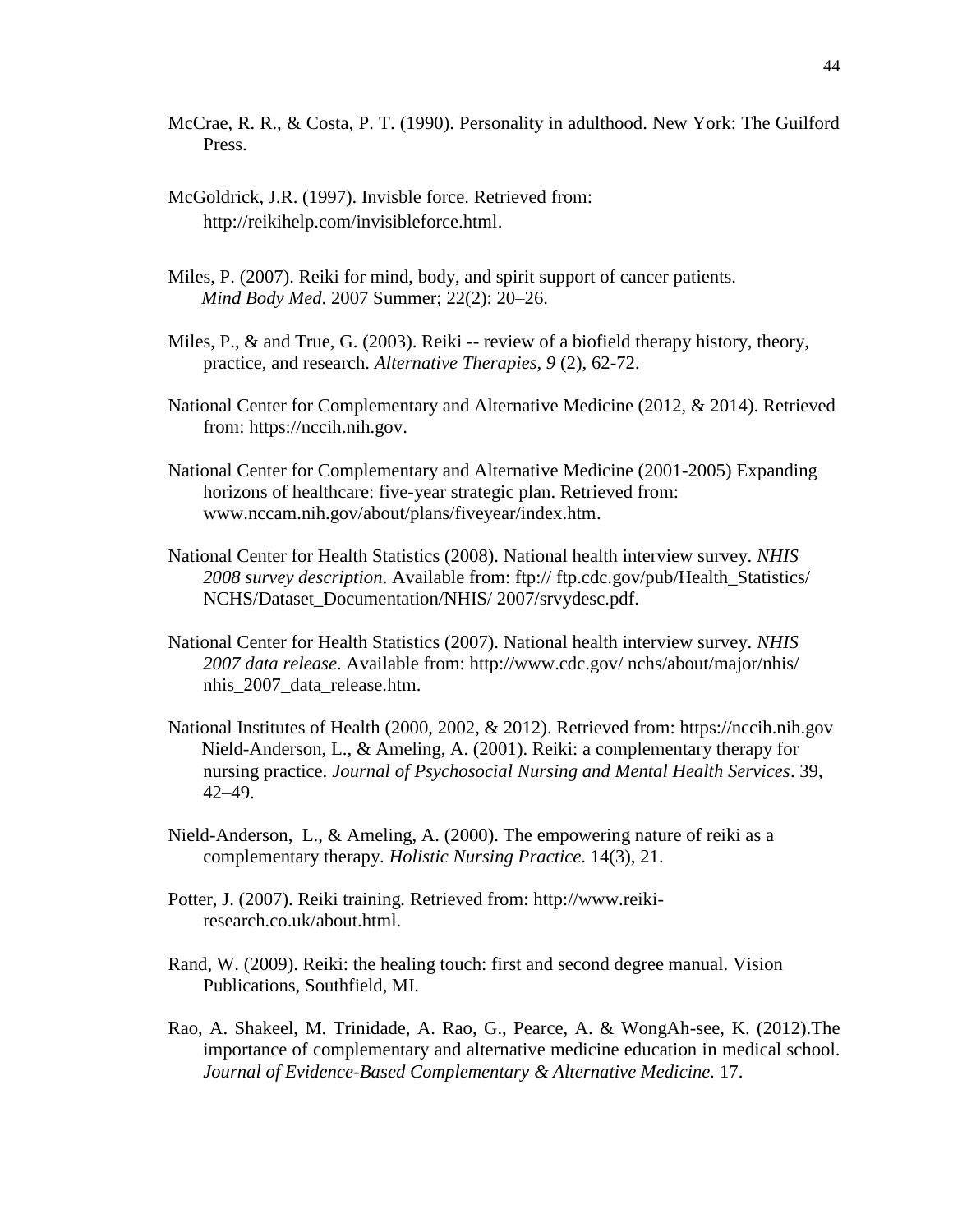- Ross, C., Blau, M. Sheridan, K., & STAT (2017) Top U.S. hospitals promote [unproven](https://www.pbs.org/newshour/health/top-u-s-hospitals-promote-unproven-medicine-side-mysticism) medicine with a side of [mysticism](https://www.pbs.org/newshour/health/top-u-s-hospitals-promote-unproven-medicine-side-mysticism) Retrieved from: [https://www.pbs.org/newshour/health/top-u-s-hospitals-promote-unproven](https://www.pbs.org/newshour/health/top-u-s-hospitals-promote-unproven-medicine-side-mysticism)[medicine-side-mysticism](https://www.pbs.org/newshour/health/top-u-s-hospitals-promote-unproven-medicine-side-mysticism)
- Roth, A. Zhang, H. (2016). A dialogue on traditional medicine: east meets west. *China Media Research* 12 (4), 85-92.
- Sadock, BJ., & Sadock, VA. (2003). Alternative medicine and psychiatry. *Kaplan and Sadock's Synopsis of Psychiatry*. Phildelphia, PA: Lippincott, Williams & Wilkins; 2003.
- Schiller, R. (2003). Reiki: a starting point for integrative medicine. *Alternative Therapies* Vol. 9, No. 2.
- Sierpena, V.S., & Dalen. (2013). The future of integrative medicine. *The American Journal of Medicine.* Vol 126, No 8.
- Snyderman R. (2009). Integrative medicine and the health of the public: a summary of the february 2009 summit. Retrieved from: http://www.iom. edu/Reports/2009/Integrative-Medicine-Health-Public.aspx.
- Tabish S. A. (2008). Complementary and alternative healthcare: is it evidence-based? *International journal of health sciences*, *2*(1), V–IX.
- Tamayo, C., Boon, H., Ghishan, F., & Trinh, K. (2002). Research Methodology: Evaluating Complementary and Alternative Therapies. *Drug Information Journal*, *36*(3), 535–548.
- Torma, J. A. (1999). Complementary and Alternative Medicine in Oncology. *Journal of Pharmacy Practice*, *12*(3), 225–239.

vanderVaart, S., Gijsen, V. M. G. J. , deWildt, S. N., & Koren, G. (2009). A systematic review of the therapeutic effects of reiki. *The Journal of Alternative and Complementary Medicine*. 11, 1157-1169.

Wardell, D., W., & Engebretson, J. (2000). Biological correlates of reiki touch healing. *Journal of Advanced Nursing, 33*(4), 439.

Weick, K. (1969). *The social psychology of organizing*. Reading, MA: Addison-Wesley.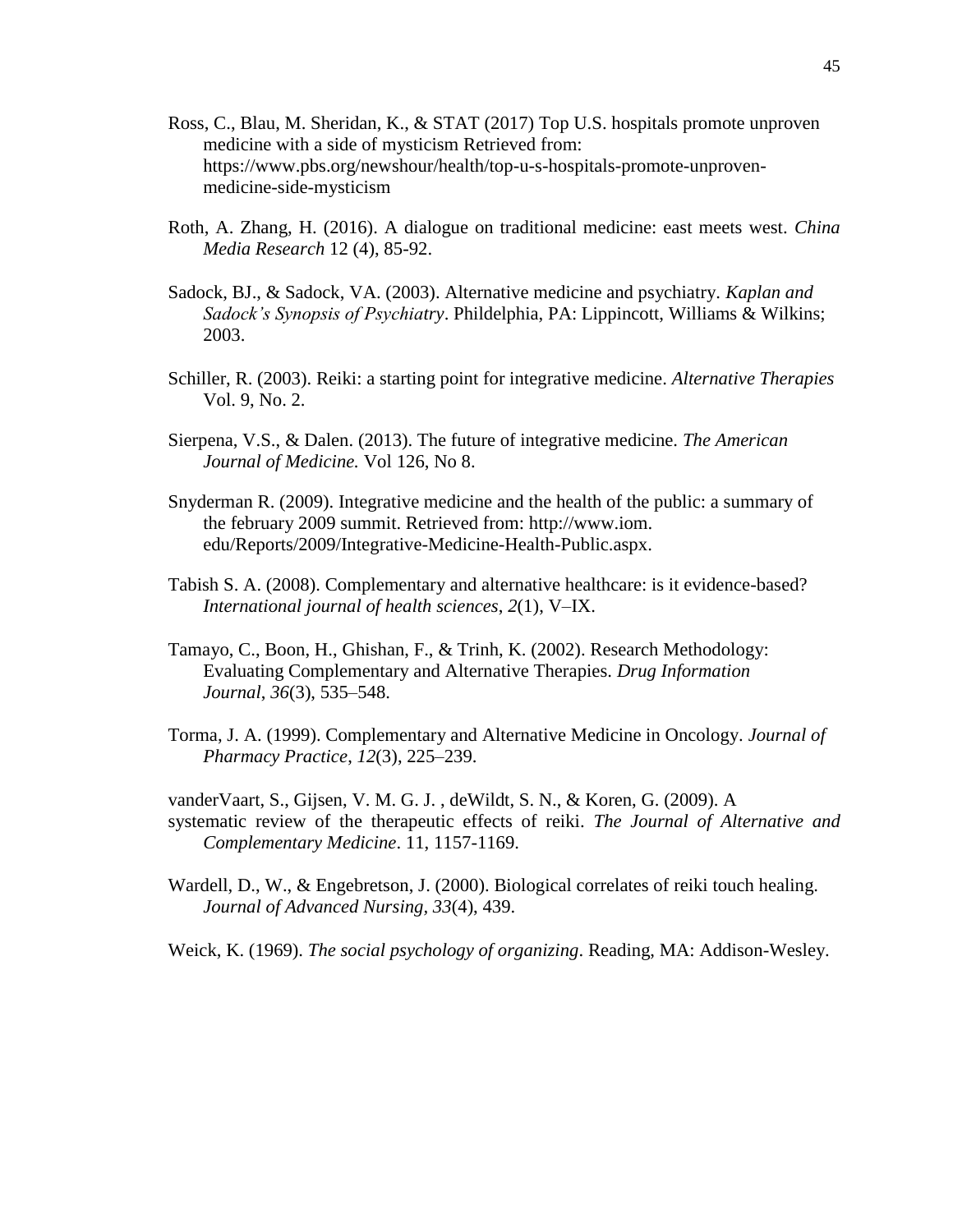# Appendix A

# **Interview Questions**

- 1. How would you describe complementary alternative therapies?
- 2. Have you ever used any form of complementary alternative therapies?
- 3. How did you find out about them?
- 4. How much information do you know about complementary alternative medicine?
- 5. How affective do you think complementary alternative medicines are?
- 6. Thinking about the mind, body, and spirit connection how would you describe it?
- 7. Have you ever had Reiki before? or heard of Reiki?
- 8. If you heard of Reiki, why do you think some people look at Reiki or energy therapy as taboo?
- 9. If you never used any form of complementary alternative medicine, why?
- 10. Do you know anyone currently using a complementary therapy?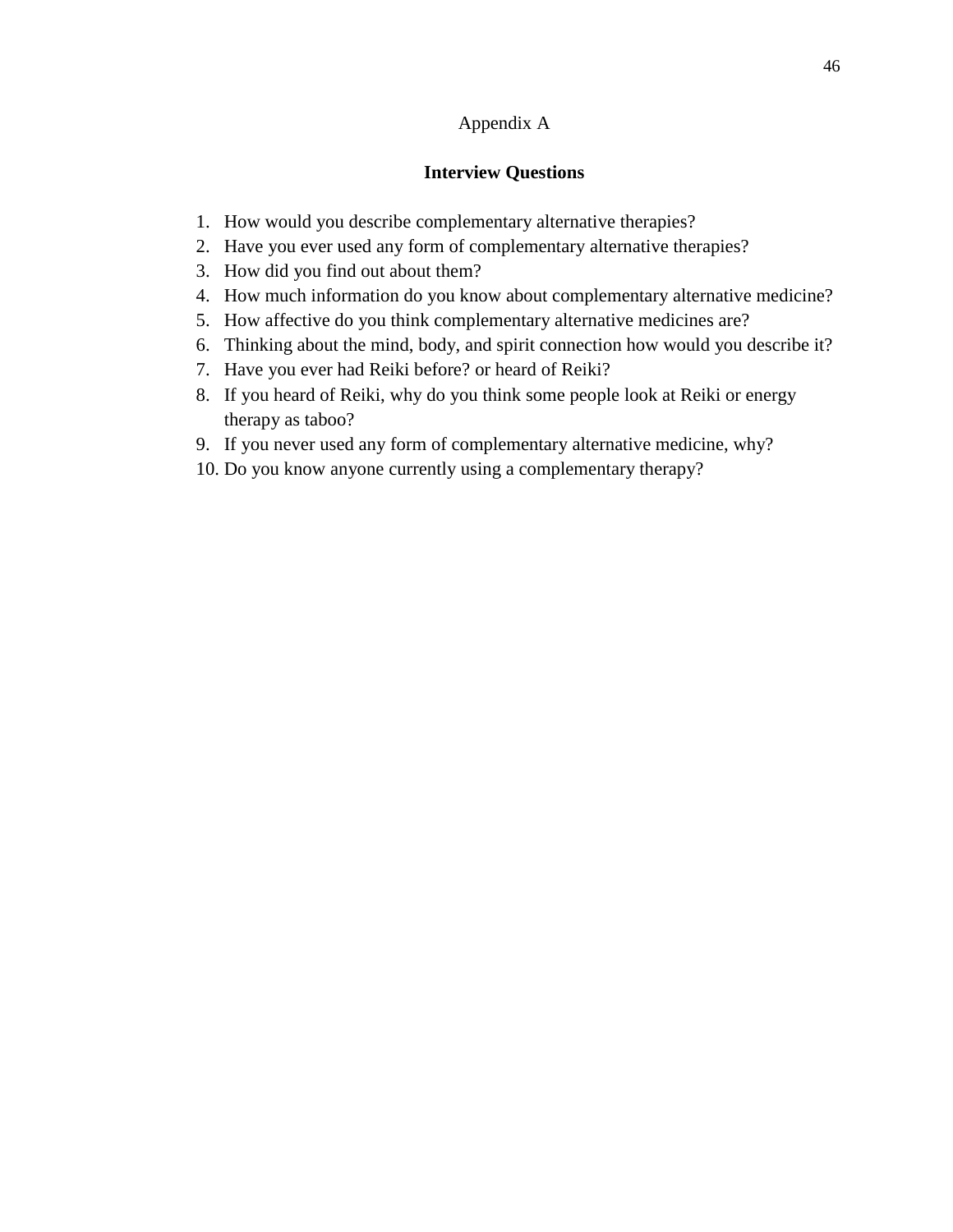# Appendix B

# **Final Interview**

- 1. Looking back on the past four months how would you describe your Reiki experience?
- 2. How would you describe your overall health now?
- 3. Thinking about the mind, body, and spirit now after the study how would you describe it?
- 4. Did you experience any shift on how you view Reiki or any other healing modality?
- 5. Would you suggest Reiki to family and friends?
- 6. If you would suggest it how would you describe Reiki?
- 7. Is there any other information you would like to share about your experience?